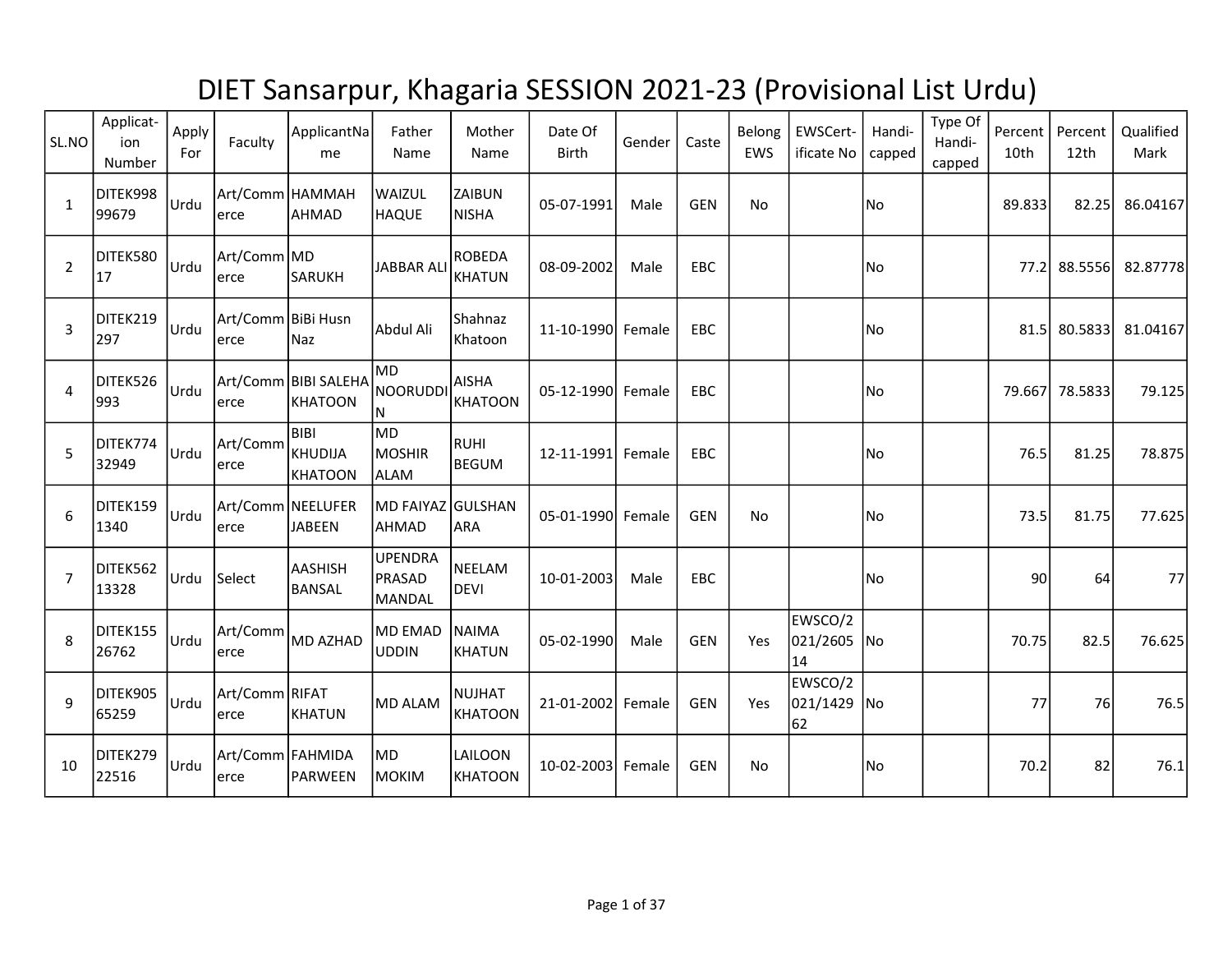| SL.NO | Applicat-<br>ion<br>Number | Apply<br>For | Faculty                    | ApplicantNa<br>me       | Father<br>Name                       | Mother<br>Name                                 | Date Of<br>Birth  | Gender | Caste      | Belong<br>EWS | EWSCert-<br>ificate No       | Handi-<br>capped | Type Of<br>Handi-<br>capped | Percent<br>10th | Percent<br>12th | Qualified<br>Mark |
|-------|----------------------------|--------------|----------------------------|-------------------------|--------------------------------------|------------------------------------------------|-------------------|--------|------------|---------------|------------------------------|------------------|-----------------------------|-----------------|-----------------|-------------------|
| 11    | DITEK339<br>00457          | Urdu         | Art/Comm<br>lerce          | Abdul Hadi              | Md Samid<br>Uddin                    | Owisa<br>Khatoon                               | 06-04-1990        | Male   | <b>GEN</b> | Yes           | EWSCO/2<br>021/2670 No<br>91 |                  |                             | 72.25           | 79.3333         | 75.79167          |
| 12    | DITEK288<br>820            | Urdu         | Art/Comm<br>lerce          | lmd<br>NAYEEM<br>AKHTER | ABDUL<br><b>HAKIM</b>                | <b>AKHTARI</b><br><b>BEGUM</b>                 | 08-08-1992        | Male   | <b>GEN</b> | No            |                              | No               |                             |                 | 83.583 67.8333  | 75.70833          |
| 13    | DITEK114<br>20267          | Urdu         | Art/Comm UMME<br>erce      | <b>SALMA</b>            | MD TAHIR<br><b>HUSAIN</b>            | RAFAT ARA                                      | 15-03-1992 Female |        | EBC        |               |                              | No               |                             |                 | 74.333 76.6667  | 75.5              |
| 14    | DITEK373<br>80711          | Urdu         | Art/Comm SHABANA<br>erce   | KHATOON                 | lMD.<br><b>RUSTAM</b><br><b>ALI</b>  | SABILA<br><b>KHATUN</b>                        | 05-08-1991 Female |        | EBC        |               |                              | No               |                             | 72.667          | 78              | 75.33333          |
| 15    | DITEK635<br>4546           | Urdu         | Art/Comm ABDUL<br>lerce    | <b>HANNAN</b>           | MAHMOO<br>D ALAM                     | <b>BIBI</b><br><b>ASMINA</b><br><b>KHATOON</b> | 16-12-1987        | Male   | EBC        |               |                              | No)              |                             |                 | 78.083 72.4167  | 75.25             |
| 16    | DITEK137<br>11727          | Urdu         | Art/Comm RABIYA<br>erce    | SADAF                   | MD<br>MUKHTAR<br><b>ALAM</b>         | <b>ISHRAT</b><br><b>BANO</b>                   | 10-05-2001 Female |        | <b>EBC</b> |               |                              | No)              |                             | 66.8            | 83.4            | 75.1              |
| 17    | DITEK683<br>121            | Urdu         | Art/Comm Md Khalid<br>erce | hussain                 | Md Jamil<br>Uddin                    | Mohida<br>Khatoon                              | 25-12-1991        | Male   | <b>GEN</b> | Yes           | EWSCO/2<br>021/2138 No<br>34 |                  |                             |                 | 75.083 74.9167  | 75                |
| 18    | DITEK808<br>08355          | Urdu         | Art/Comm NAZIYA<br>erce    | PRAWEEN                 | <b>MD EQBAL</b>                      | <b>MASURA</b><br><b>BEGAM</b>                  | 15-05-2002 Female |        | <b>EBC</b> |               |                              | No               |                             | 70.4            | 79.4            | 74.9              |
| 19    | DITEK615<br>34             | Urdu         | Art/Comm NAZIA <br>erce    | <b>PARWEEN</b>          | M <sub>D</sub><br>FAKHRUDD<br>IN.    | SANJUM<br><b>KHATOON</b>                       | 11-05-2003 Female |        | <b>EBC</b> |               |                              | No.              |                             | 67.8            | 80.8            | 74.3              |
| 20    | DITEK135<br>905            | Urdu         | Art/Comm NARGIS<br>lerce   | PARWEEN                 | MD <br><b>TANJEER</b><br><b>ALAM</b> | MASEENA<br><b>KHATOON</b>                      | 16-03-2003 Female |        | <b>GEN</b> | Yes           | EWSCO/2<br>020/1768<br>50    | lNo.             |                             | 62.8            | 85.6            | 74.2              |
| 21    | DITEK428<br>422            | Urdu         | Art/Comm RAFIA<br>lerce    | KHATOON                 | Md<br>Nizamuddi<br>n                 | Seyda<br>khatoon                               | 20-12-1989 Female |        | EBC        |               |                              | No               |                             | 65.25           | 82.6667         | 73.95833          |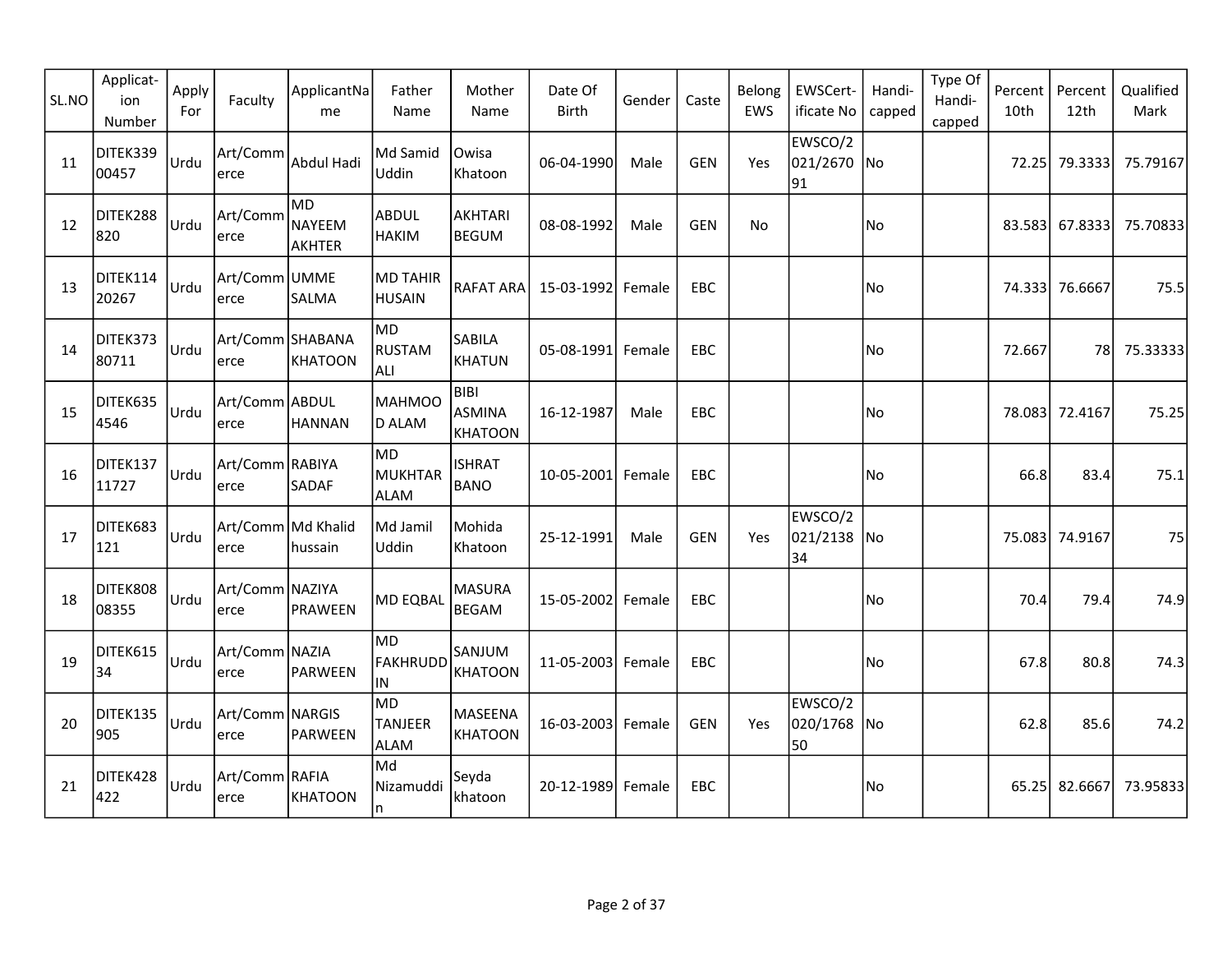| SL.NO | Applicat-<br>ion<br>Number | Apply<br>For | Faculty                  | ApplicantNa<br>me                    | Father<br>Name                                    | Mother<br>Name                          | Date Of<br><b>Birth</b> | Gender | Caste      | Belong<br><b>EWS</b> | EWSCert-<br>ificate No       | Handi-<br>capped | Type Of<br>Handi-<br>capped | Percent<br>10th | Percent<br>12th | Qualified<br>Mark |
|-------|----------------------------|--------------|--------------------------|--------------------------------------|---------------------------------------------------|-----------------------------------------|-------------------------|--------|------------|----------------------|------------------------------|------------------|-----------------------------|-----------------|-----------------|-------------------|
| 22    | DITEK884<br>50427          | Urdu         | erce                     | Art/Comm MD NASIM<br>ANZAR           | <b>MD</b><br>KALIMUDD<br>IN                       | <b>MOBINA</b><br><b>KHATOON</b>         | 08-08-1988              | Male   | <b>GEN</b> | Yes                  | EWSCO/2<br>021/2578 No<br>14 |                  |                             |                 | 72.417 74.9167  | 73.66667          |
| 23    | DITEK248<br>56764          | <b>Urdu</b>  | Art/Comm MD<br>erce      | ARSHAD                               | ABDUL<br><b>WAHEED</b>                            | SHAHJADI<br><b>BEGUM</b>                | 10-12-1985              | Male   | <b>GEN</b> | Yes                  | EWSCO/2<br>021/2460 No<br>38 |                  |                             |                 | 70.833 76.4167  | 73.625            |
| 24    | DITEK804<br>07999          | <b>Urdu</b>  | Art/Comm MD<br>erce      | <b>EKHLAQUE</b>                      | <b>HAJI MD</b><br><b>SHAMSHA</b><br>D ALAM        | QUAMRUN<br><b>NISA</b>                  | 15-05-1985              | Male   | EBC        |                      |                              | No               |                             |                 | 67.583 79.5833  | 73.58333          |
| 25    | DITEK876<br>02115          | <b>Urdu</b>  | Art/Comm<br>erce         | MD.<br><b>SHAHBAJ</b><br><b>ALAM</b> | <b>MD</b><br>MOJIBURR<br><b>AHMAN</b>             | <b>BIBI</b><br>ASMIMA<br><b>KHATOON</b> | 12-06-1994              | Male   | <b>EBC</b> |                      |                              | No               |                             | 63.583          | 82.9167         | 73.25             |
| 26    | DITEK464<br>373            | <b>Urdu</b>  | Art/Comm SHAISTA<br>erce | GOUHAR                               | MD<br>KHALIULLA<br><b>H GOUHAR</b>                | SHABNAM<br><b>KHATOON</b>               | 24-06-1992 Female       |        | GEN        | Yes                  | EWSSDO/<br>2021/025 No<br>99 |                  |                             | 79              | 67.4            | 73.2              |
| 27    | DITEK431<br>90055          | lurdu        | Art/Comm Sajida<br>erce  | praween                              | Md Sajid<br>hussain                               | Samina<br>khatoon                       | 23-03-2002 Female       |        | EBC        |                      |                              | No)              |                             | 64.8            | 81.2            | 73                |
| 28    | DITEK302<br>6359           | <b>Urdu</b>  | Art/Comm SAJDA<br>erce   | <b>TABASSUM</b>                      | <b>HAJI MD</b><br><b>SHAMSHA</b><br><b>D ALAM</b> | QUAMRUN<br><b>NISAN</b>                 | 03-05-1986 Female       |        | EBC        |                      |                              | No               |                             | 66.25           | 79.4167         | 72.83333          |
| 29    | DITEK531<br>325            | l∪rdu        | Art/Comm ZEBA<br>erce    | PERWEEN                              | <b>MD SABIR</b><br><b>HUSSAIN</b>                 | <b>AFSANA</b><br><b>KHATOON</b>         | 22-07-2001              | Female | <b>EBC</b> |                      |                              | No               |                             | 65              | 80              | 72.5              |
| 30    | DITEK220<br>290            | <b>Urdu</b>  | Art/Comm<br>erce         | <b>ANJUM ARA</b>                     | MD<br>QUYOOM                                      | <b>SHAHNAZ</b><br><b>KHATOON</b>        | 02-04-2003 Female       |        | <b>GEN</b> | Yes                  | EWSCO/2<br>020/1768 No<br>25 |                  |                             | 62.2            | 82.8            | 72.5              |
| 31    | DITEK883<br>01192          | Urdu         | Art/Comm<br>erce         | MD.<br>SADDAM<br><b>HUSSAIN</b>      | <b>MD</b><br>NEHALUDD<br>IN                       | SARWARI<br><b>KHATOON</b>               | 30-12-1991              | Male   | <b>GEN</b> | No                   |                              | No               |                             |                 | 70.667 74.1667  | 72.41667          |
| 32    | DITEK915<br>23216          | Urdu         | Art/Comm<br>erce         | MD)<br>SARFARAZ<br><b>ALAM</b>       | <b>MD AYUB</b><br><b>ALAM</b>                     | ZAHIMA<br><b>KHATOON</b>                | 12-03-1997              | Male   | EBC.       |                      |                              | No               |                             | 75.2            | 68.8            | 72                |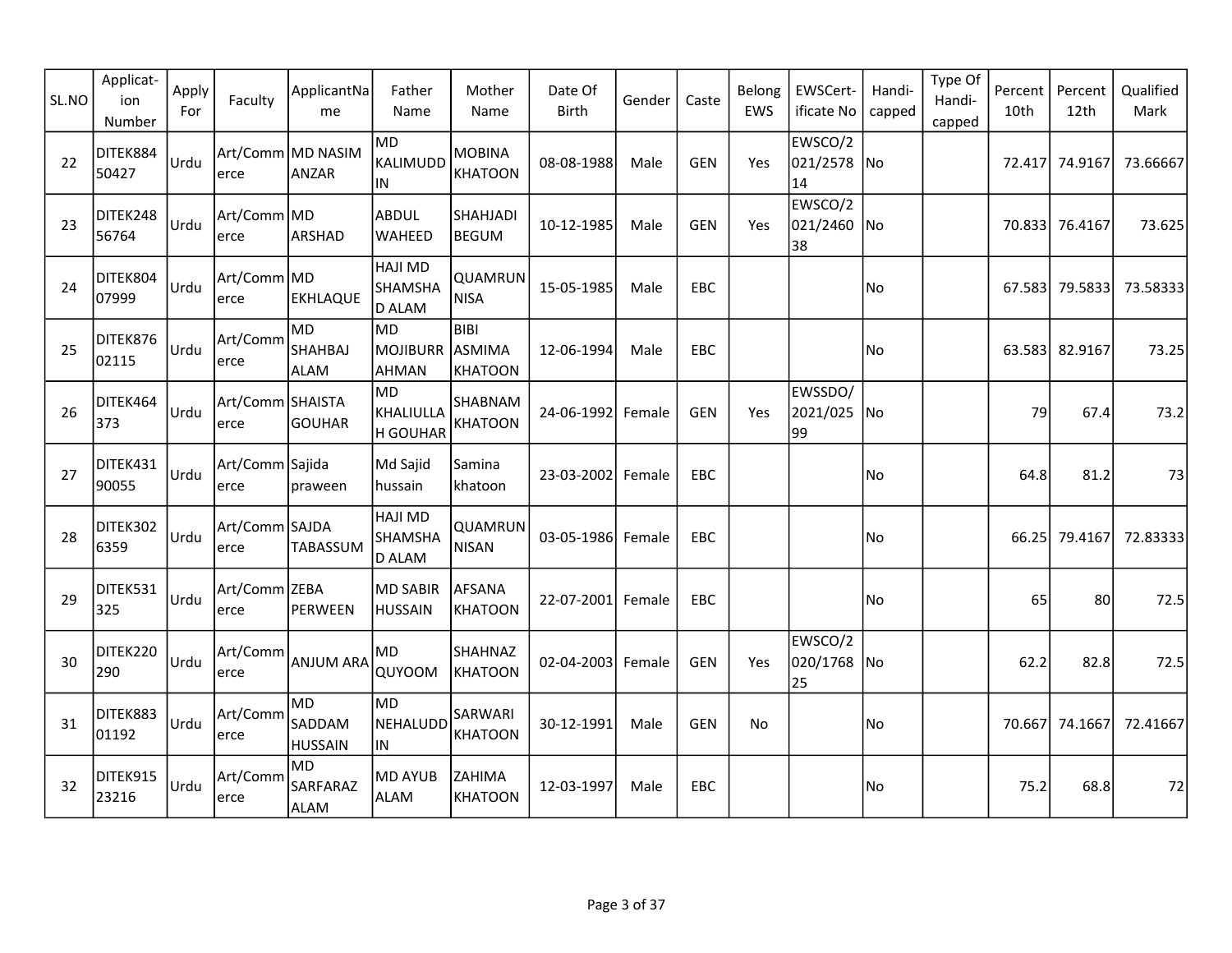| SL.NO | Applicat-<br>ion<br>Number | Apply<br>For | Faculty                   | ApplicantNa<br>me                  | Father<br>Name                       | Mother<br>Name                  | Date Of<br>Birth  | Gender | Caste      | Belong<br>EWS | EWSCert-<br>ificate No       | Handi-<br>capped | Type Of<br>Handi-<br>capped | Percent<br>10th | Percent<br>12th | Qualified<br>Mark |
|-------|----------------------------|--------------|---------------------------|------------------------------------|--------------------------------------|---------------------------------|-------------------|--------|------------|---------------|------------------------------|------------------|-----------------------------|-----------------|-----------------|-------------------|
| 33    | DITEK777<br>51352          | Urdu         | Art/Comm KHADIJA<br>erce  | BEGAM                              | SANJAR<br>ALAM                       | SALIMA<br><b>KHATUN</b>         | 07-03-1995 Female |        | EBC        |               |                              | No               |                             | 75.6            | 68.2            | 71.9              |
| 34    | DITEK517<br>584            | Urdu         | Art/Comm RAHAT <br>erce   | PARWEEN                            | <b>MD</b><br>NAUSHAD<br>ALAM         | SHAUKAT<br>ARA                  | 31-12-1999 Female |        | GEN        | Yes           | $ EWS/2021 _{NO}$<br>/223967 |                  |                             | 73.2            | 70              | 71.6              |
| 35    | DITEK604<br>40908          | Urdu         | Art/Comm MD SAJID<br>erce | AKHTER                             | MD ABBAS<br><b>UDDIN</b>             | NOORJAHA<br><b>KHATOON</b>      | 13-04-1987        | Male   | <b>GEN</b> | No            |                              | No               |                             | 64.25           | 78.9167         | 71.58333          |
| 36    | DITEK821<br>547            | Urdu         | Art/Comm CHANDNI<br>erce  | KHATOON                            | <b>GULAM</b><br>MUSTAFA              | <b>SABRA</b><br><b>KHATOON</b>  | 25-04-1998 Female |        | EBC        |               |                              | No)              |                             | 70.2            | 72.8            | 71.5              |
| 37    | DITEK913<br>655            | Urdu         | Art/Comm RUMI<br>erce     | KHATOON                            | <b>MD HASAN</b>                      | SAYRA<br><b>BANO</b>            | 18-03-1990 Female |        | EBC        |               |                              | No               |                             |                 | 71.333 71.3333  | 71.33333          |
| 38    | DITEK803<br>16581          | Urdu         | erce                      | Art/Comm MD BABUL<br>RAIHAN        | ABDUR<br>RAHIM                       | <b>SAKINA</b><br><b>KHATOON</b> | 15-07-1994        | Male   | <b>GEN</b> | Yes           | EWSCO/2<br>021/2601 No<br>53 |                  |                             | 69.833          | 72.8333         | 71.33333          |
| 39    | DITEK985<br>47431          | Urdu         | Art/Comm ASHRAFI<br>erce  | <b>BANO</b>                        | MD)<br><b>NAQUEEB</b><br><b>ALAM</b> | BIBI<br><b>TAUQUIRA</b>         | 12-12-1991 Female |        | EBC        |               |                              | No               |                             | 77.417          | 65 <sup> </sup> | 71.20833          |
| 40    | DITEK697<br>97558          | Urdu         | erce                      | Art/Comm SHABNAM<br>PERWEEN        | MD FATAH SHAHINA<br>ALAM             | <b>KHATOON</b>                  | 10-05-1992 Female |        | EBC        |               |                              | No               |                             | 75.583          | 66.75           | 71.16667          |
| 41    | DITEK214<br>88258          | Urdu         | erce                      | Art/Comm MINNATULL MD<br><b>AH</b> | MAZOOL                               | AMEENA<br><b>KHATOON</b>        | 15-04-1994        | Male   | <b>GEN</b> | Yes           | EWSCO/2<br>021/2541 No<br>15 |                  |                             | 61.25           | 81              | 71.125            |
| 42    | DITEK174<br>333            | Urdu         | Art/Comm Zakiya<br>erce   | Kausar                             | MD IKRAM                             | <b>KAUSAR</b><br><b>ARA</b>     | 28-07-2001        | Male   | EBC        |               |                              | No               |                             | 68.4            | 73.8            | 71.1              |
| 43    | DITEK377<br>735            | Urdu         | Art/Comm SHAMA<br>lerce   | PERWEEN                            | MD FATEH<br>ALAM                     | SAHINA<br><b>KHATUN</b>         | 03-03-1989 Female |        | <b>GEN</b> | <b>No</b>     |                              | No               |                             |                 | 67.333 74.5833  | 70.95833          |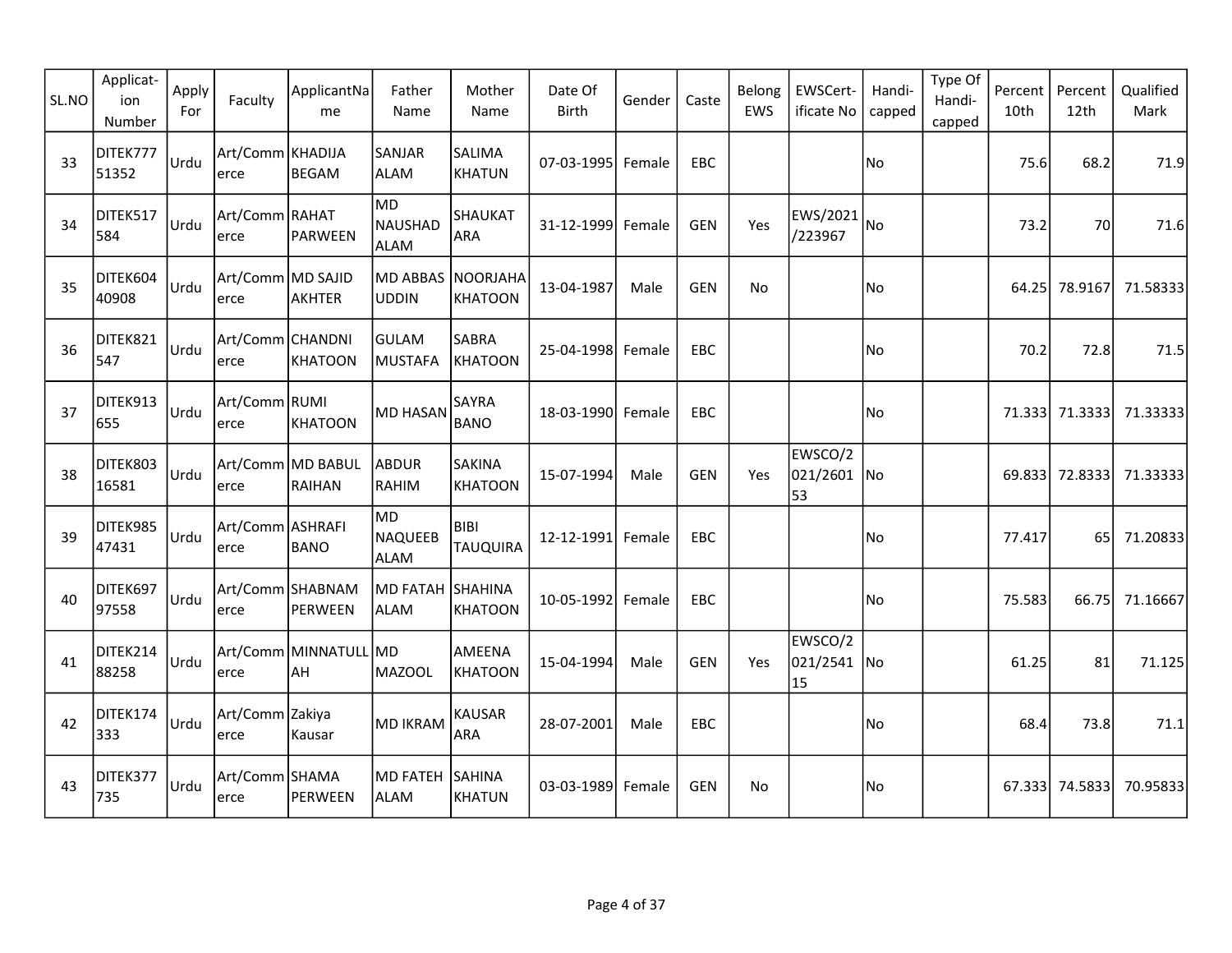| SL.NO | Applicat-<br>ion<br>Number | Apply<br>For | Faculty                 | ApplicantNa<br>me                    | Father<br>Name                       | Mother<br>Name                                  | Date Of<br>Birth  | Gender | Caste      | Belong<br>EWS | EWSCert-<br>ificate No       | Handi-<br>capped | Type Of<br>Handi-<br>capped | Percent<br>10th | Percent<br>12th | Qualified<br>Mark |
|-------|----------------------------|--------------|-------------------------|--------------------------------------|--------------------------------------|-------------------------------------------------|-------------------|--------|------------|---------------|------------------------------|------------------|-----------------------------|-----------------|-----------------|-------------------|
| 44    | DITEK124<br>531            | Urdu         | Art/Comm NISHAT<br>erce | ROUNAQUE REZA                        | MD ALI                               | <b>BIBI</b><br><b>MOHSINA</b><br><b>KHATOON</b> | 24-11-1993 Female |        | EBC        |               |                              | No.              |                             | 63.333          | 78.5833         | 70.95833          |
| 45    | DITEK229<br>146            | Urdu         | Art/Comm INSHA<br>erce  | FATMA                                | lmd.<br><b>EKRAM</b><br><b>UDDIN</b> | <b>ASMA</b><br><b>BEGAM</b>                     | 25-12-2003 Female |        | GEN        | Yes           | EWSCO/2<br>021/2478 No<br>87 |                  |                             | 68.6            | 73.2            | 70.9              |
| 46    | DITEK283<br>457            | Urdu         | erce                    | Art/Comm MD ZAFAR<br><b>IMAM</b>     | ABDUR<br>RAZZAQUE KHATUN             | <b>MAIMUNA</b>                                  | 11-12-1984        | Male   | EBC        |               |                              | No)              |                             | 63.25           | 78.4167         | 70.83333          |
| 47    | DITEK889<br>48449          | Urdu         | Art/Comm MD ABU<br>erce | <b>SALEH</b>                         | ABUL<br>FARAH                        | <b>BIBI</b><br><b>AFSARI</b><br><b>KHATOON</b>  | 11-12-1992        | Male   | <b>EBC</b> |               |                              | No)              |                             | 77.75           | 63.75           | 70.75             |
| 48    | DITEK360<br>48528          | Urdu         | Art/Comm SAIRA<br>erce  | <b>BANO</b>                          | <b>MD SAFI</b><br>AHMAD              | <b>TAHIRA</b><br><b>KHATOON</b>                 | 28-03-2000 Female |        | <b>GEN</b> | Yes           | EWSCO/2<br>021/2491 No<br>67 |                  |                             | 71.8            | 69.6            | 70.7              |
| 49    | DITEK372<br>66634          | Urdu         | erce                    | Art/Comm SHAGUFTA<br>PRAVIN          | <b>MD</b><br>FAROOQU<br>E            | SHAHNAZ<br><b>KHATOON</b>                       | 06-03-1990 Female |        | <b>GEN</b> | <b>No</b>     |                              | lNo              |                             | 70.333          | 71              | 70.66667          |
| 50    | DITEK316<br>44699          | Urdu         | Art/Comm<br>erce        | MD<br><b>MOMTAJ</b><br>ALAM          | MD SAGIR<br><b>UDDIN</b>             | <b>SAHANA</b><br>KHATUN                         | 10-08-1987        | Male   | <b>GEN</b> | Yes           | EWSCO/2<br>021/2772 No<br>37 |                  |                             | 66.083          | 75.1667         | 70.625            |
| 51    | DITEK523<br>193            | Urdu         | Art/Comm MD<br>erce     | <b>ZEESHAN</b>                       | md ajaz<br>alam                      | zeenet<br>perwen                                | 13-05-1990        | Male   | <b>GEN</b> | Yes           | ewsco/20<br>21/23143 No<br>8 |                  |                             |                 | 68.333 72.5833  | 70.45833          |
| 52    | DITEK184<br>83424          | Urdu         | Art/Comm SABA<br>erce   | PARWEEN                              | <b>MD</b><br>AKHLAQUE ARIN           | <b>MOSAWW</b>                                   | 16-01-1998 Female |        | EBC        |               |                              | No               |                             | 70.6            | 70.2            | 70.4              |
| 53    | DITEK151<br>76             | Urdu         | erce                    | Art/Comm MD HAIDER  MD JASIM<br>RAZA | <b>UDDIN</b>                         | RAJIKA<br><b>KHATOON</b>                        | 11-06-1983        | Male   | EBC        |               |                              | No.              |                             |                 | 63.833 76.9167  | 70.375            |
| 54    | DITEK514<br>54693          | Urdu         | Art/Comm<br>erce        | MD WALI<br>AHMAD<br>ANSARI           | MD ISLAM<br>ANSARI                   | RAHILA<br><b>KHATOON</b>                        | 05-08-1986        | Male   | EBC        |               |                              | No               |                             | 68.583          | 72.1667         | 70.375            |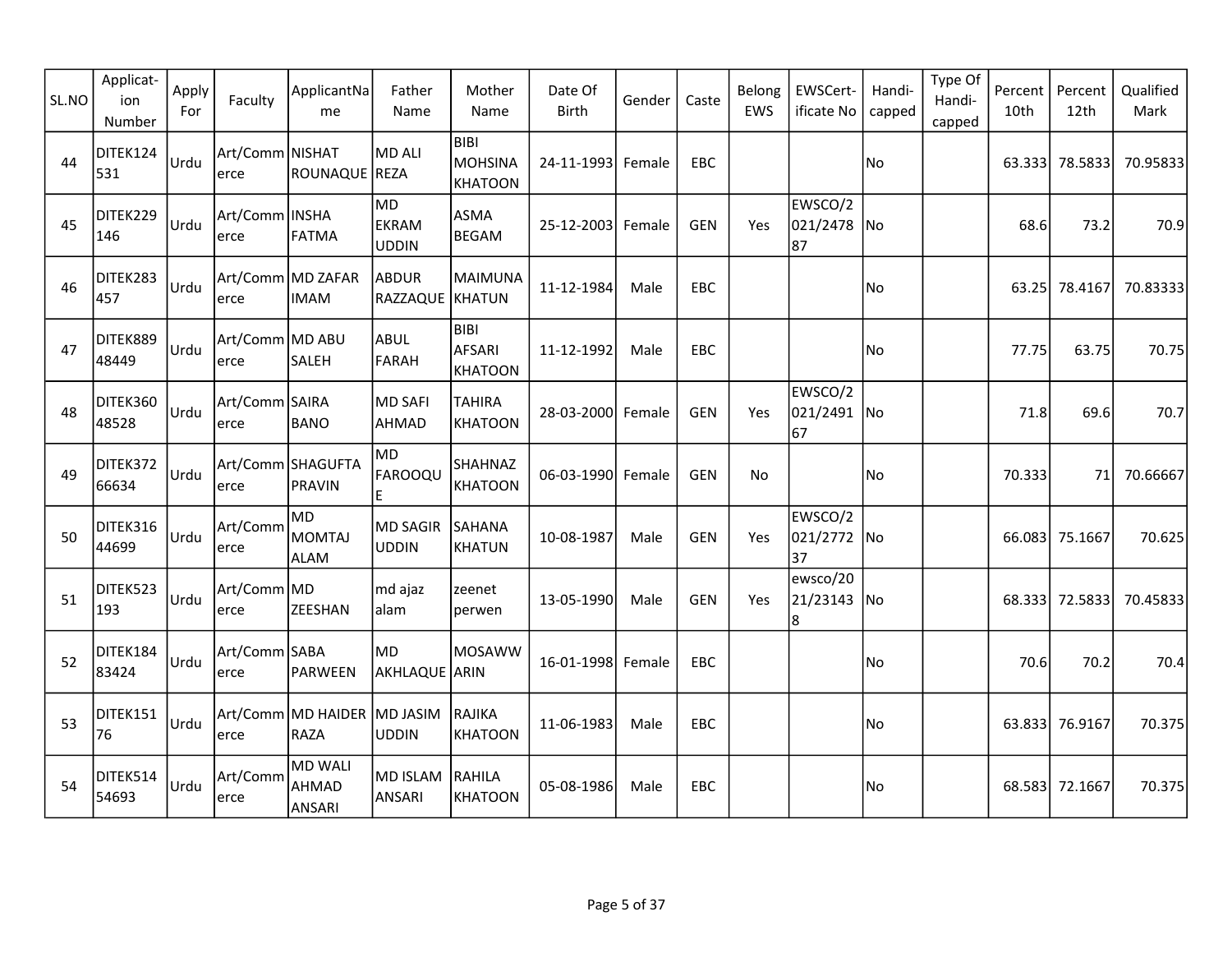| SL.NO | Applicat-<br>ion<br>Number | Apply<br>For | Faculty                  | ApplicantNa<br>me                     | Father<br>Name                      | Mother<br>Name                       | Date Of<br><b>Birth</b> | Gender | Caste      | Belong<br>EWS | EWSCert-<br>ificate No       | Handi-<br>capped | Type Of<br>Handi-<br>capped | Percent<br>10th | Percent<br>12th | Qualified<br>Mark |
|-------|----------------------------|--------------|--------------------------|---------------------------------------|-------------------------------------|--------------------------------------|-------------------------|--------|------------|---------------|------------------------------|------------------|-----------------------------|-----------------|-----------------|-------------------|
| 55    | DITEK597<br>11920          | Urdu         | Art/Comm ALHAYA<br>lerce | RAHBARI                               | MD<br>MAZHAR<br><b>ALAM</b>         | <b>NAZNI</b><br><b>KHATOON</b>       | 10-03-2002 Female       |        | <b>GEN</b> | No            |                              | No               |                             | 67              | 73.6            | 70.3              |
| 56    | DITEK758<br>032            | <b>Urdu</b>  | Art/Comm<br>erce         | lmd.<br><b>TANWEER</b><br><b>ALAM</b> | <b>ABDUL</b><br><b>JABBAR</b>       | <b>BIBI</b><br>MEHRUN<br><b>NISA</b> | 21-04-1985              | Male   | EBC        |               |                              | No               |                             | 62.25           | 78.1667         | 70.20833          |
| 57    | DITEK623<br>18046          | <b>Urdu</b>  | erce                     | Art/Comm TABASSUM<br>KHATOON          | <b>MD</b><br>MANSOOR<br><b>ALAM</b> | <b>ABUDA</b><br><b>KHATOON</b>       | 01-10-1992 Female       |        | <b>GEN</b> | No            |                              | No               |                             |                 | 65.167 75.1667  | 70.16667          |
| 58    | DITEK715<br>74799          | Urdu         | Art/Comm<br>erce         | MD NASEEB                             | MD<br><b>NASEEB</b>                 | <b>AKHTARI</b><br><b>BEGUM</b>       | 16-08-1990              | Male   | <b>GEN</b> | Yes           | EWSCO/2<br>021/2734 No<br>68 |                  |                             | 69.75           | 70.5            | 70.125            |
| 59    | DITEK314<br>67727          | Urdu         | Art/Comm RABIA<br>erce   | PERWEEN                               | <b>ANSAR</b><br><b>ALAM</b>         | <b>HASEEDA</b><br><b>KHATOON</b>     | 18-12-1989 Female       |        | EBC        |               |                              | No)              |                             | 64              | 76.0833         | 70.04167          |
| 60    | DITEK202<br>185            | lurdu        | Art/Comm MD<br>erce      | <b>IBRAHIM</b>                        | <b>ABDUL</b><br>MOGHNI              | <b>BIBI NASRA</b>                    | 02-02-1995              | Male   | <b>EBC</b> |               |                              | No)              |                             |                 | 68.667 71.4167  | 70.04167          |
| 61    | DITEK553<br>155            | <b>Urdu</b>  | Art/Comm SIMA<br>erce    | KHATOON                               | lMD.<br>MUKHTAR<br><b>ALAM</b>      | <b>HASINA</b><br><b>KHATOON</b>      | 10-10-1993 Female       |        | EBC        |               |                              | No               |                             | 58              | 81.5            | 69.75             |
| 62    | DITEK467<br>95289          | Urdu         | Art/Comm ABUZER<br>erce  | <b>ALAM</b>                           | <b>MD FAIYAZ</b><br><b>ALAM</b>     | <b>TALAT ARA</b>                     | 25-05-2002              | Male   | <b>BC</b>  |               |                              | No               |                             | 64.6            | 74.8            | 69.7              |
| 63    | DITEK494<br>91215          | Urdu         | Art/Comm<br>erce         | FAZLULLAH ABDUL                       | QUAZI<br><b>HALIM</b>               | <b>RAQIBA</b><br><b>KHATOON</b>      | 02-01-2001              | Male   | <b>GEN</b> | No            |                              | No               |                             |                 | 78.583 60.7778  | 69.68056          |
| 64    | DITEK581<br>48502          | Urdu         | Art/Comm ASNA<br>lerce   | KHATOON                               | MD<br><b>SALMAN</b>                 | <b>HOOR</b><br><b>BANO</b>           | 12-12-1992 Female       |        | GEN        | No            |                              | No               |                             |                 | 74.667 64.5833  | 69.625            |
| 65    | DITEK110<br>83795          | <b>Urdu</b>  | Art/Comm<br>erce         | MD.<br>NADEEM<br>AKRAM                | MD<br>NASEEM                        | SAMINA<br>KHATOON                    | 08-07-1990              | Male   | <b>GEN</b> | No            |                              | No               |                             | 77.5            | 61.5            | 69.5              |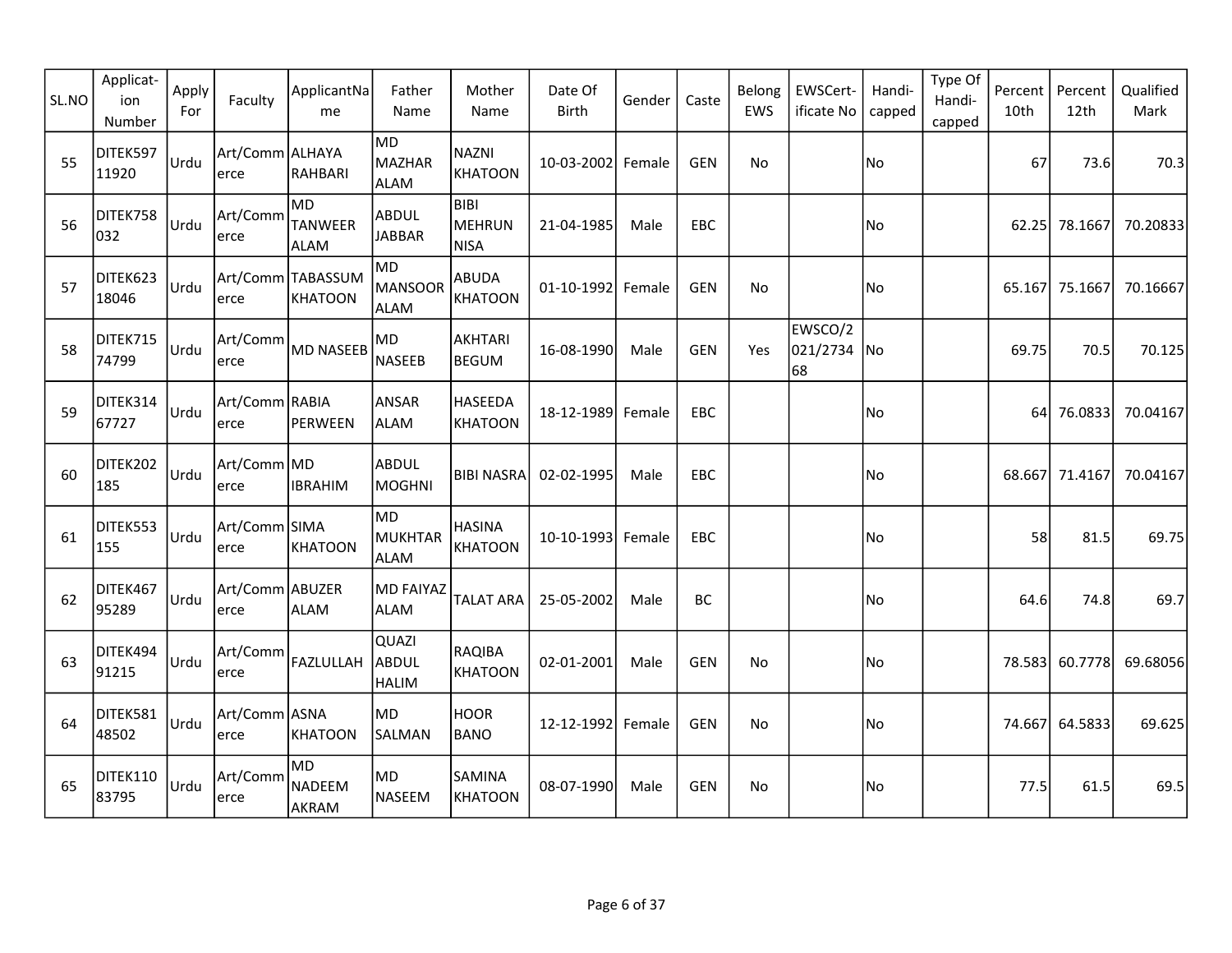| SL.NO | Applicat-<br>ion<br>Number | Apply<br>For | Faculty                 | ApplicantNa<br>me                                 | Father<br>Name                             | Mother<br>Name                        | Date Of<br><b>Birth</b> | Gender | Caste      | Belong<br>EWS | EWSCert-<br>ificate No       | Handi-<br>capped | Type Of<br>Handi-<br>capped | Percent<br>10th | Percent<br>12th | Qualified<br>Mark |
|-------|----------------------------|--------------|-------------------------|---------------------------------------------------|--------------------------------------------|---------------------------------------|-------------------------|--------|------------|---------------|------------------------------|------------------|-----------------------------|-----------------|-----------------|-------------------|
| 66    | DITEK889<br>05899          | <b>Urdu</b>  | Art/Comm<br>erce        | SHAFAQUE<br>RAZA<br>AMBER                         | MD<br><b>QUAISER</b><br>RAZA               | <b>IMBESAT</b><br><b>JAHAN</b>        | 23-04-1999 Female       |        | <b>GEN</b> | No            |                              | No               |                             | 63              | 75.8            | 69.4              |
| 67    | DITEK112<br>52430          | <b>Urdu</b>  | Art/Comm TARIK<br>erce  | ANWAR                                             | ABDUL<br><b>BASIR</b>                      | <b>FIROJA</b><br>KHATOON              | 11-03-2001              | Male   | EBC        |               |                              | No               |                             | 60.4            | 78.2            | 69.3              |
| 68    | DITEK396<br>18186          | <b>Urdu</b>  | Art/Comm ZINAT<br>erce  | KHATOON                                           | <b>MD ISRAIL</b>                           | <b>HUSNE</b><br><b>BANO</b>           | 26-12-1996              | Female | EBC        |               |                              | No               |                             | 67.917          | 70.3333         | 69.125            |
| 69    | DITEK142<br>90749          | <b>Urdu</b>  | erce                    | Art/Comm MD ABDUL<br><b>WADOOD</b>                | <b>MD</b><br><b>USMAN</b><br>GHANI         | TAI BUN<br><b>NISA</b>                | 05-05-2000              | Male   | BC         |               |                              | No               |                             | 81.083          | 57.0833         | 69.08333          |
| 70    | DITEK861<br>38132          | Urdu         | Art/Comm<br>erce        | <b>NOUSA</b><br><b>RAWAN</b><br><b>ADIL</b>       | <b>MD</b><br><b>QUIYAM</b><br><b>UDDIN</b> | <b>RIZWANA</b><br><b>BEGAM</b>        | 05-09-1986              | Male   | <b>GEN</b> | Yes           | EWSCO/2<br>021/2503 No<br>68 |                  |                             | 68.333          | 69.5833         | 68.95833          |
| 71    | DITEK759<br>78549          | <b>Urdu</b>  | Art/Comm<br>erce        | lmd.<br>OBAIDULLA  MOHIBULL<br>H RAHMANI AH QASMI | MOLANA                                     | <b>MUSHTARI</b><br><b>KHATOON</b>     | 31-03-1994              | Male   | <b>GEN</b> | Yes           | EWSCO/2<br>021/1636 No<br>60 |                  |                             | 66.833          | 71              | 68.91667          |
| 72    | DITEK661<br>67341          | l∪rdu        | Art/Comm<br>erce        | MD.<br>MANZAR<br><b>ALAM</b>                      | MD ALAM                                    | <b>BIBI</b><br>QUAMRUN<br><b>NISA</b> | 12-03-1985              | Male   | EBC        |               |                              | No               |                             | 60.167          | 77.5I           | 68.83333          |
| 73    | DITEK109<br>25660          | lUrdu        | Art/Comm<br>erce        | MUSKAN                                            | ANWAR<br><b>ALAM</b>                       | <b>IJHAT</b>                          | 01-02-2003 Female       |        | <b>GEN</b> | No            |                              | l No             |                             | 49.4            | 88              | 68.7              |
| 74    | DITEK125<br>29839          | Urdu         | erce                    | Art/Comm MD ZUBAIR<br>ALAM                        | <b>MD</b><br>MOTIUR<br><b>RAHMAN</b>       | <b>FARIDA</b><br><b>KHATUN</b>        | 05-12-1988              | Male   | EBC        |               |                              | No               |                             | 66.167          | 70.75           | 68.45833          |
| 75    | DITEK971<br>43591          | <b>Urdu</b>  | Art/Comm NAILA<br>lerce | PARVEEN                                           | <b>MD</b><br>MAQSUD<br><b>ALAM</b>         | <b>MAZDA</b><br>KHATOON               | 02-02-2003 Female       |        | GEN        |               |                              | No               |                             | 73.2            | 63.2            | 68.2              |
| 76    | DITEK966<br>462            | <b>Urdu</b>  | Art/Comm<br>erce        | Zakia Anjum                                       | Md<br>Mohiuddin Anjum                      | Zulekha                               | 11-09-1993 Female       |        | <b>GEN</b> | No            |                              | No               |                             | 57.083          | 78.4167         | 67.75             |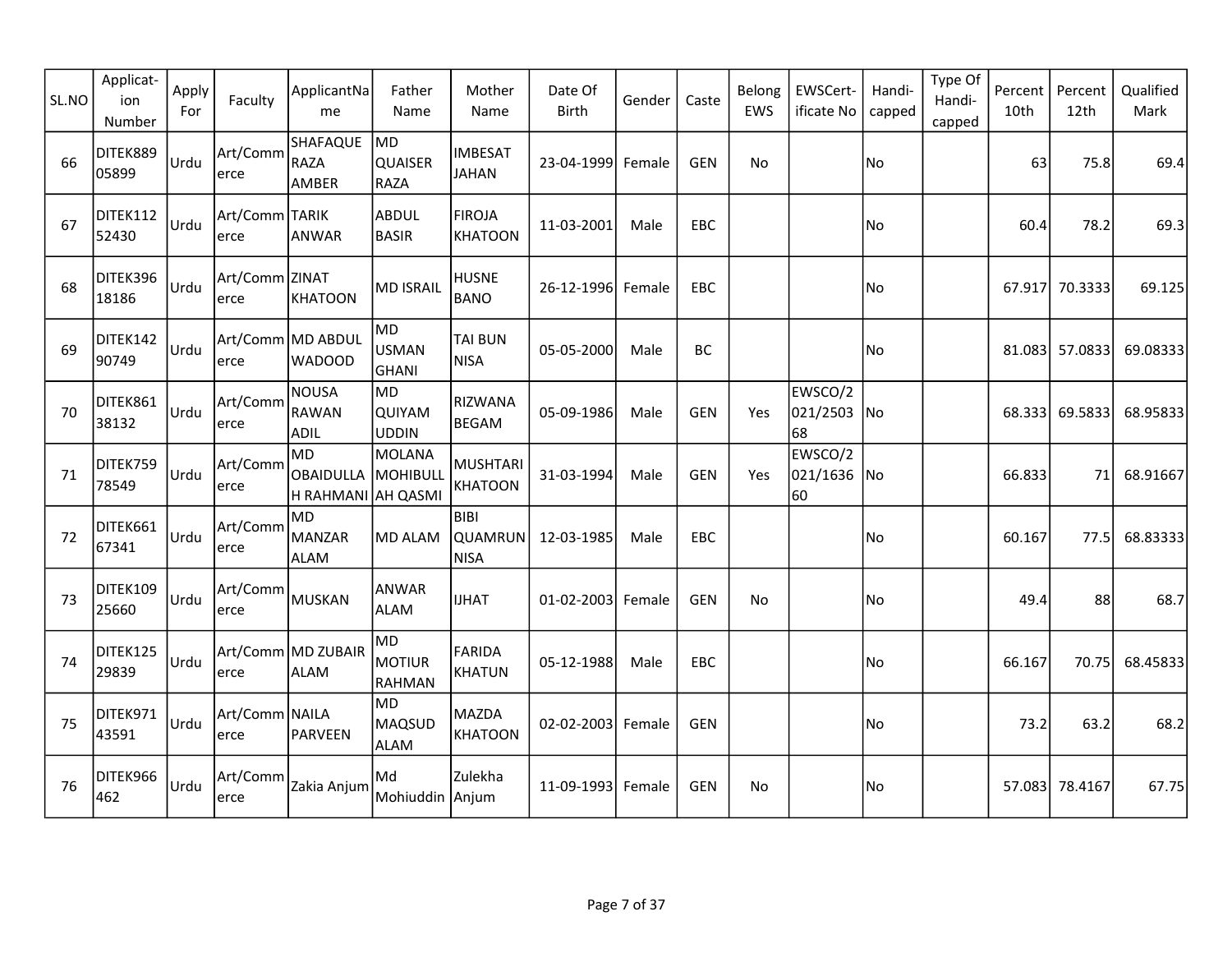| SL.NO | Applicat-<br>ion<br>Number | Apply<br>For | Faculty                    | ApplicantNa<br>me           | Father<br>Name                | Mother<br>Name                           | Date Of<br><b>Birth</b> | Gender | Caste      | Belong<br>EWS | EWSCert-<br>ificate No       | Handi-<br>capped | Type Of<br>Handi-<br>capped | Percent<br>10th | Percent<br>12th | Qualified<br>Mark |
|-------|----------------------------|--------------|----------------------------|-----------------------------|-------------------------------|------------------------------------------|-------------------------|--------|------------|---------------|------------------------------|------------------|-----------------------------|-----------------|-----------------|-------------------|
| 77    | DITEK274<br>03254          | Urdu         | Art/Comm MD<br>erce        | SHADAB                      | <b>MD ABU</b><br><b>NASAR</b> | SHAHNAZ<br>PERWEEN                       | 26-08-1998              | Male   | EBC        |               |                              | No               |                             |                 | 64.167 71.3333  | 67.75             |
| 78    | DITEK935<br>715            | <u> Urdu</u> | Art/Comm MD<br>erce        | <b>HASNAIN</b>              | MD<br>AMZAD                   | <b>JAHAN</b><br><b>ARA</b>               | 05-02-1989              | Male   | EBC        |               |                              | No               |                             | 75.583          | 59.75           | 67.66667          |
| 79    | DITEK669<br>46062          | <b>Urdu</b>  | Art/Comm AASMA<br>erce     | KHATOON                     | <b>MD NASIM</b>               | YASMIN<br><b>KHATOON</b>                 | 08-07-2003              | Female | <b>EBC</b> |               |                              | No               |                             | 70.4            | 64.8            | 67.6              |
| 80    | DITEK733<br>80             | Urdu         | Art/Comm Abdul<br>erce     | Mannan                      | Md Abdul<br>Hakim             | Ashima                                   | 15-09-1991              | Male   | EBC        |               |                              | No               |                             | 73.75           | 61.3333         | 67.54167          |
| 81    | DITEK564<br>21404          | Urdu         | Art/Comm REYAZ<br>erce     | <b>ALAM</b>                 | Md<br>manzoor<br>alam         | Ziabun<br>nisha                          | 12-03-1991              | Male   | <b>GEN</b> | Yes           | EWSCO/2<br>021/0016 No<br>3  |                  |                             | 68.167          | 66.6667         | 67.41667          |
| 82    | DITEK677<br>26294          | lurdu        | Art/Comm Md Irshad<br>erce | khan                        | Md Jamal<br>khan              | Anwari<br>khatoon                        | 11-10-1996              | Male   | <b>GEN</b> | No            |                              | No)              |                             | 54.583          | 80.25           | 67.41667          |
| 83    | DITEK601<br>355            | lUrdu        | Art/Comm SHAZIA<br>erce    | TABASSUM ZIAUDDIN           | MD                            | <b>BIBI AISHA</b><br><b>KHATOON</b>      | 18-07-1998 Female       |        | EBC        |               |                              | No               |                             | 62.833          | 72I             | 67.41667          |
| 84    | DITEK837<br>04361          | Urdu         | erce                       | Art/Comm MD FATEH<br>MANZAR | MD <br>AKRAM                  | <b>BIBI</b><br>QUASARI<br><b>KHATOON</b> | 15-02-1996              | Male   | <b>EBC</b> |               |                              | No               |                             |                 | 64.583 70.1667  | 67.375            |
| 85    | DITEK319<br>43050          | Urdu         | Art/Comm<br>erce           | Md Aslam                    | Md<br>Shamim                  | Jahana                                   | 16-10-1989              | Male   | EBC        |               |                              | No               |                             |                 | 74.75 59.9167   | 67.33333          |
| 86    | DITEK515<br>26681          | Urdu         | Art/Comm<br>erce           | <b>BIBI AFIFA</b>           | MD<br>NOORULLA<br>H           | <b>BIBI</b><br><b>AFSANA</b>             | 04-11-1988 Female       |        | GEN        | No            |                              | No               |                             |                 | 75.667 58.8333  | 67.25             |
| 87    | DITEK882<br>227            | <b>Urdu</b>  | erce                       | Art/Comm UZMA AMIR          | <b>ZULFAQAR</b><br>ALI        | TARANNU<br>M<br><b>SIDDIQUE</b>          | 30-12-1996 Female       |        | <b>GEN</b> | Yes           | EWSCO/2<br>021/2322 No<br>13 |                  |                             |                 | 56.167 78.3333  | 67.25             |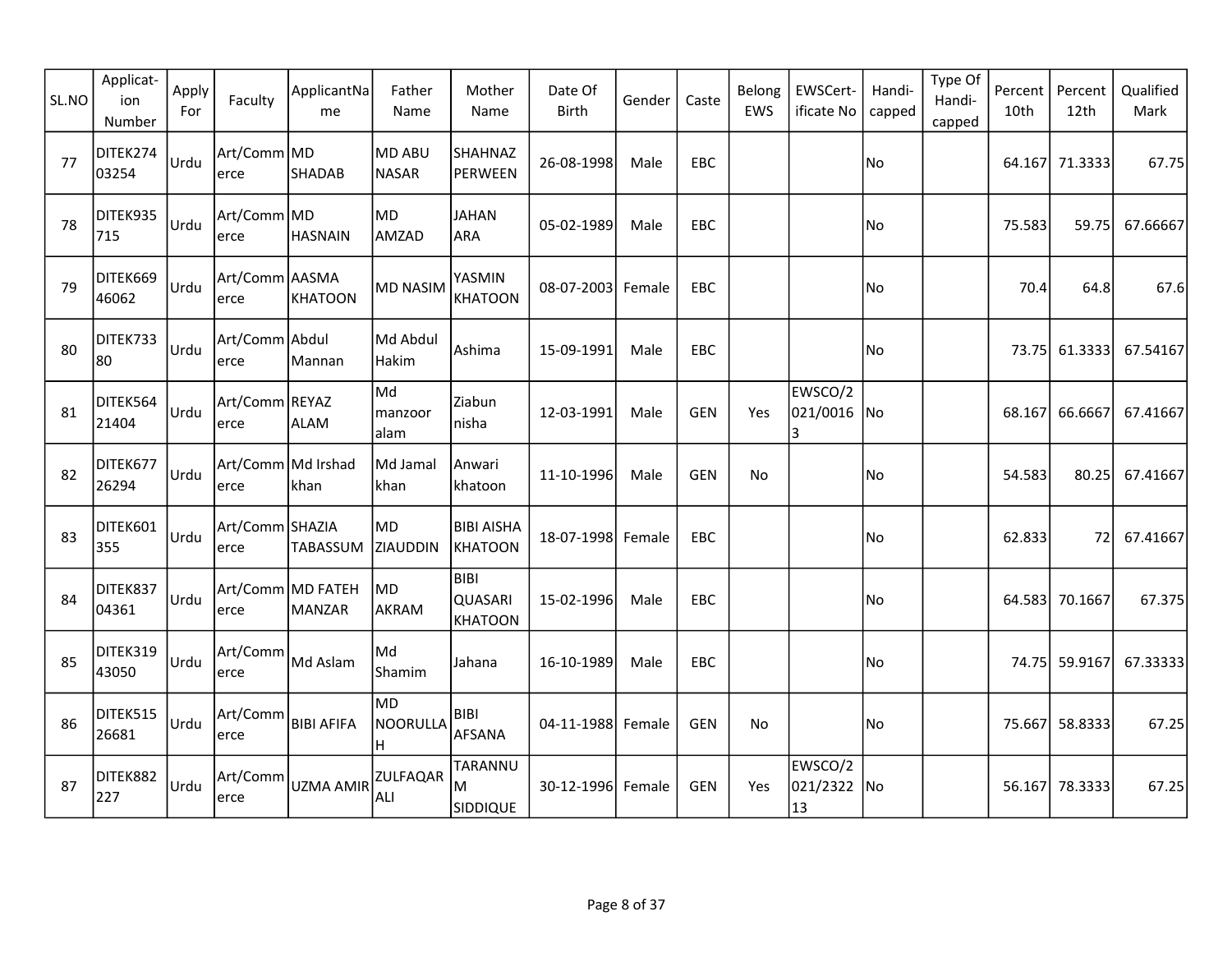| SL.NO | Applicat-<br>ion<br>Number | Apply<br>For | Faculty                   | ApplicantNa<br>me                    | Father<br>Name                   | Mother<br>Name                                  | Date Of<br>Birth  | Gender | Caste      | Belong<br>EWS | EWSCert-<br>ificate No         | Handi-<br>capped | Type Of<br>Handi-<br>capped | Percent<br>10th | Percent<br>12th | Qualified<br>Mark |
|-------|----------------------------|--------------|---------------------------|--------------------------------------|----------------------------------|-------------------------------------------------|-------------------|--------|------------|---------------|--------------------------------|------------------|-----------------------------|-----------------|-----------------|-------------------|
| 88    | DITEK362<br>59465          | Urdu         | Art/Comm<br>erce          | ND)<br><b>HAMMAD</b><br><b>ALAM</b>  | <b>ABDUL</b><br><b>JABBAR</b>    | ZAHIDA                                          | 01-01-1990        | Male   | EBC        |               |                                | No               |                             | 74.5l           | 59.9167         | 67.20833          |
| 89    | DITEK540<br>96412          | Urdu         | Art/Comm   md<br>erce     | modusher                             | md salam                         | shahzadi<br>khatoon                             | 10-01-1993        | Male   | <b>GEN</b> | No            |                                | No               |                             | 62.917          | 71.5            | 67.20833          |
| 90    | DITEK171<br>06733          | l∪rdu        | erce                      | Art/Comm   FEZURRAH<br>MAN           | HEEFZZUR<br>RAHMAN               | <b>ZUBEDA</b><br><b>KHATUN</b>                  | 09-01-1997        | Male   | <b>EBC</b> |               |                                | No               |                             | 70.667          | 63.75           | 67.20833          |
| 91    | DITEK738<br>903            | Urdu         | Art/Comm MD<br>erce       | ARSHAD                               | <b>MD ABAR</b><br><b>HUSSAIN</b> | SARWARI<br><b>KHATOON</b>                       | 01-01-1997        | Male   | <b>GEN</b> | Yes           | <b>EWSO/20</b><br>21/29033     | Yes              | <b>OH</b>                   | 82.333          | 52 <sub>l</sub> | 67.16667          |
| 92    | DITEK363<br>20066          | Urdu         | Art/Comm<br>erce          | MD NAIYAR MD LASANI                  |                                  | <b>AZIMUNNI</b><br><b>SA</b>                    | 05-02-1993        | Male   | <b>GEN</b> | No            |                                | No)              |                             | 74.917          | 59.25           | 67.08333          |
| 93    | DITEK548<br>302            | <b>Urdu</b>  | Art/Comm Md Wasif<br>erce | Riyaz                                | Riyaz<br>Ahmad<br>Raghib         | Shameema<br>Khatoon                             | 06-04-1993        | Male   | EBC        |               |                                | No)              |                             | 66.333          | 67.8333         | 67.08333          |
| 94    | DITEK799<br>355            | <b>Urdu</b>  | Art/Comm Roshni<br>erce   | pravin                               | Md aquil<br>ahmad                | Gulshan<br>khatoon                              | 01-05-2000 Female |        | <b>GEN</b> | Yes           | EWSCO/2<br>021/1584 No<br>97   |                  |                             |                 | 73 61.1111      | 67.05556          |
| 95    | DITEK815<br>33239          | lUrdu        | Art/Comm Mumtaz<br>erce   | Begam                                | Izhar<br>Ahmad                   | Shahnaz<br>Begam                                | 04-01-1988 Female |        | <b>GEN</b> | No            |                                | No               |                             |                 | 76.333 57.6667  | 67                |
| 96    | DITEK326<br>918            | <b>Urdu</b>  | Art/Comm Ansari<br>erce   | bagum                                | Md islam                         | Rehana<br>khatoon                               | 15-02-1992 Female |        | <b>GEN</b> | Yes           | EWSCO/2<br> 021/2344  No<br>73 |                  |                             | 69              | 65              | 67                |
| 97    | DITEK617<br>12732          | Urdu         | Art/Comm YASMIN<br>erce   | KHATUN                               | <b>MD</b><br>ABUAKHLA<br>ls.     | <b>SHAHNAZ</b><br><b>KHATUN</b>                 | 02-02-1994 Female |        | <b>GEN</b> | Yes           | EWSCO/2<br>021/2732 No<br>65   |                  |                             | 66.25           | 67.75           | 67                |
| 98    | DITEK958<br>681            | <b>Urdu</b>  | Art/Comm<br>erce          | MD.<br><b>FAHEEM</b><br><b>UDDIN</b> | MD<br>NASEEM<br><b>UDDIN</b>     | <b>BIBI</b><br><b>RUKHSNA</b><br><b>KHATOON</b> | 12-12-1996        | Male   | EBC        |               |                                | No               |                             | 63.333          | 70.6667         | 67                |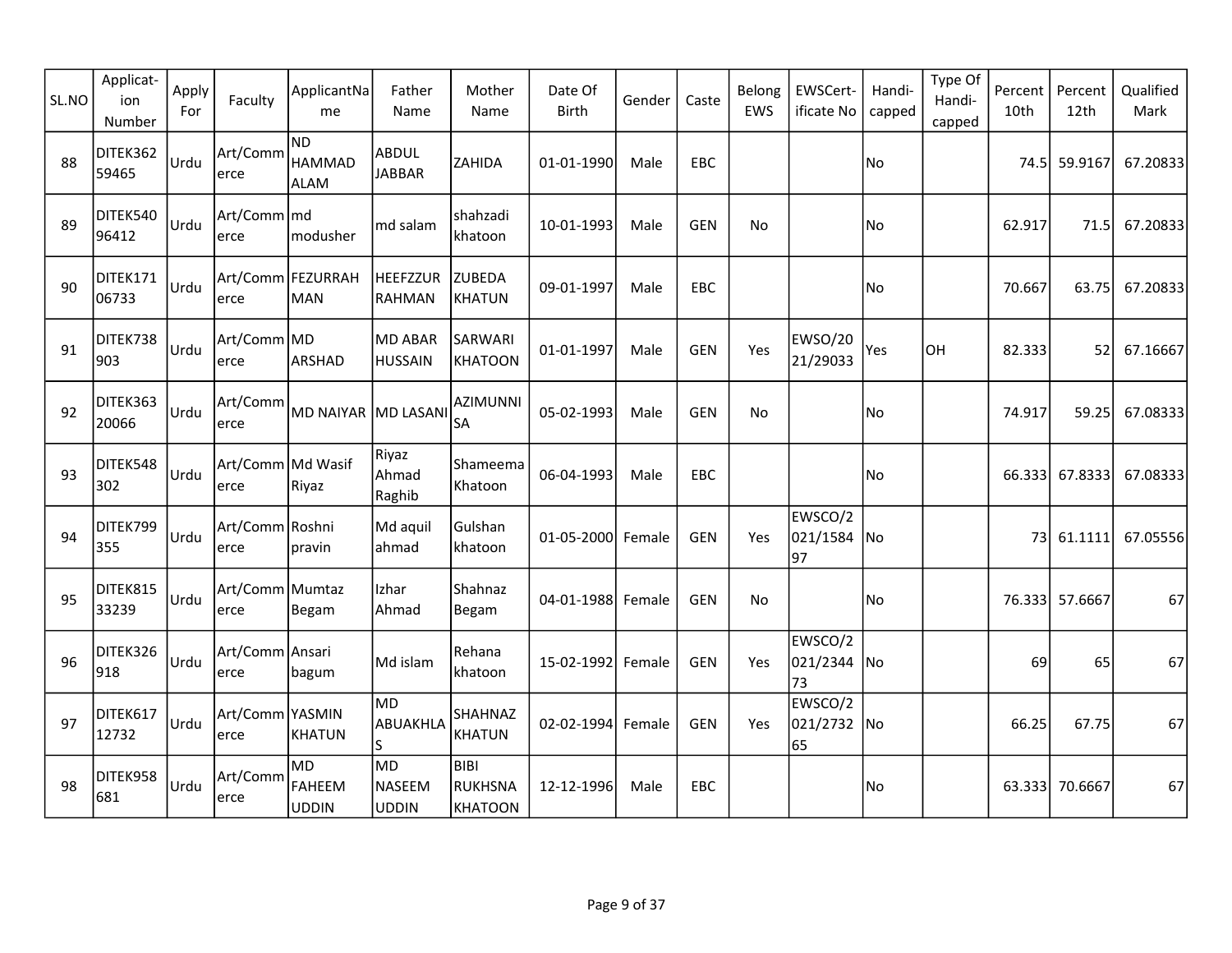| SL.NO | Applicat-<br>ion<br>Number | Apply<br>For | Faculty                    | ApplicantNa<br>me                     | Father<br>Name                    | Mother<br>Name                     | Date Of<br><b>Birth</b> | Gender | Caste      | Belong<br>EWS | EWSCert-<br>ificate No       | Handi-<br>capped | Type Of<br>Handi-<br>capped | Percent<br>10th | Percent<br>12th | Qualified<br>Mark |
|-------|----------------------------|--------------|----------------------------|---------------------------------------|-----------------------------------|------------------------------------|-------------------------|--------|------------|---------------|------------------------------|------------------|-----------------------------|-----------------|-----------------|-------------------|
| 99    | DITEK253<br>6367           | Urdu         | Art/Comm CHANDNI<br>erce   | PARWEEN                               | <b>MD JAHID</b><br>ALAM           | <b>GULSHAN</b><br><b>KHATOON</b>   | 25-02-2002 Female       |        | <b>GEN</b> | No            |                              | No               |                             | 60.2            | 73.8            | 67                |
| 100   | DITEK650<br>36893          | Urdu         | Art/Comm SAMRIN<br>erce    | PARWEEN                               | MD AJAJUL NASIBA<br><b>HAQUE</b>  | <b>KHATOON</b>                     | 15-03-1998 Female       |        | <b>GEN</b> | No            |                              | No               |                             | 62.6            | 71.2            | 66.9              |
| 101   | DITEK378<br>118            | Urdu         | Art/Comm ABEDA<br>erce     | NASRIN                                | MD EJAJ<br>AHMAD                  | <b>BIBI</b><br><b>AQULEEM</b><br>A | 12-03-1994 Female       |        | EBC        |               |                              | No)              |                             | 70.583          | 63.1667         | 66.875            |
| 102   | DITEK726<br>944            | Urdu         | Art/Comm Jahan Ara<br>erce | Anjum                                 | lMd<br>Mohiuddin Anjum            | Julekha                            | 10-11-1994 Female       |        | <b>GEN</b> | No            |                              | No               |                             | 56.5            | 77.1667         | 66.83333          |
| 103   | DITEK218<br>0691           | Urdu         | Art/Comm ERAM<br>erce      | FATMA                                 | MD JAWED ZARENA<br><b>AHMAD</b>   | <b>KHATOON</b>                     | 08-04-1998 Female       |        | <b>GEN</b> | Yes           | EWSCO/2<br>021/2726 No<br>09 |                  |                             | 63              | 70.6            | 66.8              |
| 104   | DITEK319<br>82793          | Urdu         | Art/Comm SHABINA<br>erce   | PERVEEN                               | MD JAWED SHAHJADI<br><b>ASLAM</b> | <b>JAWED</b>                       | 28-03-1991              | Female | <b>GEN</b> | No            |                              | No)              |                             | 72.583          | 61              | 66.79167          |
| 105   | DITEK361<br>11199          | Urdu         | Art/Comm<br>erce           | MD<br><b>IFTAKHAR</b><br><b>ALAM</b>  | <b>ABDUL</b><br>LATIF             | <b>HAMEEDA</b><br><b>KHATOON</b>   | 21-10-1991              | Male   | EBC        |               |                              | No               |                             | 61.5            | 72.0833         | 66.79167          |
| 106   | DITEK507<br>36350          | Urdu         | Art/Comm<br>erce           | MD<br><b>GHULAM</b><br><b>RABBANI</b> | MD ABBAS HASINA<br><b>ANSARI</b>  | <b>KHATOON</b>                     | 13-01-1996              | Male   | EBC        |               |                              | No)              |                             | 62.417          | 71              | 66.70833          |
| 107   | DITEK312<br>42500          | Urdu         | Art/Comm RUBI<br>erce      | PRAVEEN                               | <b>ABDUL</b><br>BARIK             | <b>RUBAIDA</b><br><b>KHATUN</b>    | 22-04-2001              | Female | <b>GEN</b> | No            |                              | No               |                             | 64              | 69.4            | 66.7              |
| 108   | DITEK507<br>61730          | Urdu         | Art/Comm REZWAAN<br>erce   | <b>ALAM</b>                           | ABDUL<br><b>JABBAR</b>            | <b>SHAHIDA</b><br><b>KHATOON</b>   | 03-04-1989              | Male   | <b>GEN</b> | No            |                              | No               |                             | 70.333          | 63              | 66.66667          |
| 109   | DITEK382<br>479            | Urdu         | erce                       | Art/Comm SHAMAELE<br>FATMA            | MD EJAZ<br>AHMAD                  | <b>BIBI</b><br><b>AQULIMA</b>      | 11-10-1998 Female       |        | EBC        |               |                              | No)              |                             | 65.583          | 67.75           | 66.66667          |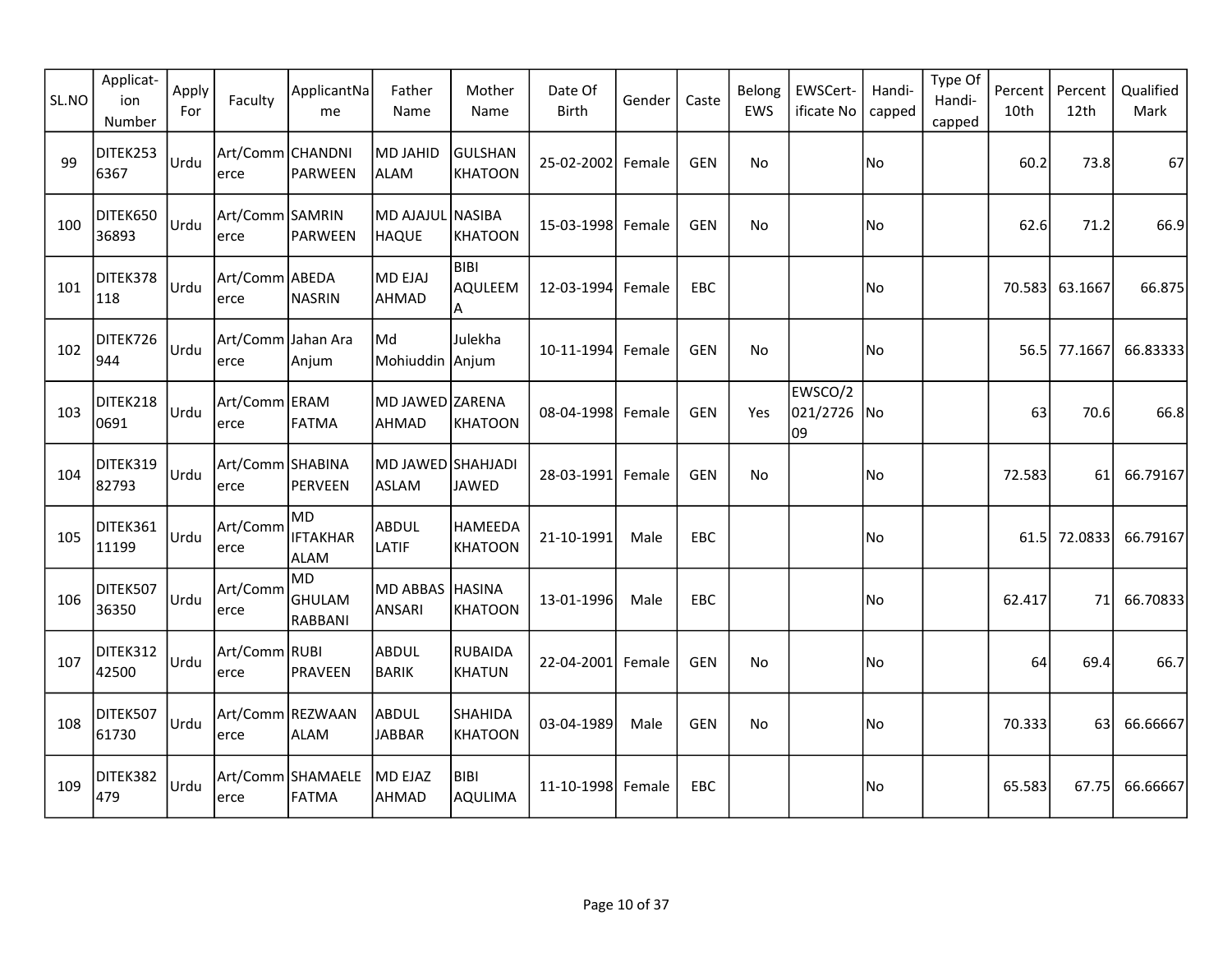| SL.NO | Applicat-<br>ion<br>Number | Apply<br>For | Faculty                    | ApplicantNa<br>me             | Father<br>Name                  | Mother<br>Name                  | Date Of<br>Birth  | Gender | Caste      | Belong<br>EWS | EWSCert-<br>ificate No        | Handi-<br>capped | Type Of<br>Handi-<br>capped | Percent<br>10th | Percent<br>12th | Qualified<br>Mark |
|-------|----------------------------|--------------|----------------------------|-------------------------------|---------------------------------|---------------------------------|-------------------|--------|------------|---------------|-------------------------------|------------------|-----------------------------|-----------------|-----------------|-------------------|
| 110   | DITEK826<br>61             | Urdu         | lerce                      | Art/Comm MD SHAKIL<br>AHAMAD  | MD.<br>MOJEEM                   | SHAHFEDA<br><b>KHATOON</b>      | 10-05-1990        | Male   | <b>EBC</b> |               |                               | No               |                             | 69.25           | 64              | 66.625            |
| 111   | DITEK412<br>50499          | Urdu         | lerce                      | Art/Comm MD AKRAM<br>ANSARI   | MD ALAM<br>ANSARI               | <b>ANBARI</b><br><b>KHATOON</b> | 02-05-2000        | Male   | BC         |               |                               | No               |                             | 71.4            | 61.8            | 66.6              |
| 112   | DITEK784<br>99561          | Urdu         | Art/Comm MAHNAZ<br>lerce   | PERWEEN                       | <b>MD SADIR</b>                 | <b>NUHNAZ</b><br><b>KHATOON</b> | 10-12-1998 Female |        | EBC        |               |                               | No)              |                             | 61.6            | 71.4            | 66.5              |
| 113   | DITEK262<br>92146          | Urdu         | Art/Comm AFRIN<br>erce     | PARWEEN                       | MD<br><b>HAIDAR</b><br>ALI.     | AQEEDA<br><b>KHATOON</b>        | 08-04-2001 Female |        | EBC        |               |                               | No               |                             | 70.25           | 62.6667         | 66.45833          |
| 114   | DITEK628<br>0057           | Urdu         | Art/Comm<br>erce           | <b>ATAA</b><br>MOHAMMA<br>ID. | <b>MD ABUL</b><br><b>QUASIM</b> | <b>BILQUISH</b><br><b>BANO</b>  | 11-01-1997        | Male   | EBC        |               |                               | No               |                             | 63.583          | 69.25           | 66.41667          |
| 115   | DITEK105<br>23170          | Urdu         | Art/Comm JASMINE<br>erce   | PRAVEEN                       | MD DAUD<br>ANSARI               | SABRUN<br><b>NISHA</b>          | 15-02-2003 Female |        | EBC.       |               |                               | No               |                             | 56.4            | 76.4            | 66.4              |
| 116   | DITEK218<br>71256          | Urdu         | erce                       | Art/Comm MD SHUAIB<br>AKHTER  | MD<br>QAMRUDI<br>N              | SHAKILA                         | 26-12-1990        | Male   | <b>GEN</b> | No            |                               | No.              |                             |                 | 64.833 67.9167  | 66.375            |
| 117   | DITEK828<br>79150          | Urdu         | Art/Comm<br>erce           | TABASSUM                      | MD<br><b>ABDULLAH KHATOON</b>   | <b>SHABRA</b>                   | 05-04-1991 Female |        | <b>GEN</b> | Yes           | EWSSCO/<br>2021/280 No<br>443 |                  |                             | 71.833          | 60.75           | 66.29167          |
| 118   | DITEK842<br>017            | Urdu         | Art/Comm ZARRIN<br>lerce   | FATMA                         | ANZER<br><b>ALAM</b>            | SHAMIMA<br><b>KHATOON</b>       | 05-02-1997        | Male   | EBC        |               |                               | No               |                             |                 | 63.917 68.5833  | 66.25             |
| 119   | DITEK395<br>15561          | Urdu         | Art/Comm  jainab <br>lerce | parween                       | sabeer<br> alam                 | najani<br>khatun                | 04-06-2002 Female |        | GEN        | No.           |                               | No)              |                             | 60              | 72.2            | 66.1              |
| 120   | DITEK619<br>16418          | Urdu         | Art/Comm SHAISHTA<br>lerce | <b>BANO</b>                   | <b>MD</b><br>SHAMSHUI<br>HUDA   | <b>FARIDA</b><br><b>BEGAM</b>   | 25-08-1992 Female |        | <b>GEN</b> | No            |                               | No               |                             | 66.167          | 66l             | 66.08333          |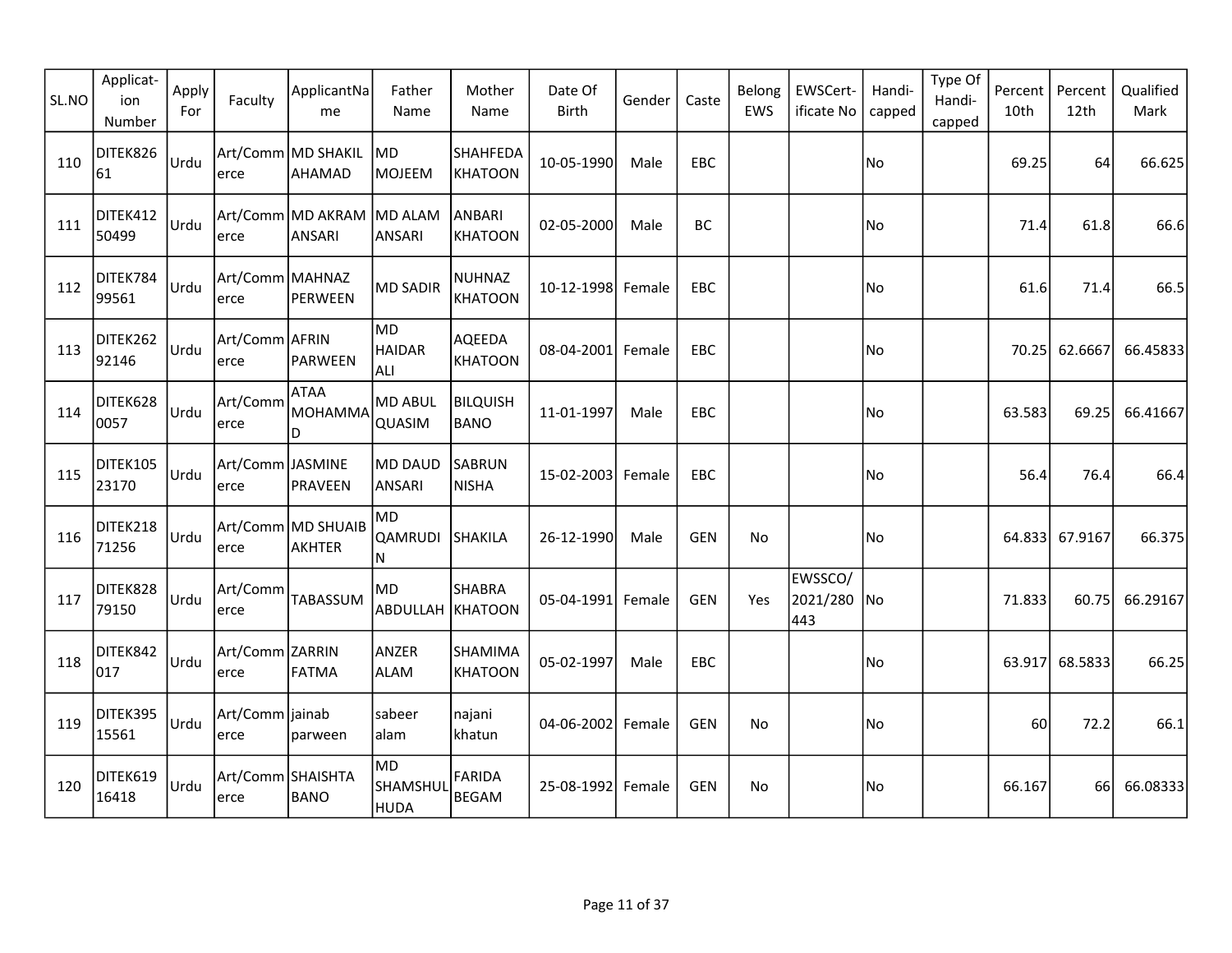| SL.NO | Applicat-<br>ion<br>Number | Apply<br>For | Faculty                   | ApplicantNa<br>me           | Father<br>Name                  | Mother<br>Name                  | Date Of<br><b>Birth</b> | Gender | Caste      | Belong<br>EWS | EWSCert-<br>ificate No        | Handi-<br>capped | Type Of<br>Handi-<br>capped | Percent<br>10th | Percent<br>12th | Qualified<br>Mark |
|-------|----------------------------|--------------|---------------------------|-----------------------------|---------------------------------|---------------------------------|-------------------------|--------|------------|---------------|-------------------------------|------------------|-----------------------------|-----------------|-----------------|-------------------|
| 121   | DITEK511<br>12620          | Urdu         | Art/Comm ABDUL <br>lerce  | MANNAN                      | MD)<br>MAHFIL                   | ZULAIKHA<br><b>KHATOON</b>      | 03-01-1991              | Male   | EBC        |               |                               | No               |                             | 66.75           | 65.3333         | 66.04167          |
| 122   | DITEK154<br>3206           | Urdu         | Art/Comm MD<br>lerce      | MOKHTAR                     | MD)<br><b>IBRAHIM</b>           | <b>ROKHSANA</b><br>KHATOON      | 01-09-1992              | Male   | <b>GEN</b> | Yes           | EWSCO/2<br>021/3683 No<br>213 |                  |                             | 65.75           | 66.3333         | 66.04167          |
| 123   | DITEK993<br>43             | Urdu         | lerce                     | Art/Comm WAHEEDA<br>SALTANA | shabbir<br>ahmad                | anjum ara                       | 02-03-1995 Female       |        | <b>GEN</b> | Yes           | EWSCO/2<br>019/2929 No<br>8   |                  |                             |                 | 62.667 69.3333  | 66                |
| 124   | DITEK490<br>94363          | Urdu         | Art/Comm NIKHAT<br>erce   | PERWIN                      | MD.<br><b>CHAND ALI</b>         | <b>NOORAISH</b><br>KHATOON      | 12-12-1995 Female       |        | <b>EBC</b> |               |                               | No               |                             |                 | 64.083 67.9167  | 66                |
| 125   | DITEK350<br>31489          | Urdu         | Art/Comm ROKHSAR<br>lerce | KHATOON                     | MD ZAKIR<br><b>HUSSAIN</b>      | SHAHNAZE<br><b>KHATOON</b>      | 05-02-1998 Female       |        | BC         |               |                               | No               |                             |                 | 66.083 65.9167  | 66                |
| 126   | DITEK320<br>06187          | Urdu         | Art/Comm SHAHNAJ<br>erce  | PARWEEN                     | AD<br>ALAUDDIN                  | <b>MAIMUN</b><br>KHATUN         | 10-04-2000 Female       |        | EBC        |               |                               | No               |                             | 60              | 72              | 66                |
| 127   | DITEK272<br>195            | Urdu         | Art/Comm MD SAHIL<br>erce | <b>AKHTAR</b>               | MD<br>RUSTAM<br>ALI             | <b>AFRIN</b><br><b>BEGAM</b>    | 18-04-2000              | Male   | <b>EBC</b> |               |                               | No.              |                             | 71.667          | 60.3333         | 66                |
| 128   | DITEK217<br>57256          | Urdu         | Art/Comm HASRAT <br>erce  | <b>BANO</b>                 | MD SAFI<br>AHMAD                | <b>TAHIRA</b><br><b>KHATOON</b> | 16-04-2002 Female       |        | <b>GEN</b> | Yes           | EWSSO/20<br>21/27942 No<br>8  |                  |                             | 54.8            | 77.2            | 66                |
| 129   | DITEK547<br>81973          | Urdu         | lerce                     | Art/Comm MD TOUSIF<br>ALAM  | MD ABBAS                        | <b>ISHRAT</b><br><b>KHATOON</b> | 17-08-1996              | Male   | <b>GEN</b> | No            |                               | No               |                             | 63.5            | 68.4167         | 65.95833          |
| 130   | DITEK423<br>62489          | Urdu         | Art/Comm TAIYABA<br>lerce | PARWEEN                     | ABU<br>DARDA                    | RAUSHAN<br><b>ARA</b>           | 31-03-1998 Female       |        | GEN        | No.           |                               | No               |                             | 63.6            | 68.2            | 65.9              |
| 131   | DITEK520<br>4619           | Urdu         | Art/Comm RAVI<br>lerce    | RANJAN                      | <b>JAWAHAR</b><br>LAL<br>PODDAR | PAWAN<br><b>DEVI</b>            | 16-10-2003              | Male   | <b>GEN</b> | No            |                               | No               |                             | 63.2            | 68.6            | 65.9              |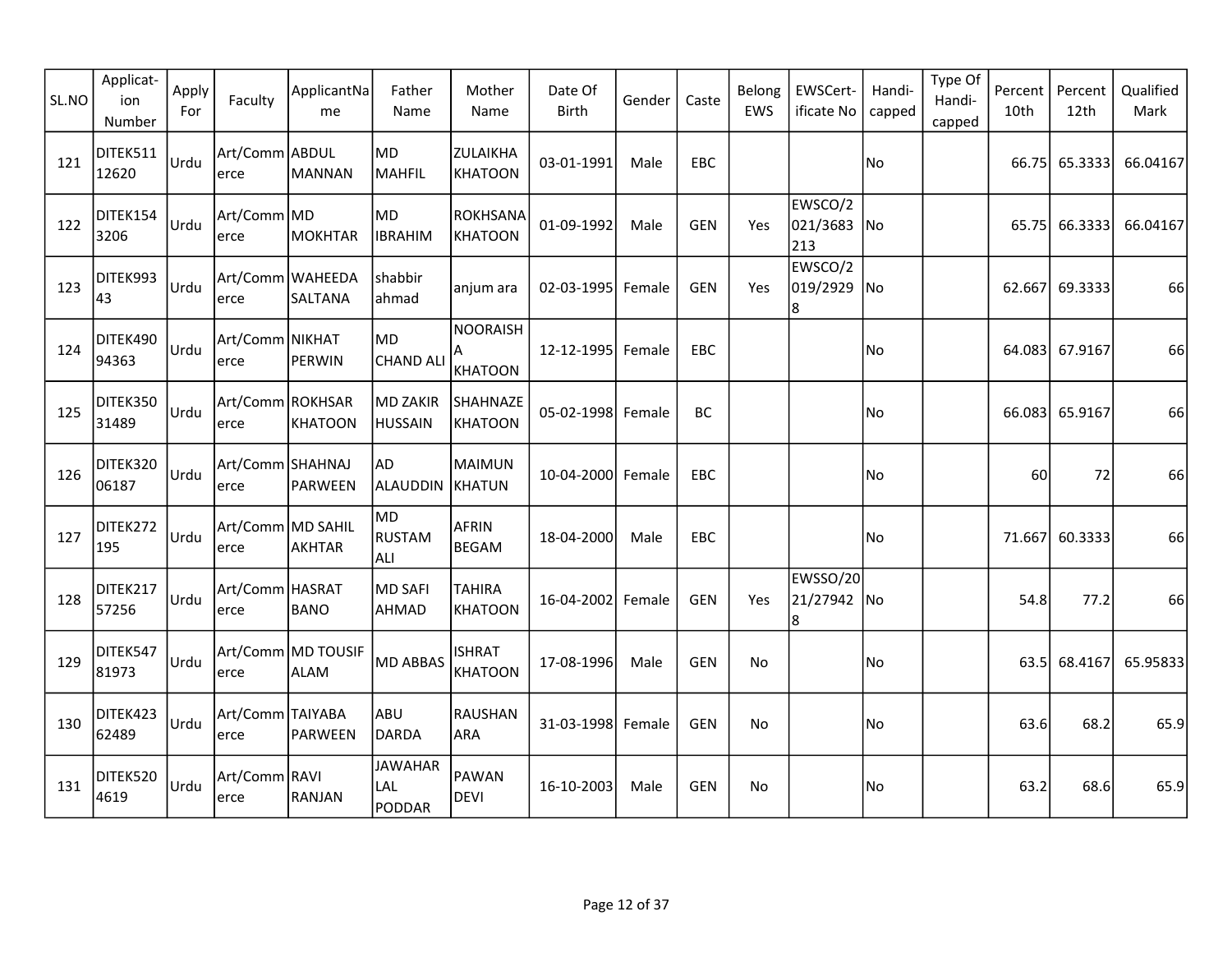| SL.NO | Applicat-<br>ion<br>Number | Apply<br>For | Faculty                     | ApplicantNa<br>me                    | Father<br>Name                              | Mother<br>Name                                 | Date Of<br>Birth  | Gender | Caste      | Belong<br>EWS | EWSCert-<br>ificate No | Handi-<br>capped | Type Of<br>Handi-<br>capped | Percent<br>10th | Percent<br>12th | Qualified<br>Mark |
|-------|----------------------------|--------------|-----------------------------|--------------------------------------|---------------------------------------------|------------------------------------------------|-------------------|--------|------------|---------------|------------------------|------------------|-----------------------------|-----------------|-----------------|-------------------|
| 132   | DITEK741<br>41422          | Urdu         | Art/Comm FARHAT <br>lerce   | PARWEEN                              | MD)<br><b>QUTBUDDI</b><br>N.                | RABBE<br><b>KHATOON</b>                        | 03-04-1992 Female |        | <b>GEN</b> | No            |                        | No               |                             | 71.417          | 60.3333         | 65.875            |
| 133   | DITEK353<br>076            | Urdu         | Art/Comm MD <br>lerce       | MOBARAK                              | <b>MD JALIL</b>                             | SABILA<br><b>KHATOON</b>                       | 08-04-1993        | Male   | EBC        |               |                        | No               |                             | 66.667          | 65              | 65.83333          |
| 134   | DITEK219<br>89399          | Urdu         | Art/Comm WAQAR<br>lerce     | KARIM                                | ABDUL<br>KARIM                              | KISHWARI<br><b>BEGAM</b>                       | 15-01-2000        | Male   | <b>GEN</b> | No            |                        | No)              |                             |                 | 71.833 59.7778  | 65.80556          |
| 135   | DITEK698<br>96592          | Urdu         | Art/Comm<br>erce            | MD<br><b>AAIYOOB</b><br><b>ALAM</b>  | <b>MD IDRIS</b><br>MADARI                   | <b>SULTANI</b><br><b>BEGUM</b>                 | 12-12-1992        | Male   | <b>GEN</b> | No            |                        | No               |                             | 63.917          | 67.6667         | 65.79167          |
| 136   | DITEK698<br>525            | Urdu         | Art/Comm<br>erce            | <b>ZEBA</b><br>ANJUM<br><b>QASMI</b> | <b>MD BARIK</b><br>HUSAIN                   | <b>FARHANA</b><br>ANJUM                        | 01-02-1997 Female |        | <b>GEN</b> | <b>No</b>     |                        | No               |                             | 71.417          | 60.1667         | 65.79167          |
| 137   | DITEK557<br>3              | Urdu         | Art/Comm MD <br>erce        | MANZOOR                              | MD JALAL<br><b>UDDIN</b>                    | <b>KARIMA</b><br><b>KHATOON</b>                | 17-06-1992        | Male   | <b>EBC</b> |               |                        | No)              |                             | 58.25           | 73.25           | 65.75             |
| 138   | DITEK915<br>85436          | Urdu         | erce                        | Art/Comm MD HASAN<br>NAWAZ           | MD ALI<br>AHMAD                             | <b>BIBI</b><br><b>AFSANA</b><br><b>KHATOON</b> | 20-04-1993        | Male   | <b>EBC</b> |               |                        | No)              |                             | 62.5            | 68.9167         | 65.70833          |
| 139   | DITEK683<br>49             | Urdu         | Art/Comm   shagufta<br>erce | praween                              | <b>MD ALAM</b>                              | SAMSUNN<br><b>EHAR</b>                         | 12-10-1995 Female |        | <b>EBC</b> |               |                        | No.              |                             | 61.8            | 69.6            | 65.7              |
| 140   | DITEK610<br>918            | Urdu         | Art/Comm Md Ziyaur<br>lerce | Rahman                               | Md Almin                                    | Bibi<br>Noorjahan                              | 14-11-1997        | Male   | EBC        |               |                        | No               |                             | 62.8            | 68.6            | 65.7              |
| 141   | DITEK796<br>68358          | Urdu         | Art/Comm ZEBA<br>lerce      | KHATOON                              | MOULANA<br><b>DAUD ALI</b><br><b>QUASMI</b> | <b>ASMA</b><br><b>KHATOON</b>                  | 04-03-1988 Female |        | <b>GEN</b> | No            |                        | No)              |                             | 71.167          | 60.1667         | 65.66667          |
| 142   | DITEK326<br>3377           | Urdu         | Art/Comm ASHIYANA<br>lerce  | KHATOON                              | <b>JAMIL</b><br>AKHATAR                     | AKHATARI<br><b>JAMILA</b>                      | 15-02-1994 Female |        | <b>EBC</b> |               |                        | No               |                             | 64.5            | 66.75           | 65.625            |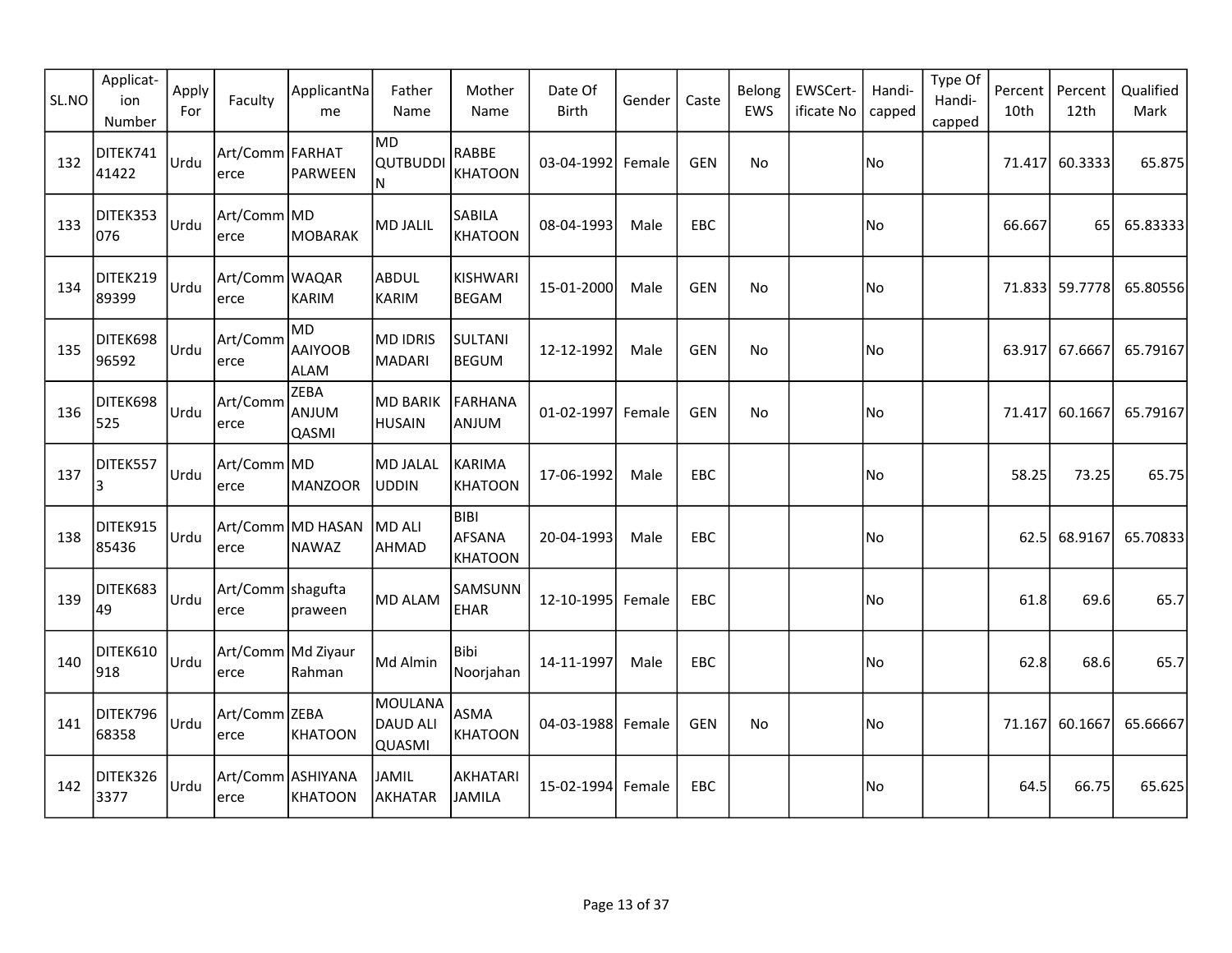| SL.NO | Applicat-<br>ion<br>Number | Apply<br>For | Faculty                   | ApplicantNa<br>me              | Father<br>Name                       | Mother<br>Name                    | Date Of<br><b>Birth</b> | Gender | Caste      | Belong<br>EWS | EWSCert-<br>ificate No       | Handi-<br>capped | Type Of<br>Handi-<br>capped | Percent<br>10th | Percent<br>12th | Qualified<br>Mark |
|-------|----------------------------|--------------|---------------------------|--------------------------------|--------------------------------------|-----------------------------------|-------------------------|--------|------------|---------------|------------------------------|------------------|-----------------------------|-----------------|-----------------|-------------------|
| 143   | DITEK356<br>411            | Urdu         | Art/Comm LADLI<br>lerce   | PARWEEN                        | AEHTASHA<br>M UDDIN                  | <b>KESHUARY</b><br><b>KHATOON</b> | 03-01-1998 Female       |        | <b>GEN</b> | No            |                              | No               |                             |                 | 57.917 73.3333  | 65.625            |
| 144   | DITEK280<br>03784          | Urdu         | Art/Comm SADLI<br>lerce   | PERWEEN                        | MD.<br>BADRUDDI<br>N                 | BIBI NASRA                        | 15-07-1998 Female       |        | <b>GEN</b> | No            |                              | No)              |                             | 62.8            | 68.4            | 65.6              |
| 145   | DITEK313<br>703            | Urdu         | Art/Comm SHAZIA<br>erce   | NARGIS                         | MD)<br><b>ENAITULLA</b><br>H.        | ASMAT<br>ARA                      | 01-01-1999 Female       |        | <b>EBC</b> |               |                              | No)              |                             | 65.6            | 65.6            | 65.6              |
| 146   | DITEK454<br>282            | Urdu         | erce                      | Art/Comm Kahkashan<br>Firdaus  | lMd<br>Shamshad<br>Ahmad             | Zaheda<br>Khatoon                 | 01-01-1997 Female       |        | <b>GEN</b> | No            |                              | No               |                             | 63.833          | 67.25           | 65.54167          |
| 147   | DITEK627<br>761            | Urdu         | Art/Comm TANZEEM<br>lerce | <b>IMTEYAZ</b>                 | MD)<br><b>IMTEYAZ</b>                | <b>NISHAT</b><br><b>FATMA</b>     | 15-09-2000 Female       |        | EBC        |               |                              | No)              |                             | 67.6            | 63.4            | 65.5              |
| 148   | DITEK868<br>815            | Urdu         | Art/Comm<br>erce          | AOUN<br>MOHAMMA<br>D           | <b>MD AFTAB</b><br><b>ALAM</b>       | <b>FIRDOSIA</b>                   | 10-05-1995              | Male   | BC         |               |                              | No)              |                             | 61.667          | 69.25           | 65.45833          |
| 149   | DITEK138<br>210            | Urdu         | Art/Comm<br>erce          | MOIN<br>UDDIN<br><b>QUADRI</b> | SULEMAN<br><b>QUADRI</b>             | <b>SABILA</b><br><b>KHATOON</b>   | 20-06-1992              | Male   | <b>EBC</b> |               |                              | No               |                             | 63.5            | 67.25           | 65.375            |
| 150   | DITEK467<br>73             | Urdu         | Art/Comm JUHI <br>erce    | <b>JABEEN</b>                  | <b>MD KALIM</b><br><b>UDDIN</b>      | SHABANA<br><b>KHATUN</b>          | 05-01-1995 Female       |        | <b>GEN</b> | Yes           | EWSCO/2<br>021/2212 No<br>99 |                  |                             | 65.167          | 65.25           | 65.20833          |
| 151   | DITEK426<br>23874          | Urdu         | Art/Comm JUHI <br>lerce   | <b>JABEEN</b>                  | <b>MD KALIM</b><br><b>UDDIN</b>      | SHABANA<br><b>KHATOON</b>         | 05-10-1995 Female       |        | <b>GEN</b> | Yes           | EWSCO/2<br>021/2212 No<br>99 |                  |                             | 65.167          | 65.25           | 65.20833          |
| 152   | DITEK526<br>63             | Urdu         | Art/Comm NOOR <br>lerce   | <b>AHMAD</b>                   | ABDULLAH                             | <b>JAHAN</b><br><b>ARA</b>        | 12-03-1996              | Male   | EBC        |               |                              | No)              |                             | 62              | 68.4167         | 65.20833          |
| 153   | DITEK370<br>61112          | Urdu         | Art/Comm MD ALI<br>lerce  | <b>JOUHAR</b>                  | MD)<br><b>MASHIR</b><br><b>UDDIN</b> | <b>BIBI</b><br>ANWARY             | 06-01-1993              | Male   | EBC        |               |                              | No)              |                             | 62.75           | 67.5            | 65.125            |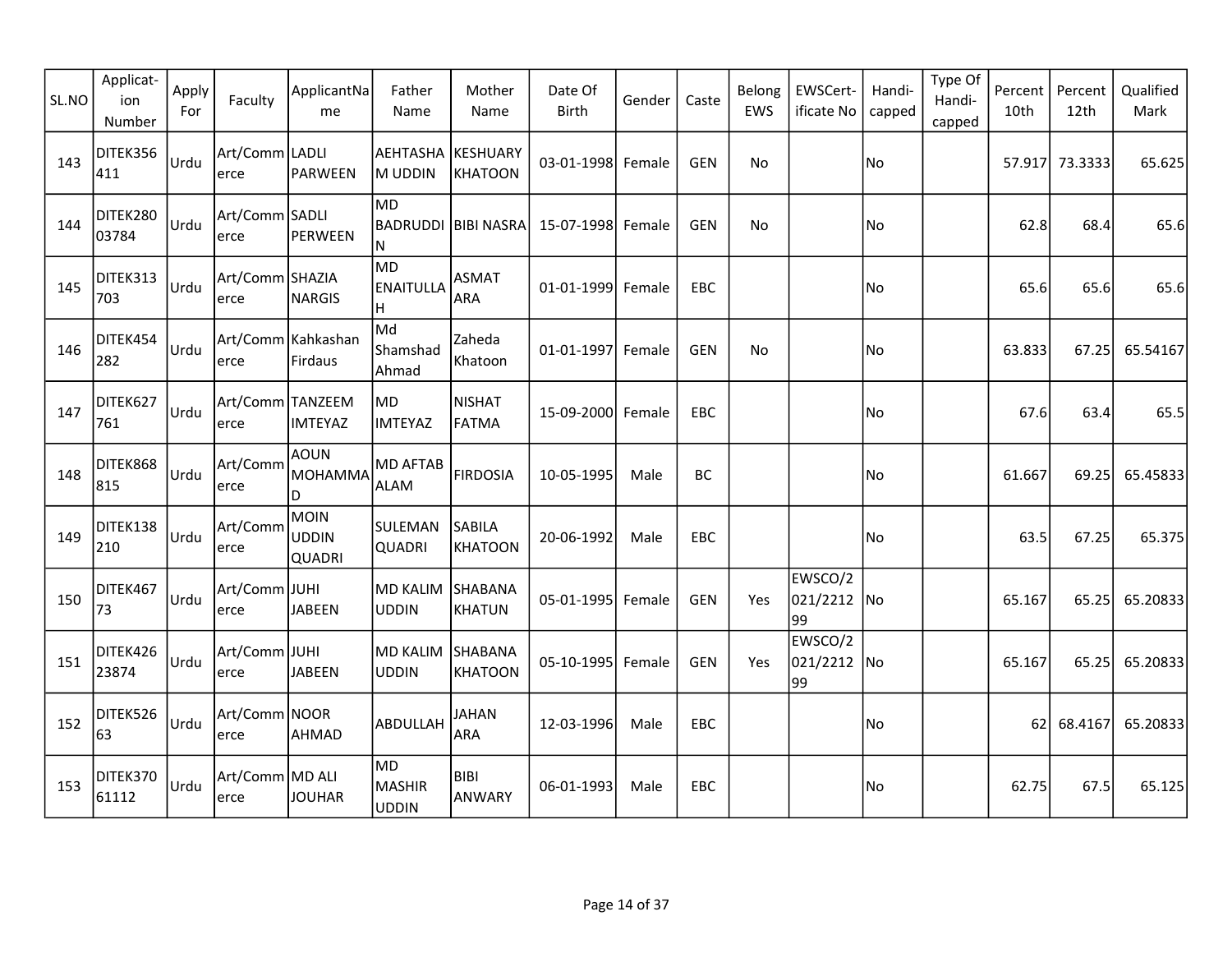| SL.NO | Applicat-<br>ion<br>Number | Apply<br>For | Faculty                   | ApplicantNa<br>me                    | Father<br>Name                   | Mother<br>Name                        | Date Of<br><b>Birth</b> | Gender | Caste      | Belong<br>EWS | EWSCert-<br>ificate No       | Handi-<br>capped | Type Of<br>Handi-<br>capped | Percent<br>10th | Percent<br>12th | Qualified<br>Mark |
|-------|----------------------------|--------------|---------------------------|--------------------------------------|----------------------------------|---------------------------------------|-------------------------|--------|------------|---------------|------------------------------|------------------|-----------------------------|-----------------|-----------------|-------------------|
| 154   | DITEK977<br>04013          | Urdu         | Art/Comm<br>lerce         | MD<br>MAHFOOZ<br><b>ALAM</b>         | lmd.<br><b>MAHBOOB</b><br>ALLA M | NIGAR ARA                             | 30-06-1997              | Male   | EBC        |               |                              | No               |                             | 68.75           | 61.4444         | 65.09722          |
| 155   | DITEK940<br>43086          | Urdu         | Art/Comm Sabbru<br>lerce  | khanam                               | Md<br>Rabban<br>Khan             | Sabina<br>khanam                      | 05-02-1994 Female       |        | GEN        | No            |                              | No               |                             | 65.3331         | 64.8333         | 65.08333          |
| 156   | DITEK670<br>257            | Urdu         | Art/Comm<br>erce          | NAGHMA<br><b>SAEED</b><br>RAHMANI    | <b>ABDUR</b><br><b>RAWOF</b>     | <b>SHAKILA</b><br><b>KHATOON</b>      | 02-06-1997 Female       |        | <b>GEN</b> | Yes           | EWSCO/2<br>020/1362 No<br>44 |                  |                             | 62.917          | 67.25           | 65.08333          |
| 157   | DITEK288<br>25             | Urdu         | Art/Comm NOSBA<br>erce    | KHATOON                              | MD.<br><b>SAMSAD</b><br>ALAM     | RIZWANA<br><b>KHATOON</b>             | 04-01-1996 Female       |        | GEN        | No            |                              | No               |                             | 64.833          | 65.25           | 65.04167          |
| 158   | DITEK211<br>98284          | Urdu         | Art/Comm<br>erce          | Md<br>Shamshad<br>Alam               | Md<br>Rabban                     | Tahra<br>Khatoon                      | 15-01-1995              | Male   | EBC        |               |                              | No.              |                             |                 | 64.167 65.8333  | 65                |
| 159   | DITEK981                   | Urdu         | Art/Comm<br>lerce         | MD<br><b>IKRAMUL</b><br><b>HAQUE</b> | MD)<br><b>IHTESAM</b><br>UDDIN   | <b>KESHAWRI</b><br><b>KHATOON</b>     | 21-09-1991              | Male   | <b>GEN</b> | No            |                              | Yes              | OH                          |                 | 67.25 62.6667   | 64.95833          |
| 160   | DITEK143<br>940            | Urdu         | Art/Comm<br>erce          | MD OSAMA                             | SHAMSHA<br><b>D ALAM</b>         | <b>ASMA</b><br><b>KHATOON</b>         | 09-03-1998              | Male   | <b>EBC</b> |               |                              | No.              |                             | 59.25           | 70.5833         | 64.91667          |
| 161   | DITEK464<br>481            | Urdu         | Art/Comm SANJIDA<br>lerce | PRAWEEN                              | MD <br>MAHFOOZ                   | <b>MAHMOO</b><br>DA<br><b>KHATOON</b> | 08-02-1994 Female       |        | <b>GEN</b> | Yes           | TI/18/001<br>54              | No               |                             | 62              | 67.75           | 64.875            |
| 162   | DITEK545<br>32527          | Urdu         | Art/Comm<br>erce          | lmd<br><b>MAHTAB</b><br><b>ALAM</b>  | MD SAMI<br>AHMAD                 | <b>MUSTARI</b><br><b>KHATOON</b>      | 03-05-1998              | Male   | <b>GEN</b> | Yes           | EWSCO/2<br>021/2316 No<br>84 |                  |                             |                 | 63.917 65.8333  | 64.875            |
| 163   | DITEK915<br>702            | Urdu         | Art/Comm MD <br>lerce     | <b>YOUSUF</b>                        | MD <br>YOUNUS                    | <b>ISHRAT</b><br><b>ARA</b>           | 07-01-1995              | Male   | EBC        |               |                              | No               |                             |                 | 64.833 64.8333  | 64.83333          |
| 164   | DITEK863<br>55             | Urdu         | Art/Comm MAJEEDA<br>lerce | KHATOON                              | QAMARUL<br>HAQ                   | <b>SUBAIDA</b><br><b>KHATOON</b>      | 12-05-1995 Female       |        | GEN        | No            |                              | No               |                             |                 | 61.25 68.4167   | 64.83333          |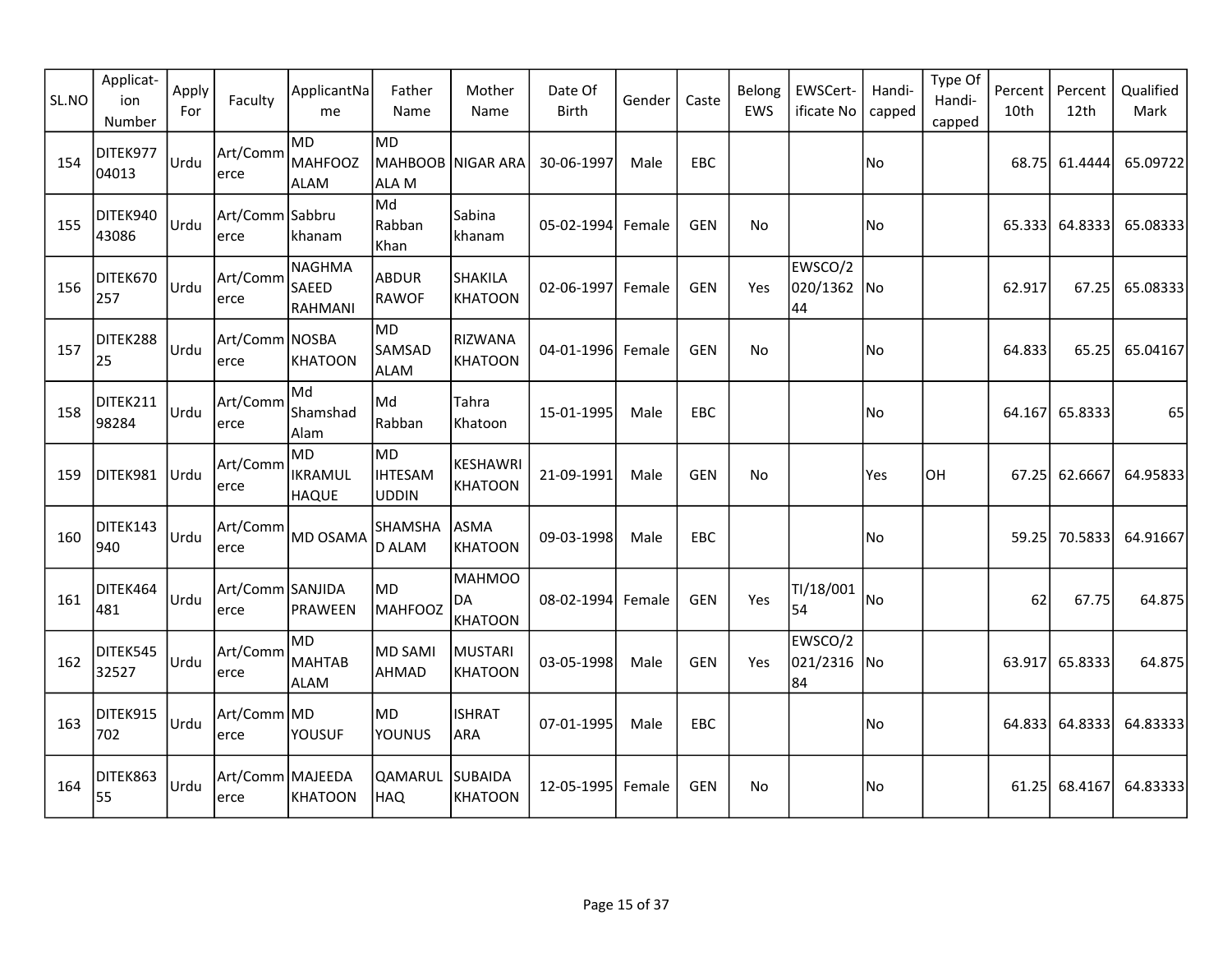| SL.NO | Applicat-<br>ion<br>Number | Apply<br>For | Faculty                   | ApplicantNa<br>me                           | Father<br>Name                       | Mother<br>Name                       | Date Of<br>Birth  | Gender | Caste      | Belong<br>EWS | EWSCert-<br>ificate No       | Handi-<br>capped | Type Of<br>Handi-<br>capped | Percent<br>10th | Percent<br>12th | Qualified<br>Mark |
|-------|----------------------------|--------------|---------------------------|---------------------------------------------|--------------------------------------|--------------------------------------|-------------------|--------|------------|---------------|------------------------------|------------------|-----------------------------|-----------------|-----------------|-------------------|
| 165   | DITEK143<br>436            | Urdu         | lerce                     | Art/Comm MD FAIYAZ<br>AHMAD                 | ABDUR<br>RAB                         | BIBI<br><b>AMIRUN</b><br><b>NESA</b> | 17-11-1991        | Male   | EBC        |               |                              | No               |                             | 64              | 65.5833         | 64.79167          |
| 166   | DITEK596<br>35008          | Urdu         | Art/Comm BADRE <br>lerce  | <b>ALAM KHAN</b>                            | <b>SHAHRE</b><br><b>ALAM</b><br>KHAN | <b>KHUSHNAS</b><br><b>IBA</b>        | 13-12-1989        | Male   | <b>GEN</b> | Yes           | EWSCO/2<br>021/2612<br>31    | No               |                             | 68.833          | 60.6667         | 64.75             |
| 167   | DITEK470<br>06643          | Urdu         | Art/Comm<br>erce          | lmd.<br>ASHFAQUE<br><b>ALAM</b>             | MD.<br>AAFAQUE<br><b>ALAM</b>        | <b>NAZRANA</b><br><b>KHATOON</b>     | 16-12-1990        | Male   | EBC        |               |                              | No               |                             | 62.333          | 67.1667         | 64.75             |
| 168   | DITEK544<br>649            | Urdu         | Art/Comm<br>erce          | NILU FEROZ                                  | MD<br>SOHRAB                         | SHAHNAZ<br><b>BEGAM</b>              | 01-03-1996 Female |        | <b>GEN</b> | Yes           | C/20/0016<br>I۵              | No               |                             | 61.333          | 68.1667         | 64.75             |
| 169   | DITEK538<br>27422          | Urdu         | Art/Comm SAJID<br>erce    | <b>HUSAIN</b>                               | MD ALAM                              | SHAMSHU<br>N NEHAR                   | 27-11-1992        | Male   | EBC        |               |                              | No.              |                             |                 | 62.083 67.3333  | 64.70833          |
| 170   | DITEK280<br>73745          | Urdu         | Art/Comm GHAZIA<br>lerce  | SULTANA                                     | MD ABRAR GHAUSIA<br><b>ALAM</b>      | SULTANA                              | 10-11-1995 Female |        | GEN        | No            |                              | No)              |                             |                 | 64.333 65.0833  | 64.70833          |
| 171   | DITEK403<br>19943          | Urdu         | Art/Comm EHSANUL<br>erce  | <b>HAQUE</b>                                | <b>SAJID</b><br><b>HUSSAIN</b>       | <b>FIROZA</b><br><b>KHATOON</b>      | 15-03-1996        | Male   | <b>EBC</b> |               |                              | No.              |                             | 66.333          | 63.0833         | 64.70833          |
| 172   | DITEK236<br>329            | Urdu         | Art/Comm ROSHNI<br>erce   | YASMIN                                      | <b>GULAM</b><br>MUSTAFA              | SABRA<br><b>KHATOON</b>              | 10-04-1999 Female |        | EBC        |               |                              | No               |                             | 63.6            | 65.8            | 64.7              |
| 173   | DITEK562<br>34405          | Urdu         | Art/Comm ZEBA<br>erce     | KHATUN                                      | MD <br>ARSHAD                        | <b>BIBI NAZ</b><br><b>KHATUN</b>     | 10-10-1995 Female |        | <b>GEN</b> | Yes           | EWSCO/2<br>021/2570 No<br>55 |                  |                             | 66.8            | 62.4            | 64.6              |
| 174   | DITEK567<br>73919          | Urdu         | Art/Comm<br>lerce         | MD.<br><b>SHAHABUD</b><br><b>DIN ANSARI</b> | ABDUL<br><b>SHAKUR</b>               | ZAIBUN<br><b>NISA</b>                | 06-03-1992        | Male   | EBC        |               |                              | No               |                             | 60.167          | 68.8333         | 64.5              |
| 175   | DITEK604<br>56965          | Urdu         | Art/Comm RIZWANA<br>lerce | KHATOON                                     | <b>SHAHID</b><br>AKHTAR              | SAJDA<br><b>KHATOON</b>              | 07-01-1995 Female |        | GEN        | Yes           | EWSCO/2<br>021/2653 No<br>15 |                  |                             | 61.417          | 67.5            | 64.45833          |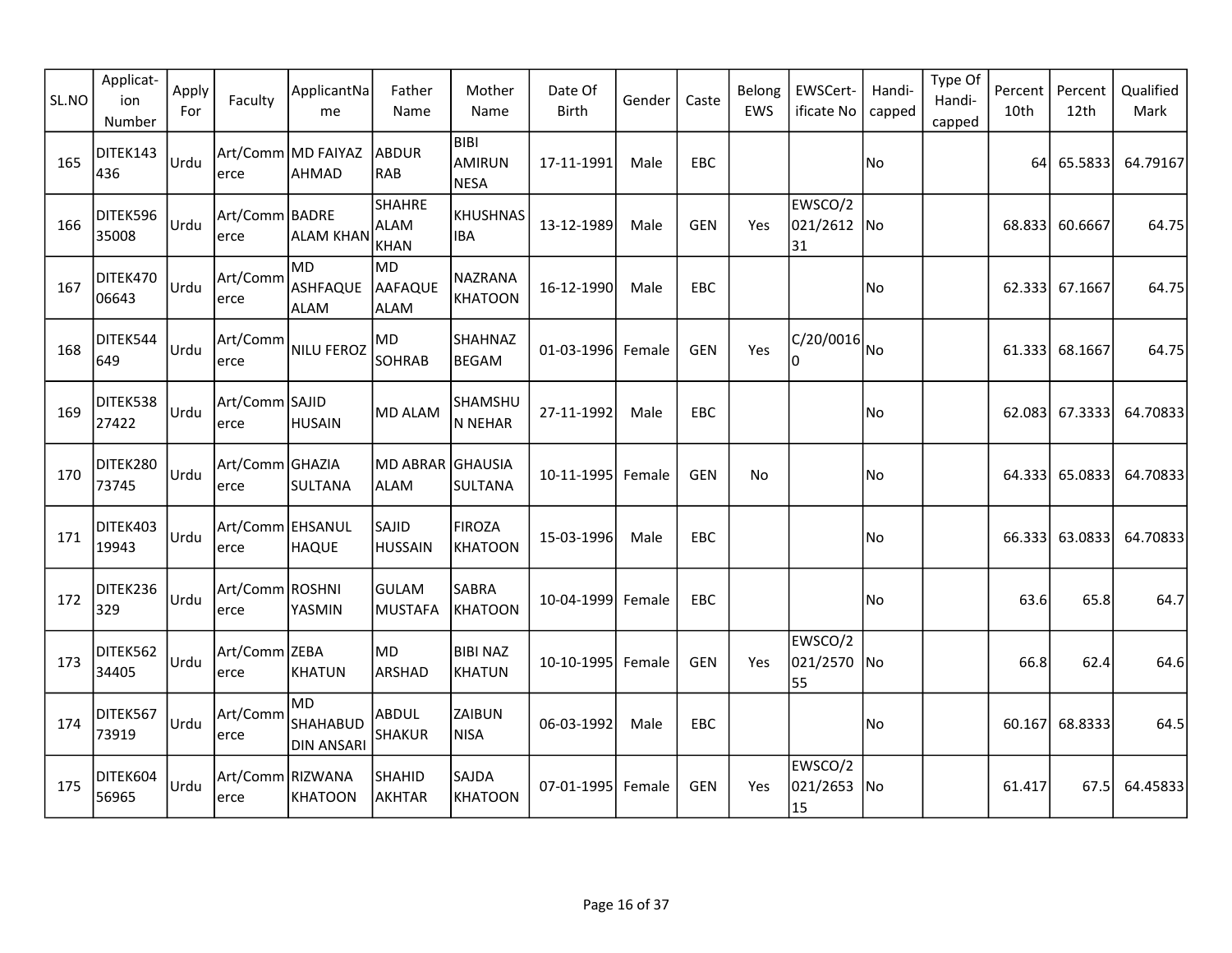| SL.NO | Applicat-<br>ion<br>Number | Apply<br>For | Faculty                   | ApplicantNa<br>me               | Father<br>Name            | Mother<br>Name                         | Date Of<br><b>Birth</b> | Gender | Caste      | Belong<br>EWS | EWSCert-<br>ificate No       | Handi-<br>capped | Type Of<br>Handi-<br>capped | Percent<br>10th | Percent<br>12th | Qualified<br>Mark |
|-------|----------------------------|--------------|---------------------------|---------------------------------|---------------------------|----------------------------------------|-------------------------|--------|------------|---------------|------------------------------|------------------|-----------------------------|-----------------|-----------------|-------------------|
| 176   | DITEK248<br>72397          | Urdu         | Art/Comm NASREEN<br>lerce | KHATOON                         | MD<br>MANSOOR<br>ALAM     | <b>HUSNA</b><br><b>KHATOON</b>         | 15-02-1992              | Male   | <b>GEN</b> | Yes           | EWSCO/2<br>020/1910 No<br>89 |                  |                             | 65.833          | 63              | 64.41667          |
| 177   | DITEK546<br>60307          | Urdu         | Art/Comm<br>lerce         | l Bibi<br>Sharmin<br>Nikhat     | Md Rahber Shabana<br>Alam | Khatoon                                | 25-01-1997 Female       |        | <b>GEN</b> | No            |                              | No               |                             | 63.333          | 65.4167         | 64.375            |
| 178   | DITEK360<br>30863          | Urdu         | Art/Comm MD SABIL<br>erce | AKHTAR                          | MD.<br>IQUBAL             | <b>SHAUKAT</b><br><b>ARA</b>           | 24-04-2002              | Male   | BC         |               |                              | No)              |                             | 63              | 65.6            | 64.3              |
| 179   | DITEK652<br>90467          | Urdu         | Art/Comm<br>erce          | lmd.<br>MOZAKIR<br><b>HASAN</b> | MOKARIM<br><b>HASAN</b>   | <b>KHURSHID</b><br>A<br><b>KHATOON</b> | 05-03-1995              | Male   | BC         |               |                              | No               |                             | 63.417          | 65.1667         | 64.29167          |
| 180   | DITEK801<br>174            | Urdu         | Art/Comm SANA<br>erce     | PERWEEN                         | MD<br>MUKHTAR<br>ALAM     | <b>JAHANA</b><br><b>KHATOON</b>        | 03-03-1996 Female       |        | EBC        |               |                              | No)              |                             | 60.333          | 68.25           | 64.29167          |
| 181   | DITEK507<br>015            | Urdu         | Art/Comm Nudrat<br>erce   | Fatma                           | Md Shabih<br>Uddin        | Gulnaz<br>Begam                        | 11-02-2001 Female       |        | <b>EBC</b> |               |                              | No)              |                             | 67.083          | 61.5            | 64.29167          |
| 182   | DITEK993<br>76304          | Urdu         | erce                      | Art/Comm MD FAIZUR<br>RAHMAN    | MD ATAUR<br>RAHMAN        | <b>HANIFA</b>                          | 24-01-1995              | Male   | <b>EBC</b> |               |                              | No               |                             | 63.417          | 65.0833         | 64.25             |
| 183   | DITEK836<br>3014           | Urdu         | Art/Comm ABUZAR<br>erce   | GHAFFARI                        | MD)<br>MINNATUL<br>LAH    | <b>ASWADI</b><br>PARWEEN               | 19-08-1996              | Male   | <b>EBC</b> |               |                              | No)              |                             | 65              | 63.5            | 64.25             |
| 184   | DITEK801<br>40437          | Urdu         | lerce                     | Art/Comm NAZARANA<br>PERWEEN    | <b>MD ISHRAT</b>          | <b>ANJUM</b><br><b>BANO</b>            | 04-05-1991 Female       |        | <b>GEN</b> | No            |                              | No)              |                             | 58.75           | 69.6667         | 64.20833          |
| 185   | DITEK272<br>04139          | Urdu         | Art/Comm MAHTAB <br>lerce | <b>ALAM</b>                     | <b>IDRIS</b>              | <b>GULSHAN</b><br><b>ARA</b>           | 15-12-1994              | Male   | <b>GEN</b> | Yes           | EWSCO/2<br>021/2558 No<br>74 |                  |                             |                 | 60.583 67.8333  | 64.20833          |
| 186   | DITEK858<br>36126          | Urdu         | Art/Comm NAZMIN<br>erce   | PARWEEN                         | MD SAMI<br>ALAM           | <b>MASUMA</b><br><b>KHATOON</b>        | 05-03-1994 Female       |        | <b>GEN</b> | No            |                              | No               |                             | 59.6            | 68.8            | 64.2              |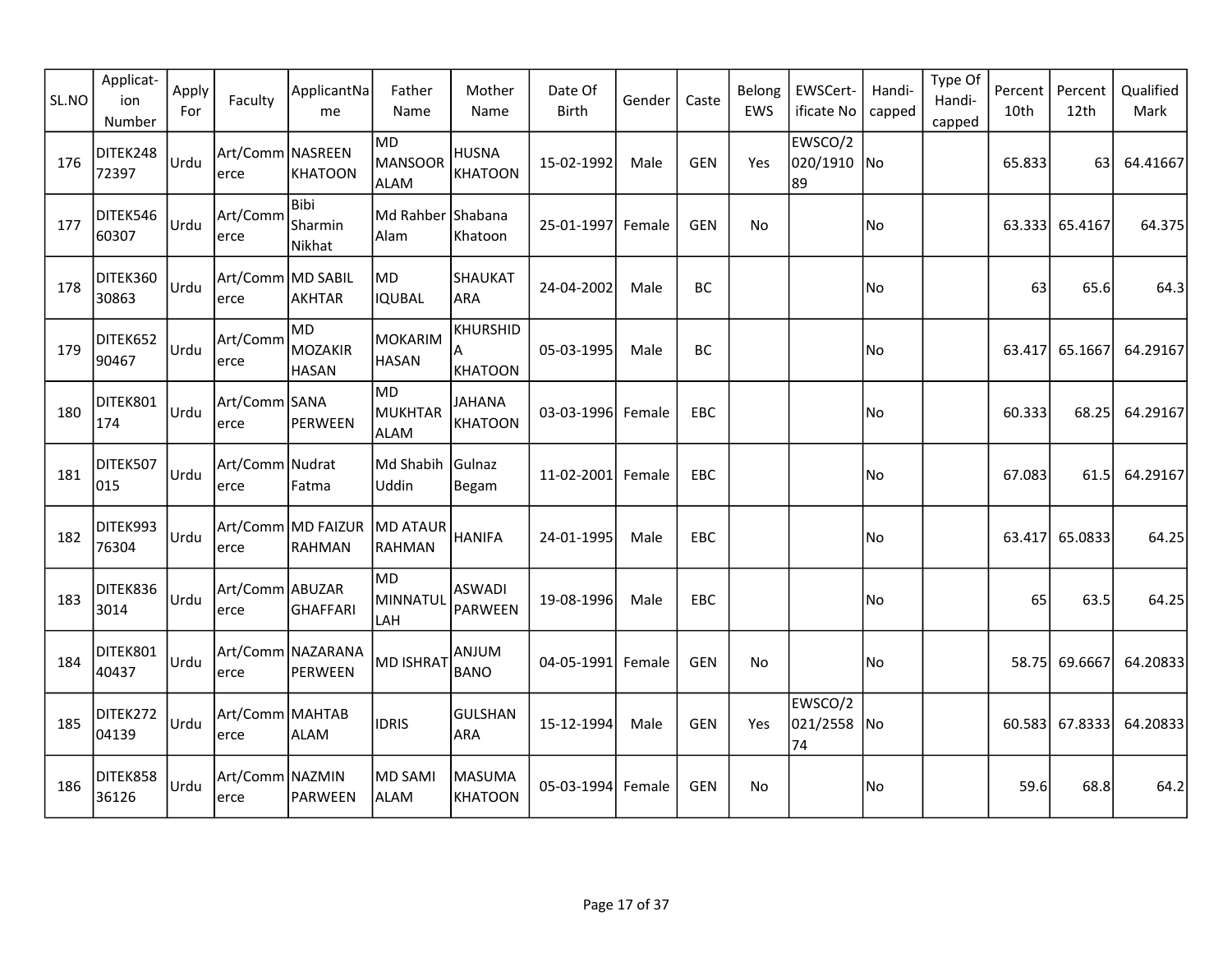| SL.NO | Applicat-<br>ion<br>Number | Apply<br>For | Faculty                   | ApplicantNa<br>me            | Father<br>Name                       | Mother<br>Name                   | Date Of<br><b>Birth</b> | Gender | Caste      | Belong<br>EWS | EWSCert-<br>ificate No       | Handi-<br>capped | Type Of<br>Handi-<br>capped | Percent<br>10th | Percent<br>12th | Qualified<br>Mark |
|-------|----------------------------|--------------|---------------------------|------------------------------|--------------------------------------|----------------------------------|-------------------------|--------|------------|---------------|------------------------------|------------------|-----------------------------|-----------------|-----------------|-------------------|
| 187   | DITEK568<br>01034          | Urdu         | lerce                     | Art/Comm SHAMSHUL<br>HUDA    | MD NASIM MAHRUN<br><b>UDDIN</b>      | <b>NISHA</b>                     | 02-05-1980              | Male   | <b>GEN</b> | No            |                              | Yes              | VI                          | 60.75           | 67.5833         | 64.16667          |
| 188   | DITEK927<br>4356           | Urdu         | Art/Comm Md<br>lerce      | Qutbuddin                    | Md abdul<br>kuddos                   | Zainab<br>khatoon                | 14-12-1992              | Male   | <b>GEN</b> | No            |                              | No               |                             | 61              | 67.25           | 64.125            |
| 189   | DITEK851<br>39894          | Urdu         | lerce                     | Art/Comm TABASSUM<br>KHATOON | MD.<br>MUSTUFA                       | QURESA<br><b>KHATOON</b>         | 05-02-1996 Female       |        | <b>GEN</b> | Yes           | EWSCO/2<br>021/2770 No<br>72 |                  |                             | 56.5            | 71.75           | 64.125            |
| 190   | DITEK243<br>46699          | Urdu         | Art/Comm SULTANA<br>erce  | BEGAM                        | MD ZAKIR<br><b>HUSSAIN</b>           | <b>SITARA</b><br><b>KHATOON</b>  | 18-07-1998 Female       |        | <b>GEN</b> | No            |                              | No               |                             | 65.8            | 62.4            | 64.1              |
| 191   | DITEK936<br>469            | Urdu         | Art/Comm SAGUFTA<br>erce  | PRAVEEN                      | lMD.<br>SHAUKAT<br>ALI.              | SAJDA<br>PRAVEEN                 | 16-03-2003 Female       |        | EBC        |               |                              | No.              |                             | 52.4            | 75.8            | 64.1              |
| 192   | DITEK170<br>801            | Urdu         | lerce                     | Art/Comm MD SHAHID<br>RAZA   | MD<br><b>AZMAT ALI SARWARI</b>       | <b>BIBI</b>                      | 12-01-1994              | Male   | <b>BC</b>  |               |                              | Yes              | OH                          | 62.25           | 65.8333         | 64.04167          |
| 193   | DITEK673<br>40             | Urdu         | Art/Comm SAIRA<br>erce    | KHATOON                      | MD)<br>ZULFEKAR                      | <b>SULTANA</b><br>KHATOON        | 15-10-1995 Female       |        | <b>GEN</b> | No            |                              | No.              |                             | 58.6            | 69.4            | 64                |
| 194   | DITEK273<br>77839          | Urdu         | Art/Comm RANI<br>erce     | PRAVEEN                      | MD ZAFAR  AFSAR<br> ALI              | <b>JHAN</b>                      | 05-05-1999 Female       |        | <b>EBC</b> |               |                              | No               |                             | 63.6            | 64.4            | 64                |
| 195   | DITEK612<br>00282          | Urdu         | Art/Comm MD<br>erce       | <b>SADULLAH</b>              | MD.<br>MAZKOOR<br>ALAM               | <b>FARHANA</b><br><b>KHATOON</b> | 01-01-2000              | Male   | EBC        |               |                              | No               |                             |                 | 82.083 45.8889  | 63.98611          |
| 196   | DITEK459<br>26892          | Urdu         | Art/Comm JASMEEN<br>lerce | PERVEEN                      | MD.<br><b>QUAYAM</b><br><b>UDDIN</b> | RIZWANA<br><b>BEGAM</b>          | 01-01-1993 Female       |        | <b>GEN</b> | <b>No</b>     |                              | No               |                             |                 | 62.75 65.0833   | 63.91667          |
| 197   | DITEK358<br>853            | Urdu         | lerce                     | Art/Comm MD IRSHAD<br>ALAM   | MD ZAMIR<br><b>UDDIN</b>             | MAHROON<br><b>KHATOON</b>        | 01-06-1988              | Male   | EBC.       |               |                              | No               |                             |                 | 63.333 64.3333  | 63.83333          |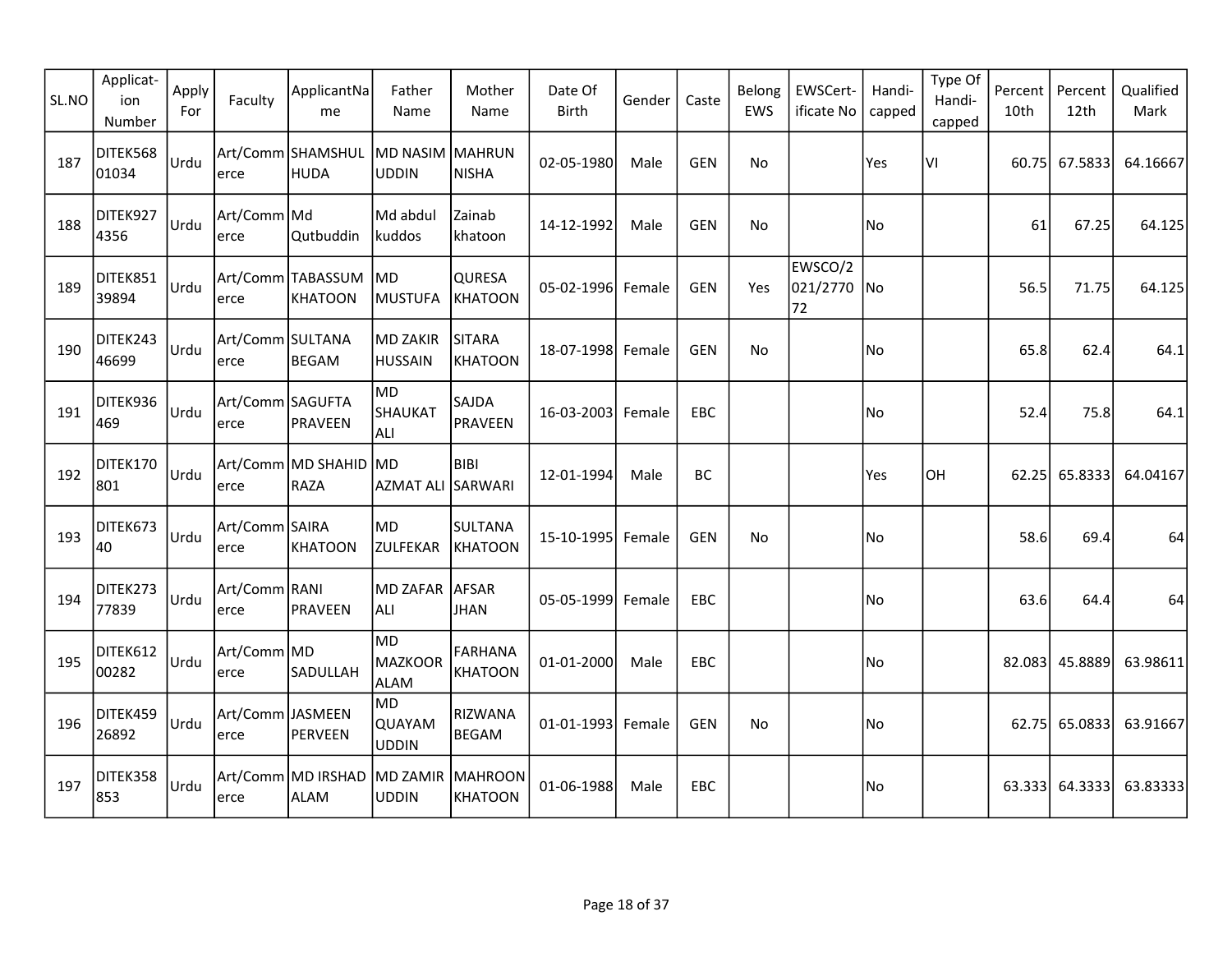| SL.NO | Applicat-<br>ion<br>Number | Apply<br>For | Faculty                     | ApplicantNa<br>me                | Father<br>Name                   | Mother<br>Name                  | Date Of<br><b>Birth</b> | Gender | Caste      | Belong<br>EWS | EWSCert-<br>ificate No       | Handi-<br>capped | Type Of<br>Handi-<br>capped | Percent<br>10th | Percent<br>12th | Qualified<br>Mark |
|-------|----------------------------|--------------|-----------------------------|----------------------------------|----------------------------------|---------------------------------|-------------------------|--------|------------|---------------|------------------------------|------------------|-----------------------------|-----------------|-----------------|-------------------|
| 198   | DITEK739<br>74776          | Urdu         | Art/Comm<br>lerce           | AKHLAK                           | RUSTAM<br> ALI                   | <b>AMRUN</b><br><b>NISHA</b>    | 05-02-1995              | Male   | <b>GEN</b> | Yes           | EWSCO/2<br>021/2605<br>11    | No               |                             | 60.667          | 67              | 63.83333          |
| 199   | DITEK545<br>16342          | Urdu         | Art/Comm ABDUL <br>lerce    | <b>QUADIR</b>                    | MD KALIM<br><b>UDDIN</b>         | REHANA<br><b>KHATOON</b>        | 25-03-2003              | Male   | <b>GEN</b> | No            |                              | No               |                             | 61.5            | 66.1111         | 63.80556          |
| 200   | DITEK829<br>88923          | Urdu         | Art/Comm MD <br>erce        | RAFIQUE                          | <b>MD ISRAIL</b>                 | <b>HAMIDA</b><br><b>KHATOON</b> | 06-05-1988              | Male   | EBC        |               |                              | No               |                             | 63.583          | 64              | 63.79167          |
| 201   | DITEK575<br>51286          | Urdu         | Art/Comm<br>erce            | MD<br><b>SHAHBAZ</b><br>AHMAD    | MD<br><b>SHAMIM</b><br>UDDIN     | SAYEEDA<br>AKHTAR               | 23-03-1993              | Male   | <b>GEN</b> | No            |                              | No               |                             | 68.5            | 58.8333         | 63.66667          |
| 202   | DITEK604<br>10388          | Urdu         | Art/Comm<br>erce            | MD<br><b>SHAHBAZ</b><br>ANSARI   | MD<br><b>NEZAM</b><br>ANSARI     | ZAREENA<br><b>KHATOON</b>       | 08-08-1994              | Male   | EBC        |               |                              | No.              |                             |                 | 62.167 65.1667  | 63.66667          |
| 203   | DITEK807<br>93094          | Urdu         | Art/Comm RESHMI<br>erce     | KHATOON                          | <b>MD ABDUL</b><br><b>QUDDUS</b> | SHAHNAZ<br><b>KHATOON</b>       | 02-01-1996 Female       |        | <b>EBC</b> |               |                              | No)              |                             | 63              | 64.2            | 63.6              |
| 204   | DITEK877<br>647            | Urdu         | Art/Comm ISHRAT <br>erce    | <b>JAHAN</b>                     | MD<br>MOZAFIR<br>ANSARI          | RAFAT<br><b>KHATOON</b>         | 02-03-1994 Female       |        | <b>EBC</b> |               |                              | No.              |                             | 63.083          | 64.0833         | 63.58333          |
| 205   | DITEK468<br>690            | Urdu         | Art/Comm NAZRUL<br>erce     | <b>HASAN</b>                     | MAHDI <br><b>HASAN</b>           | <b>JAIMUN</b><br><b>NISHA</b>   | 20-12-1996              | Male   | <b>GEN</b> | Yes           | EWSCO/2<br>021/2884<br>q     | No               |                             |                 | 60 67.1667      | 63.58333          |
| 206   | DITEK991<br>09             | Urdu         | Art/Comm<br>erce            | MD.<br><b>SHAHNAWA</b><br>Z ALAM | <b>MD SALIM</b><br><b>UDDIN</b>  | <b>BIBI RUBY</b>                | 28-08-1993              | Male   | EBC        |               |                              | No               |                             | 63.083          | 64              | 63.54167          |
| 207   | DITEK885<br>32437          | Urdu         | Art/Comm FAIZAN<br>lerce    | <b>ASHRAF</b>                    | MD MIKAIL                        | <b>SHIFAT</b><br><b>KHATOON</b> | 22-10-1994              | Male   | <b>GEN</b> | Yes           | EWSCO/2<br>021/1895 No<br>20 |                  |                             |                 | 61.917 65.1667  | 63.54167          |
| 208   | DITEK210<br>41391          | Urdu         | Art/Comm Md Haider<br>lerce | Nawab                            | Md<br>Suleman                    | Washima<br>Khatoon              | 01-02-1998              | Male   | <b>GEN</b> | Yes           | EWSCO/2<br>021/2666<br>58    | No               |                             |                 | 61.5 65.5833    | 63.54167          |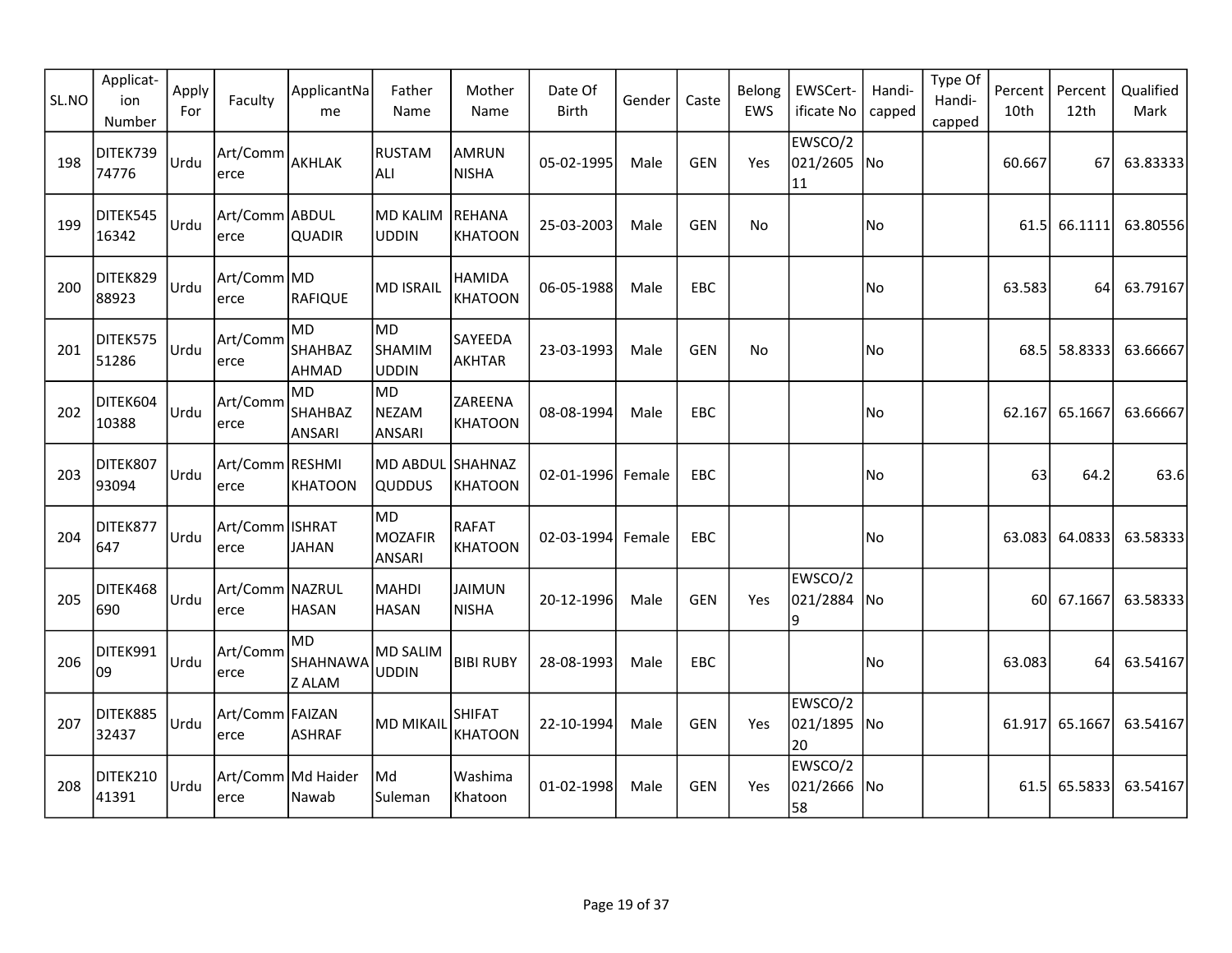| SL.NO | Applicat-<br>ion<br>Number | Apply<br>For | Faculty                   | ApplicantNa<br>me                 | Father<br>Name                       | Mother<br>Name                                 | Date Of<br><b>Birth</b> | Gender | Caste      | Belong<br>EWS | EWSCert-<br>ificate No    | Handi-<br>capped         | Type Of<br>Handi-<br>capped | Percent<br>10th | Percent<br>12th | Qualified<br>Mark |
|-------|----------------------------|--------------|---------------------------|-----------------------------------|--------------------------------------|------------------------------------------------|-------------------------|--------|------------|---------------|---------------------------|--------------------------|-----------------------------|-----------------|-----------------|-------------------|
| 209   | DITEK869<br>79             | Urdu         | lerce                     | Art/Comm MD ABRAR<br><b>WARSI</b> | <b>ABDUL</b><br>AHAD<br><b>WARSI</b> | <b>AJMERI</b><br><b>KHATOON</b>                | 08-01-1997              | Male   | EBC        |               |                           | Yes                      | lон                         | 60.417          | 66.5            | 63.45833          |
| 210   | DITEK484<br>36697          | Urdu         | Art/Comm<br>erce          | <b>SIFAT ARA</b>                  | <b>ABDUL</b><br>MANNAN               | <b>SHABINA</b><br>KHATOON                      | 09-03-1992 Female       |        | EBC        |               |                           | No                       |                             | 63.417          | 63.3333         | 63.375            |
| 211   | DITEK442<br>24036          | Urdu         | Art/Comm ABDUR<br>erce    | RAZAQUE                           | MD HANIF                             | <b>BIBI</b><br><b>JANNATUN</b><br><b>NISAN</b> | 04-04-1994              | Male   | <b>GEN</b> | No            |                           | No                       |                             | 58.167          | 68.5833         | 63.375            |
| 212   | DITEK490<br>508            | Urdu         | Art/Comm<br>erce          | MD SALIS                          | lmd.<br>ANWARUL<br><b>HAQUE</b>      | SHAHANA<br>KHATOON                             | 08-04-1994              | Male   | EBC        |               |                           | No                       |                             | 61.75           | 64.9167         | 63.33333          |
| 213   | DITEK697<br>54949          | Urdu         | Art/Comm shahbaz<br>lerce | alam                              | meraz<br>uddin                       | shaheeda<br>parween                            | 05-01-1997              | Male   | <b>GEN</b> | No            |                           | No                       |                             | 58.5            | 68.1667         | 63.33333          |
| 214   | DITEK943<br>72774          | Urdu         | Art/Comm ROZY<br>erce     | PERWEEN                           | MD)<br>MAZHAR                        | <b>JUHEE</b><br><b>BEGAM</b>                   | 02-04-1999 Female       |        | <b>GEN</b> | Yes           | EWSCO/2<br>021/2635<br>52 | $\overline{\mathsf{No}}$ |                             | 65 l            | 61.6667         | 63.33333          |
| 215   | DITEK221<br>48636          | Urdu         | Art/Comm SHAHNAZ<br>erce  | PRAVEEN                           | MD<br><b>SALAHUDD</b><br>IN          | <b>ANVARI</b><br><b>BEGAM</b>                  | 22-10-1993 Female       |        | <b>EBC</b> |               |                           | No                       |                             | 62.8            | 63.6            | 63.2              |
| 216   | DITEK957<br>32170          | Urdu         | erce                      | Art/Comm MAHJABIN<br>KHATOON      | MD <br><b>IBRAHIM</b>                | <b>AAMNA</b><br><b>KHATOON</b>                 | 01-03-1998 Female       |        | EBC        |               |                           | No                       |                             | 65.333          | 61              | 63.16667          |
| 217   | DITEK476<br>866            | Urdu         | Art/Comm Md Sajid<br>erce | Hussain                           | Md<br>Naqeeb<br>Alam                 | Bibi<br>Athahri<br>khatoon                     | 12-05-1999              | Male   | BC         |               |                           | No                       |                             | 65.083          | 61.25           | 63.16667          |
| 218   | DITEK261<br>94             | Urdu         | Art/Comm<br>lerce         | <b>AFRIN ARA</b>                  | <b>ABDUL</b><br>MANNAN               | <b>QAMRUN</b><br><b>NISHAN</b>                 | 15-02-2000 Female       |        | <b>GEN</b> | No            |                           | No                       |                             | 64.417          | 61.9167         | 63.16667          |
| 219   | DITEK511<br>458            | Urdu         | Art/Comm SHABANA<br>lerce | KHATUN                            | MD HASIM                             | <b>MAIMUN</b><br><b>NISHA</b>                  | 14-08-2000 Female       |        | EBC        |               |                           | No                       |                             | 63.4            | 62.8            | 63.1              |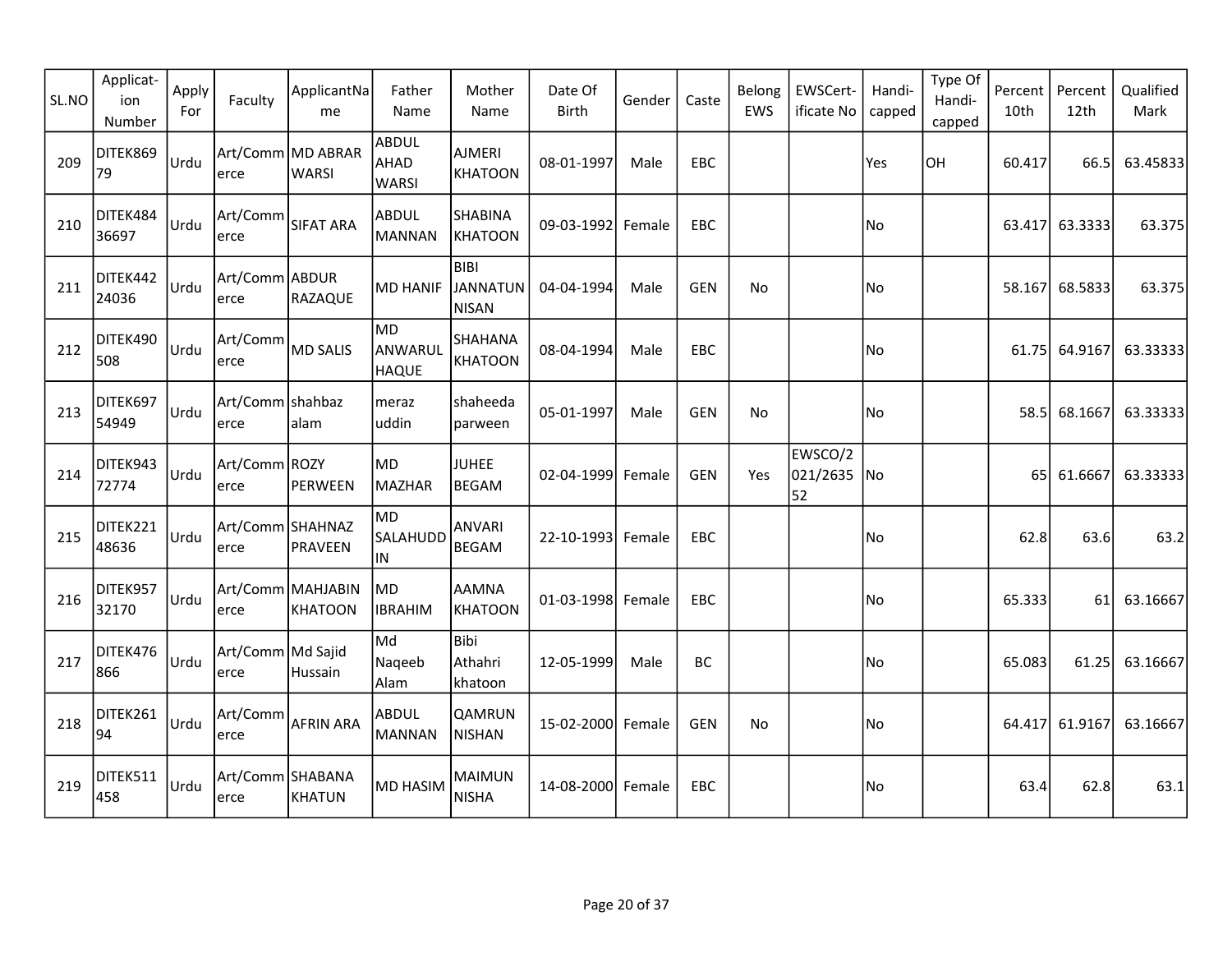| SL.NO | Applicat-<br>ion<br>Number | Apply<br>For | Faculty                    | ApplicantNa<br>me                    | Father<br>Name                  | Mother<br>Name                  | Date Of<br><b>Birth</b> | Gender | Caste      | Belong<br>EWS | EWSCert-<br>ificate No       | Handi-<br>capped | Type Of<br>Handi-<br>capped | Percent<br>10th | Percent<br>12th | Qualified<br>Mark |
|-------|----------------------------|--------------|----------------------------|--------------------------------------|---------------------------------|---------------------------------|-------------------------|--------|------------|---------------|------------------------------|------------------|-----------------------------|-----------------|-----------------|-------------------|
| 220   | DITEK159<br>964            | Urdu         | Art/Comm<br>lerce          | Afaz Alam                            | Shakil<br>Alam                  | Gulshan<br>Khatun               | 16-04-2001              | Male   | <b>GEN</b> | Yes           | EWSCO/2<br>021/6132 No<br>9  |                  |                             | 63.2            | 63              | 63.1              |
| 221   | DITEK130<br>986            | Urdu         | Art/Comm RUBI <br>lerce    | KHATOON                              | MD ALAM<br>AZAD                 | <b>ANWARI</b><br><b>KHATOON</b> | 05-04-1993 Female       |        | <b>GEN</b> | Yes           | EWSCO/2<br>019/1430 No<br>6  |                  |                             | 64.273          | 61.9091         | 63.09091          |
| 222   | DITEK496<br>208            | Urdu         | Art/Comm<br>erce           | NIDA FALAK KHURSHID                  | MD.<br><b>ALAM</b>              | <b>ANJUM</b><br><b>GOHAR</b>    | 04-01-2001 Female       |        | BC         |               |                              | No)              |                             | 69.417          | 56.6l           | 63.00833          |
| 223   | DITEK450<br>30263          | Urdu         | Art/Comm<br>erce           | MD<br><b>SIKANDAR</b><br><b>AZAM</b> | ZAINUL<br><b>ABDIN</b>          | <b>HUSNE</b><br><b>BANO</b>     | 10-04-1983              | Male   | <b>GEN</b> | Yes           | EWSCO/2<br>021/2487 No<br>47 |                  |                             | 61.167          | 64.75           | 62.95833          |
| 224   | DITEK391<br>61942          | Urdu         | Art/Comm MD ADIL<br>erce   | <b>IMAM</b>                          | <b>MD ANJRA</b><br><b>ALAM</b>  | MAZMUA<br><b>KHATOON</b>        | 08-01-1997              | Male   | <b>GEN</b> | Yes           | EWSCO/2<br>021/1884<br>01    | lNo              |                             | 63.083          | 62.8333         | 62.95833          |
| 225   | DITEK372<br>846            | Urdu         | Art/Comm NAZMA<br>erce     | PERWIN                               | MD KALAM MANIJA<br><b>UDDIN</b> | <b>KHATOON</b>                  | 01-01-1992 Female       |        | <b>GEN</b> | Yes           | EWSCO/2<br>021/2325 No<br>79 |                  |                             | 62.75           | 63.0833         | 62.91667          |
| 226   | DITEK434<br>094            | Urdu         | Art/Comm BUSHRA<br>erce    | RAHAT                                | shabbir<br>ahmad                | anjum ara                       | 01-01-1994 Female       |        | <b>GEN</b> | Yes           | EWSCO/2<br>019/2927 No<br>3  |                  |                             | 60.417          | 65.4167         | 62.91667          |
| 227   | DITEK958<br>345            | Urdu         | Art/Comm SAHISTA<br>erce   | PRAVEEN                              | MD)<br>SHAUKAT<br>ALI           | SAJDA<br><b>PRAVEEN</b>         | 16-03-2003 Female       |        | <b>EBC</b> |               |                              | No)              |                             | 52.2            | 73.6            | 62.9              |
| 228   | DITEK618<br>309            | Urdu         | Art/Comm<br>erce           | SAJID IQBAL                          | <b>FIROZ</b><br>ALAM            | YASMIN<br><b>BEGAM</b>          | 15-07-1989              | Male   | <b>EBC</b> |               |                              | No               |                             | 55.429          | 70.2            | 62.81429          |
| 229   | DITEK582<br>05946          | Urdu         | Art/Comm   Kaynat<br>lerce | Perween                              | Md Ali<br>Imam                  | Rokhshana<br>Khatoon            | 15-11-1997 Female       |        | <b>GEN</b> | No            |                              | No               |                             | 52.6            | 73              | 62.8              |
| 230   | DITEK400<br>77687          | Urdu         | Art/Comm SUFI<br>erce      | PARWEEN                              | MOHAMM<br>AD AYUB               | <b>AJMERI</b><br><b>KHATOON</b> | 28-10-2003 Female       |        | EBC        |               |                              | No               |                             | 60.2            | 65.4            | 62.8              |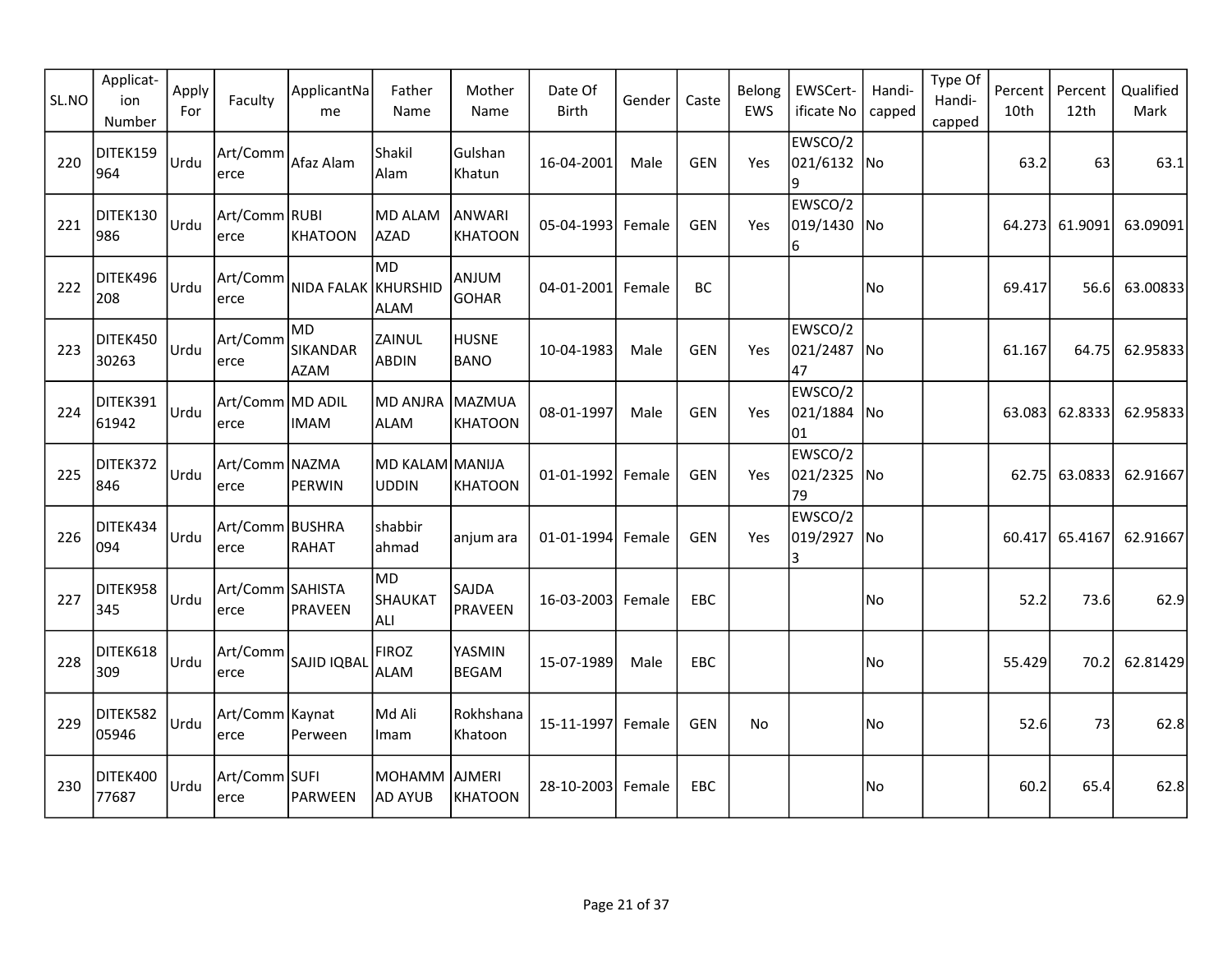| SL.NO | Applicat-<br>ion<br>Number | Apply<br>For | Faculty                  | ApplicantNa<br>me                    | Father<br>Name                 | Mother<br>Name                    | Date Of<br>Birth  | Gender | Caste      | Belong<br><b>EWS</b> | EWSCert-<br>ificate No | Handi-<br>capped | Type Of<br>Handi-<br>capped | Percent<br>10th | Percent<br>12th | Qualified<br>Mark |
|-------|----------------------------|--------------|--------------------------|--------------------------------------|--------------------------------|-----------------------------------|-------------------|--------|------------|----------------------|------------------------|------------------|-----------------------------|-----------------|-----------------|-------------------|
| 231   | DITEK345<br>82124          | <b>Urdu</b>  | Art/Comm Reshma<br>erce  | parveen                              | <b>MD AJAZ</b><br>ANSARI       | <b>ARFA</b><br><b>BEGHAM</b>      | 18-12-1992 Female |        | EBC        |                      |                        | No               |                             | 58.5l           | 67.0833         | 62.79167          |
| 232   | DITEK540<br>09412          | Urdu         | Art/Comm<br>erce         | Mohammad MOHAMM<br>Sajid<br>Hussain  | AD OWAIS<br>ALAM               | <b>ANWARI</b><br><b>KHATUN</b>    | 10-03-1985        | Male   | EBC        |                      |                        | No               |                             |                 | 59 66.5714      | 62.78571          |
| 233   | DITEK688<br>952            | <b>Urdu</b>  | erce                     | Art/Comm TABASSUM MD ALAM<br>KHATOON | AZAD                           | <b>ANWARI</b><br><b>KHATOON</b>   | 02-04-1994 Female |        | GEN        | No                   |                        | No               |                             |                 | 58 67.4545      | 62.72727          |
| 234   | DITEK558<br>52917          | Urdu         | Art/Comm<br>erce         | Md Raquim                            | Md Sajjad<br>Alam              | Afroza<br>Khatoon                 | 17-09-1992        | Male   | <b>GEN</b> | No                   |                        | No               |                             | 60.167          | 65.25           | 62.70833          |
| 235   | DITEK403<br>44341          | Urdu         | Art/Comm SHAZIYA<br>erce | KHATOON                              | <b>MD</b><br>MURTUZA           | <b>TABASSUM</b><br><b>KHATOON</b> | 15-01-2003 Female |        | EBC        |                      |                        | No               |                             | 60.8            | 64.6            | 62.7              |
| 236   | DITEK826<br>21502          | Urdu         | erce                     | Art/Comm QUTBUDDI<br>ΙN              | <b>MAHFOOZ</b>                 | <b>BIBI</b><br><b>MURSIDA</b>     | 02-03-1993        | Male   | EBC        |                      |                        | No               |                             | 60.167          | 65.0833         | 62.625            |
| 237   | DITEK937<br>19505          | <b>Urdu</b>  | Art/Comm quazi<br>erce   | mohsin                               | quazi<br>matlib                | nurjahan<br>begam                 | 15-10-1995        | Male   | <b>GEN</b> |                      |                        | No               |                             | 60              | 65.2            | 62.6              |
| 238   | DITEK902<br>44289          | <b>Urdu</b>  | Art/Comm NASHIR<br>erce  | <b>ALAM</b>                          | <b>SIKANDAR</b><br><b>AZAD</b> | FIROZA<br><b>KHATOON</b>          | 02-01-1995        | Male   | <b>GEN</b> | No                   |                        | No               |                             | 56.833          | 68.1667         | 62.5              |
| 239   | DITEK772<br>877            | Urdu         | Art/Comm<br>erce         | <b>ARAM NAZ</b>                      | MD.<br>KAMRAN<br><b>ALAM</b>   | <b>RANA</b><br><b>KHATOON</b>     | 07-03-1999 Female |        | EBC        | No                   |                        | No               |                             | 64.8            | 60.2            | 62.5              |
| 240   | DITEK207<br>99402          | <b>Urdu</b>  | Art/Comm YASMIN<br>erce  | KHATOON                              | ABDUL<br>MANNAN                | TABASSUM<br><b>KHATOON</b>        | 04-05-1993 Female |        | EBC        |                      |                        | No               |                             | 62.833          | 62.0833         | 62.45833          |
| 241   | DITEK490<br>01937          | <b>Urdu</b>  | erce                     | Art/Comm NAZ FATMA                   | MD MERAJ NASIBA<br><b>ALAM</b> | AZMI                              | 05-01-1997 Female |        | EBC        |                      |                        | No               |                             | 62.667          | 62.25           | 62.45833          |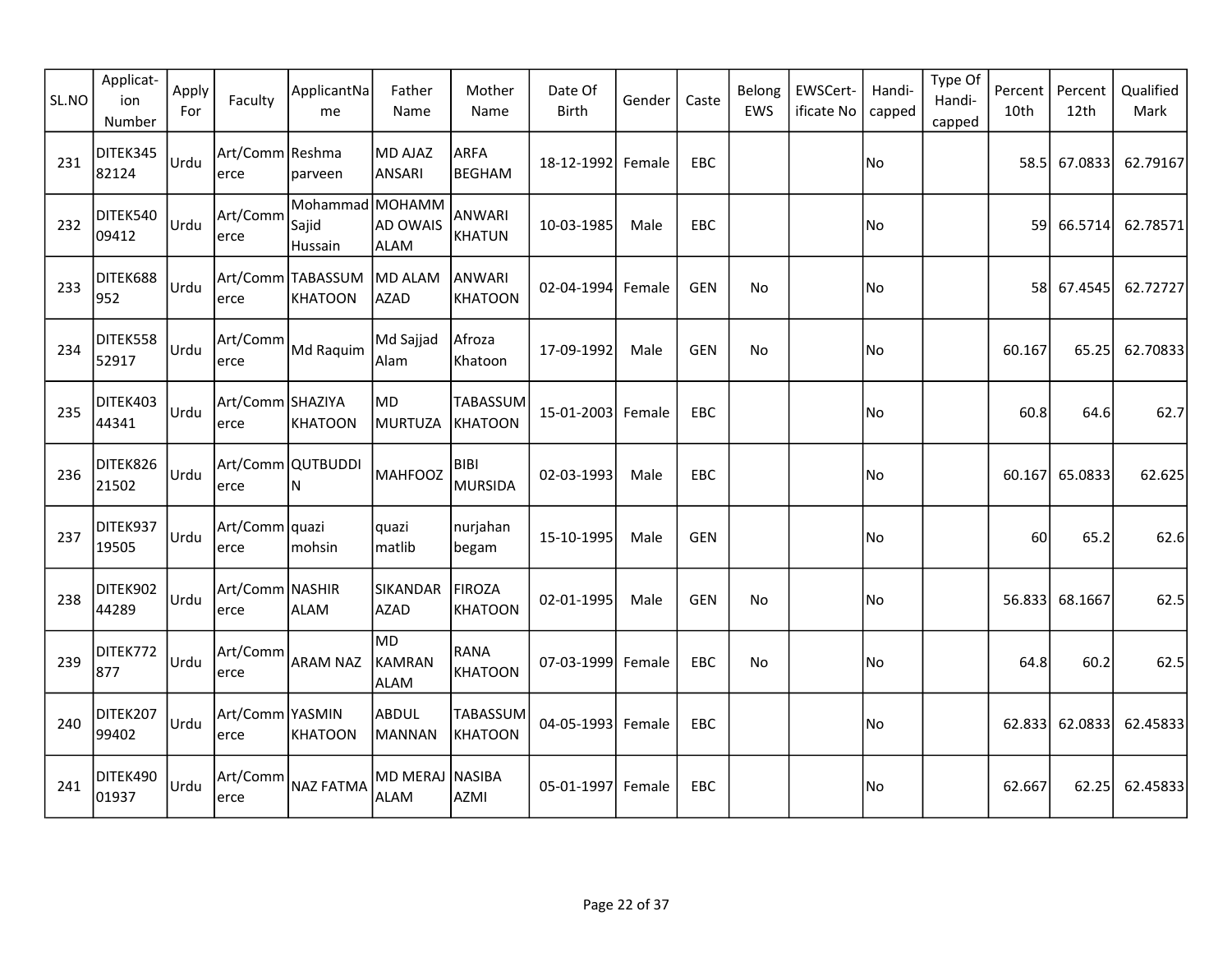| SL.NO | Applicat-<br>ion<br>Number | Apply<br>For | Faculty                 | ApplicantNa<br>me                              | Father<br>Name             | Mother<br>Name                             | Date Of<br><b>Birth</b> | Gender | Caste      | Belong<br>EWS | EWSCert-<br>ificate No | Handi-<br>capped | Type Of<br>Handi-<br>capped | Percent<br>10th | Percent<br>12th | Qualified<br>Mark |
|-------|----------------------------|--------------|-------------------------|------------------------------------------------|----------------------------|--------------------------------------------|-------------------------|--------|------------|---------------|------------------------|------------------|-----------------------------|-----------------|-----------------|-------------------|
| 242   | DITEK144<br>88105          | <b>Urdu</b>  | erce                    | Art/Comm MARGHOO<br><b>B ALAM</b>              | AZMAT<br><b>HUSSAIN</b>    | <b>MAHMOO</b><br>DA<br><b>KHATOON</b>      | 04-02-1994              | Male   | EBC        |               |                        | No               |                             | 58 l            | 66.8333         | 62.41667          |
| 243   | DITEK448<br>28931          | <b>Urdu</b>  | Art/Comm JOUHAR<br>erce | <b>ZARIN</b>                                   | NOOR<br>ALAM               | KHURSHID<br>A ZARIN                        | 20-03-1993 Female       |        | <b>GEN</b> | No            |                        | No)              |                             | 60.8            | 64              | 62.4              |
| 244   | DITEK326<br>19613          | Urdu         | Art/Comm HENA<br>erce   | KAUSAR                                         | MD SHAKIL SHAHNAZ<br>AHMAD | <b>BANO</b>                                | 01-01-1992 Female       |        | EBC        |               |                        | No               |                             | 64.083          | 60.6667         | 62.375            |
| 245   | DITEK705<br>98847          | Urdu         | erce                    | Art/Comm SHUBNUM<br>KHATOON                    | <b>MD MOIN</b>             | NASEEMA<br><b>KHATOON</b>                  | 07-01-1995 Female       |        | EBC        |               |                        | No               |                             | 61.75           | 63              | 62.375            |
| 246   | DITEK599<br>939            | Urdu         | Art/Comm<br>erce        | MD.<br>MUSHTAQU<br>E ALAM                      | ABDUL<br>SATTAR            | <b>JAHANA</b><br><b>KHATOON</b>            | 02-01-1993              | Male   | <b>EBC</b> |               |                        | No)              |                             | 60.083          | 64.5833         | 62.33333          |
| 247   | DITEK898<br>54037          | <b>Urdu</b>  | Art/Comm NIYAZ<br>erce  | AHMAD                                          | ABDUL<br><b>HAKIM</b>      | <b>HAJRA</b><br><b>KHATOON</b>             | 13-05-1993              | Male   | <b>GEN</b> | No            |                        | No               |                             | 60.167          | 64.5            | 62.33333          |
| 248   | DITEK560<br>054            | <b>Urdu</b>  | erce                    | Art/Comm BIBI SADAF<br>PERWEEN                 | MD EJAZ<br>AHMAD           | <b>BIBI</b><br>RUKHSANA <br><b>KHATOON</b> | 11-11-1993 Female       |        | EBC        |               |                        | No               |                             | 63.5            | 61.1667         | 62.33333          |
| 249   | DITEK413<br>83364          | Urdu         | Art/Comm<br>erce        | <b>MD</b><br><b>ISTIYAQUE</b><br><b>ANSARI</b> | lMD.<br>MONAZIR<br>ANSARI  | <b>NASIMA</b><br><b>KHATOON</b>            | 10-01-1994              | Male   | EBC        |               |                        | No               |                             | 61              | 63.6667         | 62.33333          |
| 250   | DITEK316<br>52603          | <b>Urdu</b>  | Art/Comm SAJRA<br>erce  | PERWEEN                                        | MD<br><b>SUBHANI</b>       | <b>ISHRAT</b><br><b>ARA</b>                | 01-01-1994 Female       |        | <b>GEN</b> | No            |                        | No               |                             | 60              | 64.4            | 62.2              |
| 251   | DITEK639<br>07661          | Urdu         | Art/Comm RAJA<br>erce   | KUMAR                                          | Bechendra<br>Yadav         | Shanti Devi                                | 11-03-1998              | Male   | <b>BC</b>  |               |                        | No               |                             | 58.4            | 66              | 62.2              |
| 252   | DITEK277<br>64507          | <b>Urdu</b>  | Art/Comm SAIRA<br>erce  | <b>BANO</b>                                    | MD<br>RIZWAN<br><b>ALI</b> | <b>ORAISHA</b><br><b>KHATOON</b>           | 10-10-1993 Female       |        | <b>GEN</b> | No            |                        | No               |                             | 62              | 62.25           | 62.125            |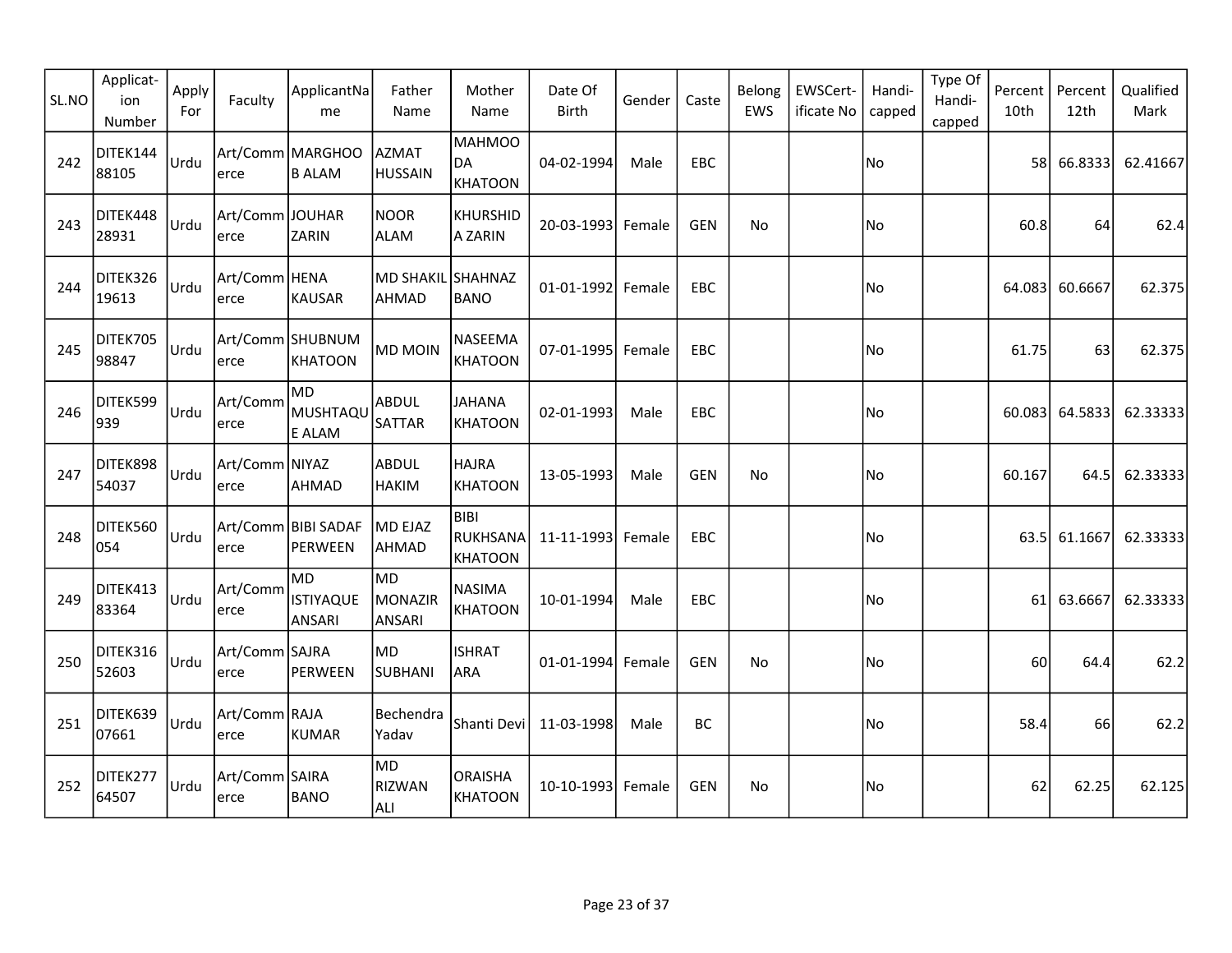| SL.NO | Applicat-<br>ion<br>Number | Apply<br>For | Faculty                   | ApplicantNa<br>me              | Father<br>Name                   | Mother<br>Name                                | Date Of<br><b>Birth</b> | Gender | Caste      | Belong<br>EWS | EWSCert-<br>ificate No       | Handi-<br>capped | Type Of<br>Handi-<br>capped | Percent<br>10th | Percent<br>12th | Qualified<br>Mark |
|-------|----------------------------|--------------|---------------------------|--------------------------------|----------------------------------|-----------------------------------------------|-------------------------|--------|------------|---------------|------------------------------|------------------|-----------------------------|-----------------|-----------------|-------------------|
| 253   | DITEK604<br>661            | Urdu         | Art/Comm<br>lerce         | MD<br>SADDAM<br><b>HUSSAIN</b> | MD)<br><b>SIDDIQUE</b>           | <b>BIBI</b><br><b>AMINA</b><br><b>KHATOON</b> | 14-03-1994              | Male   | EBC        |               |                              | No               |                             | 61.6            | 62.6            | 62.1              |
| 254   | DITEK697<br>65341          | Urdu         | lerce                     | Art/Comm ROOMANA<br>PERWEEN    | <b>MD</b><br>SADRUDDI<br>ΙN      | <b>FARZANA</b><br>PERWEEN                     | 01-03-1993 Female       |        | EBC        |               |                              | No)              |                             | 56.417          | 67.6667         | 62.04167          |
| 255   | DITEK564<br>603            | Urdu         | Art/Comm MAHBUB<br>erce   | <b>ALAM</b>                    | <b>HARUN</b>                     | <b>MAHGABI</b><br><b>KHATOON</b>              | 02-05-1996              | Male   | <b>GEN</b> | No            |                              | No               |                             | 55.75           | 68.25           | 62                |
| 256   | DITEK715<br>094            | Urdu         | erce                      | Art/Comm BiBi Gulnaz<br>Begum  | Abdul Ali                        | Shahnaz<br>Khatoon                            | 31-03-1984 Female       |        | EBC        |               |                              | No               |                             | 57.833          | 66.0833         | 61.95833          |
| 257   | DITEK363<br>986            | Urdu         | Art/Comm<br>erce          | Neha Naz                       | Abdul Ali                        | Shahenaz<br>Begam                             | 11-03-1993 Female       |        | EBC        |               |                              | No)              |                             | 61.833          | 62.0833         | 61.95833          |
| 258   | DITEK891<br>72920          | Urdu         | erce                      | Art/Comm MD ABRAR<br>ALAM NAT  | <b>ABDUL</b><br>QAIYYOO<br>M NAT | <b>NAVISA</b><br><b>KHATOON</b>               | 10-05-1995              | Male   | <b>EBC</b> |               |                              | No.              |                             | 59l             | 64.9167         | 61.95833          |
| 259   | DITEK852<br>18108          | Urdu         | Art/Comm SABA<br>erce     | <b>FIRDOUS</b>                 | <b>ZAFAR</b><br><b>ALAM</b>      | <b>ANWARI</b><br><b>KHATOON</b>               | 02-03-1996 Female       |        | <b>GEN</b> | No            |                              | No               |                             | 62.917          | 61 I            | 61.95833          |
| 260   | DITEK685<br>11851          | Urdu         | Art/Comm SHAMA<br>erce    | PARWEEN                        | <b>ASGAR ALI</b>                 | <b>HASMUN</b><br><b>KHATUN</b>                | 02-08-1996 Female       |        | <b>GEN</b> | Yes           | EWSCO/2<br>021/2390 No<br>85 |                  |                             | 59.25           | 64.6667         | 61.95833          |
| 261   | DITEK626<br>4279           | Urdu         | Art/Comm ABDUL<br>lerce   | <b>RAHMAN</b>                  | <b>MD WAJID</b>                  | <b>SAHRUN</b><br><b>NISHA</b>                 | 12-02-1997              | Male   | EBC        |               |                              | No               |                             | 63.333          | 60.5833         | 61.95833          |
| 262   | DITEK445<br>541            | Urdu         | Art/Comm AALIA<br>lerce   | PERVEEN                        | lMD.<br>ZAINUL<br><b>AABEDIN</b> | <b>HAJRA</b><br><b>KHATOON</b>                | 03-05-1995 Female       |        | EBC        |               |                              | No)              |                             | 59.583          | 64.25           | 61.91667          |
| 263   | DITEK170<br>02855          | Urdu         | Art/Comm Khushbu<br>lerce | Praveen                        | Md Jhan<br>Ikbal                 | Kismati<br>Khatun                             | $01 - 01 - 2002$        | Female | BC         |               |                              | No               |                             | 55              | 68.8            | 61.9              |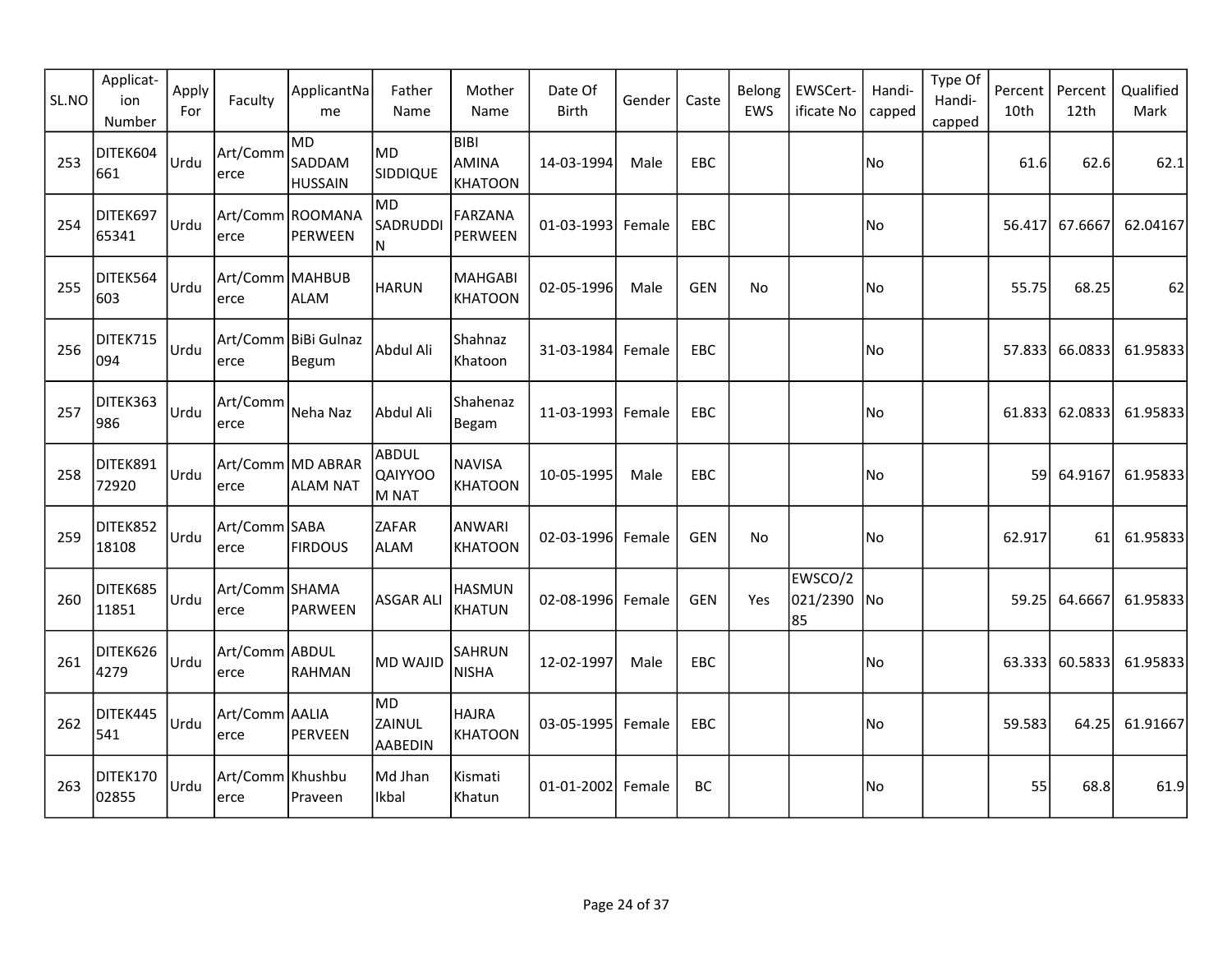| SL.NO | Applicat-<br>ion<br>Number | Apply<br>For | Faculty                  | ApplicantNa<br>me                 | Father<br>Name                   | Mother<br>Name                  | Date Of<br><b>Birth</b> | Gender | Caste      | Belong<br><b>EWS</b> | EWSCert-<br>ificate No       | Handi-<br>capped | Type Of<br>Handi-<br>capped | Percent<br>10th | Percent<br>12 <sub>th</sub> | Qualified<br>Mark |
|-------|----------------------------|--------------|--------------------------|-----------------------------------|----------------------------------|---------------------------------|-------------------------|--------|------------|----------------------|------------------------------|------------------|-----------------------------|-----------------|-----------------------------|-------------------|
| 264   | DITEK435<br>91981          | Urdu         | Art/Comm RESHMA<br>erce  | PARWEEN                           | SHAHADAT SAIDA<br><b>HUSSAIN</b> | <b>KHATOON</b>                  | 16-04-2000 Female       |        | <b>GEN</b> | <b>No</b>            |                              | No               |                             | 58.6            | 65                          | 61.8              |
| 265   | DITEK869<br>20280          | <b>Urdu</b>  | Art/Comm SHAHNAZ<br>erce | PARWEEN                           | <b>MD KALIM</b>                  | <b>MAHRUN</b><br><b>KHATOON</b> | 26-06-1992 Female       |        | <b>GEN</b> | No                   |                              | No               |                             | 57.917          | 65.4167                     | 61.66667          |
| 266   | DITEK969<br>07664          | lUrdu        | Art/Comm MD<br>erce      | MODASSIR                          | MD<br><b>HARUN</b>               | <b>RIZWANA</b><br><b>KHATUN</b> | 25-01-1998              | Male   | <b>GEN</b> | No                   |                              | No               |                             | 61.083          | 62.1667                     | 61.625            |
| 267   | DITEK350<br>735            | <b>Urdu</b>  | Art/Comm Umme<br>erce    | Habiba                            | Abdul<br>Mannan                  | Shahin<br>Shama                 | 01-12-2000 Female       |        | EBC        |                      |                              | No               |                             |                 | 69.333 53.8889              | 61.61111          |
| 268   | DITEK982<br>99212          | <b>Urdu</b>  | Art/Comm<br>erce         | MD.<br>SARFARAZ<br><b>RAHMANI</b> | MD.<br><b>SAJJAQUE</b>           | <b>MAIMUN</b><br><b>KHATOON</b> | 04-05-1992              | Male   | <b>GEN</b> | Yes                  | EWSCO/2<br>021/2467 No<br>32 |                  |                             |                 | 60 63.1667                  | 61.58333          |
| 269   | DITEK772<br>819            | Urdu         | Art/Comm Faizur<br>erce  | Rahman                            | Md Hifzur<br>Rahman              | Shadma<br>Begum                 | 11-02-1998              | Male   | EBC        |                      |                              | No)              |                             |                 | 67.333 55.6667              | 61.5              |
| 270   | DITEK491<br>873            | <b>Urdu</b>  | Art/Comm<br>erce         | MD RASHID                         | <b>MD</b><br><b>FAIQUE</b>       | <b>RASIDA</b><br><b>KHATOON</b> | 01-01-1995              | Male   | BC         |                      |                              | No               |                             | 61.333          | 61.5                        | 61.41667          |
| 271   | DITEK596<br>085            | l∪rdu        | Art/Comm SHABANA<br>erce | PERWEEN                           | MD KHALIL ANJUM<br><b>UDDIN</b>  | <b>ARA</b>                      | 07-09-1995              | Female | EBC        |                      |                              | No               |                             | 61.167          | 61.6667                     | 61.41667          |
| 272   | DITEK870<br>22234          | <b>Urdu</b>  | Art/Comm MD<br>erce      | <b>SHADAB</b>                     | MD<br>KHALID                     | <b>RUKSHANA</b><br><b>NAAZ</b>  | 28-11-2002              | Male   | <b>GEN</b> | No                   |                              | No               |                             | 43              | 79.8                        | 61.4              |
| 273   | DITEK888<br>67             | Urdu         | Art/Comm NOORI<br>erce   | PARWIN                            | MD<br>KAUSAR                     | SHAHNAZ<br><b>BEGAM</b>         | 25-02-1994 Female       |        | <b>GEN</b> | <b>No</b>            |                              | No               |                             | 59.583          | 63.1667                     | 61.375            |
| 274   | DITEK847<br>46639          | Urdu         | Art/Comm FARZANA<br>erce | KHATOON                           | MD SAMI<br>ULLAH                 | <b>MASUDA</b><br><b>KHATOON</b> | 01-01-1992 Female       |        | EBC        |                      |                              | No               |                             | 61.167          | 61.5                        | 61.33333          |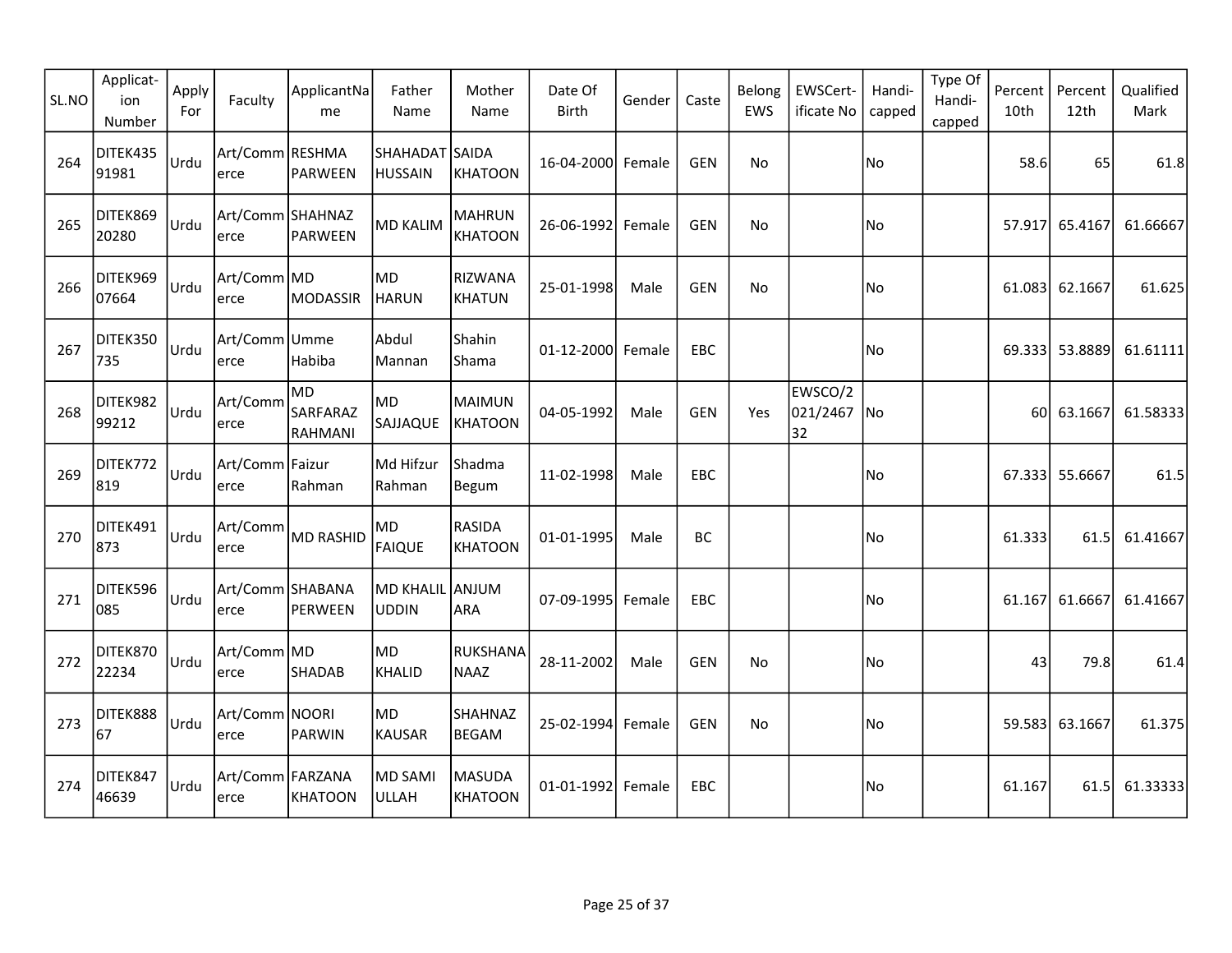| SL.NO | Applicat-<br>ion<br>Number | Apply<br>For | Faculty                  | ApplicantNa<br>me                      | Father<br>Name                      | Mother<br>Name                                 | Date Of<br><b>Birth</b> | Gender | Caste      | Belong<br><b>EWS</b> | EWSCert-<br>ificate No | Handi-<br>capped | Type Of<br>Handi-<br>capped | Percent<br>10th | Percent<br>12th | Qualified<br>Mark |
|-------|----------------------------|--------------|--------------------------|----------------------------------------|-------------------------------------|------------------------------------------------|-------------------------|--------|------------|----------------------|------------------------|------------------|-----------------------------|-----------------|-----------------|-------------------|
| 275   | DITEK252<br>99003          | Urdu         | Art/Comm REHANA<br>erce  | KHATOON                                | <b>MD KALAM</b>                     | <b>NAIJUN</b><br><b>KHATOON</b>                | 01-02-1998 Female       |        | EBC        |                      |                        | No)              |                             | 60.583          | 62.0833         | 61.33333          |
| 276   | DITEK904<br>420            | <b>Urdu</b>  | erce                     | Art/Comm KAHKASHA<br>N PERWEEN HUSSAIN | MD SABIR                            | <b>AFSANA</b><br><b>KHATOON</b>                | 02-10-1995 Female       |        | EBC        |                      |                        | No               |                             | 59.8            | 62.8            | 61.3              |
| 277   | DITEK291<br>577            | lUrdu        | Art/Comm RAQUIB<br>erce  | AHMAD                                  | <b>MD</b><br>MASLEHU<br><b>DDIN</b> | SHAHIDA<br><b>KHATOON</b>                      | 05-09-1993              | Male   | <b>EBC</b> |                      |                        | No               |                             | 61.5            | 61.0833         | 61.29167          |
| 278   | DITEK126<br>60386          | Urdu         | Art/Comm SHAMA<br>erce   | PARWEEN                                | <b>IMD</b><br>AKRAM                 | <b>FIROJA</b><br><b>KHATOON</b>                | 15-01-1999              | Female | EBC        |                      |                        | No               |                             | 61.2            | 61.2            | 61.2              |
| 279   | DITEK977<br>841            | Urdu         | Art/Comm RAZIA<br>erce   | SULTANA                                | MD<br>RAFEEQ<br><b>ALAM</b>         | SAHEMN<br><b>PARWEEN</b>                       | 09-11-2002              | Female | BC         |                      |                        | No               |                             | 50.6            | 71.8            | 61.2              |
| 280   | DITEK997<br>12252          | <u>lurdu</u> | Art/Comm SHAZIA<br>erce  | <b>TAHRIM</b>                          | <b>MD ALAM</b>                      | <b>BIBI</b><br>SAYEEDA                         | 01-01-1999 Female       |        | EBC        |                      |                        | No)              |                             | 65              | 57.25           | 61.125            |
| 281   | DITEK517<br>34250          | lUrdu        | Art/Comm UMME<br>erce    | <b>SALMA</b>                           | MD.<br>MAHAMID<br><b>HASAN</b>      | <b>BIBI</b><br><b>ATAHARI</b><br><b>KHATUN</b> | 15-02-2000 Female       |        | EBC        |                      |                        | No               |                             | 46              | 76              | 61                |
| 282   | DITEK813<br>48212          | Urdu         | Art/Comm<br>erce         | NOOR SABA ZUBBAIR                      | <b>MD</b><br><b>ALAM</b>            | <b>DARAKHSH</b><br><b>AN BANO</b>              | 11-01-2001              | Female | EBC        |                      |                        | No               |                             |                 | 68.333 53.6667  | 61                |
| 283   | DITEK223<br>04             | Urdu         | Art/Comm Romesha<br>erce | Talat                                  | Hifzur<br>Rahman                    | Shadman<br>Begam                               | 12-03-1994 Female       |        | <b>EBC</b> |                      |                        | No               |                             | 58.833          | 63I             | 60.91667          |
| 284   | DITEK244<br>01720          | Urdu         | Select                   | <b>HAIDAR</b>                          | GAFFAR<br>ANSARI                    | SAHARBAN<br><b>O KHATUN</b>                    | 05-04-1995              | Male   | <b>GEN</b> | No                   |                        | No               |                             | 61.8            | 60              | 60.9              |
| 285   | DITEK751<br>67657          | Urdu         | Art/Comm<br>erce         | NAZRANA                                | MAZLOOM AMEERUN                     |                                                | 24-07-1997              | Female | <b>GEN</b> | No                   |                        | No               |                             | 57.083          | 64.3333         | 60.70833          |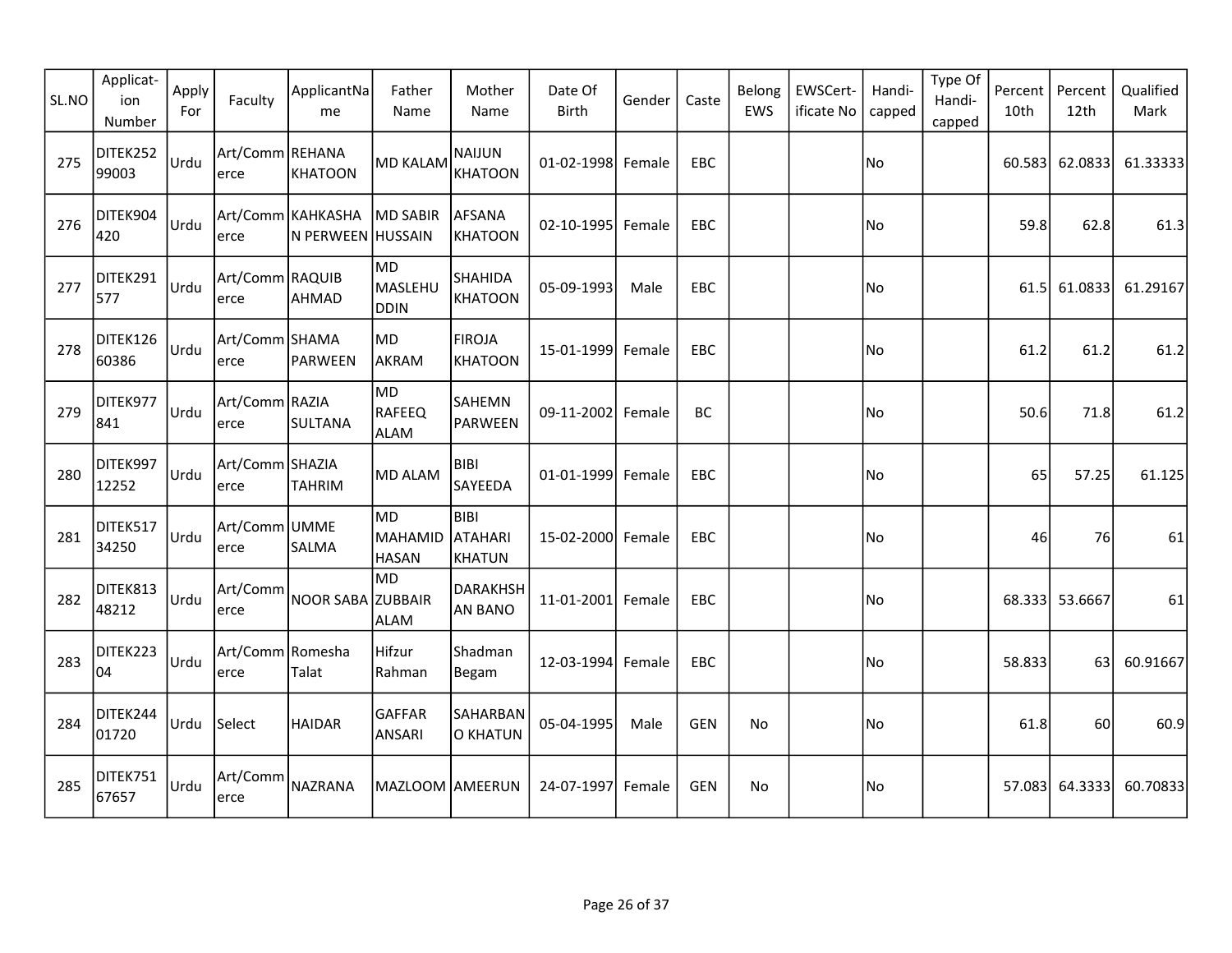| SL.NO | Applicat-<br>ion<br>Number | Apply<br>For | Faculty                   | ApplicantNa<br>me                    | Father<br>Name                       | Mother<br>Name                                 | Date Of<br>Birth  | Gender | Caste      | Belong<br>EWS | EWSCert-<br>ificate No    | Handi-<br>capped | Type Of<br>Handi-<br>capped | Percent<br>10th | Percent<br>12th | Qualified<br>Mark |
|-------|----------------------------|--------------|---------------------------|--------------------------------------|--------------------------------------|------------------------------------------------|-------------------|--------|------------|---------------|---------------------------|------------------|-----------------------------|-----------------|-----------------|-------------------|
| 286   | DITEK349<br>11470          | Urdu         | Art/Comm NEMAT<br>lerce   | PERWEEN                              | MD OWAIS                             | <b>KAUSAR</b><br><b>KHATOON</b>                | 01-08-1995 Female |        | <b>GEN</b> | No            |                           | No               |                             | 57.5            | 63.6667         | 60.58333          |
| 287   | DITEK960<br>10307          | Urdu         | Art/Comm NUSRAT<br>lerce  | PERWEEN                              | MD.<br>QUYAM<br>UDDIN                | SHAHNAZ<br>KHATOON                             | 30-12-1994 Female |        | <b>GEN</b> | No            |                           | No               |                             | 58.25           | 62.8333         | 60.54167          |
| 288   | DITEK430<br>12308          | Urdu         | Art/Comm MD SAJID<br>erce | ALI                                  | MD)<br><b>QUAYAM</b><br><b>UDDIN</b> | RIZWANA<br><b>BEGAM</b>                        | 02-05-1992        | Male   | <b>GEN</b> | Yes           | EWSCO/2<br>021/2529<br>27 | <b>No</b>        |                             | 58.333          | 62.6667         | 60.5              |
| 289   | DITEK543<br>57576          | Urdu         | Art/Comm RIFAT<br>erce    | BEGAM                                | MD)<br><b>IBRAHIM</b>                | <b>HAJRUN</b><br><b>KHATOON</b>                | 17-10-1993 Female |        | EBC        |               |                           | No               |                             |                 | 55.833 65.1667  | 60.5              |
| 290   | DITEK606<br>93003          | Urdu         | Art/Comm JUHEE<br>erce    | KHATUN                               | MD<br>ABADAT<br> SHAH                | <b>SAHANAJ</b><br><b>KHATOON</b>               | 17-01-1995 Female |        | EBC        |               |                           | No               |                             | 57.167          | 63.8333         | 60.5              |
| 291   | DITEK433<br>12993          | Urdu         | Art/Comm KULSUM<br>erce   | PRWIN                                | MD<br>HAMZA                          | YASMIN<br>RUHI                                 | 01-12-1998 Female |        | <b>GEN</b> | No            |                           | No.              |                             | 59.8            | 61.2            | 60.5              |
| 292   | DITEK665<br>900            | Urdu         | Art/Comm SHAHINA<br>erce  | PRAVEEN                              | MD ISLAM<br>ANSARI                   | RAHILA<br><b>KHATOON</b>                       | 12-07-1996 Female |        | EBC        |               |                           | No               |                             | 54.2            | 66.4            | 60.3              |
| 293   | DITEK847<br>431            | Urdu         | Art/Comm MD <br>erce      | <b>SHAHBAZ</b>                       | <b>MD SAMIR</b>                      | SHAMIMA<br><b>KHATOON</b>                      | 06-01-1996        | Male   | EBC        |               |                           | No               |                             | 53.917          | 66.6667         | 60.29167          |
| 294   | DITEK151<br>50108          | Urdu         | Art/Comm<br>erce          | lmd.<br><b>SARWAR</b><br><b>ALAM</b> | MD)<br>NAZAM<br>UDDIN                | <b>BIBI</b><br>MUSTARI                         | 14-08-1997        | Male   | <b>GEN</b> | No            |                           | No               |                             |                 | 63.333 57.2222  | 60.27778          |
| 295   | DITEK238<br>10093          | Urdu         | Art/Comm<br>lerce         | MD<br><b>QUAMAR</b><br><b>ALAM</b>   | MD UMAR<br>ALAM                      | <b>BIBI</b><br><b>NASIMA</b><br><b>KHATOON</b> | 12-03-1992        | Male   | EBC        |               |                           | No               |                             |                 | 61.5 58.9167    | 60.20833          |
| 296   | DITEK317<br>93658          | Urdu         | Art/Comm<br>erce          | BIBI<br>NAYEEMA<br>KHATOON           | <b>ABDUL</b><br>HAMID                | <b>HALIMA</b><br>KHATOON                       | 01-02-1992 Female |        | <b>GEN</b> | No            |                           | No               |                             | 60.5            | 59.8333         | 60.16667          |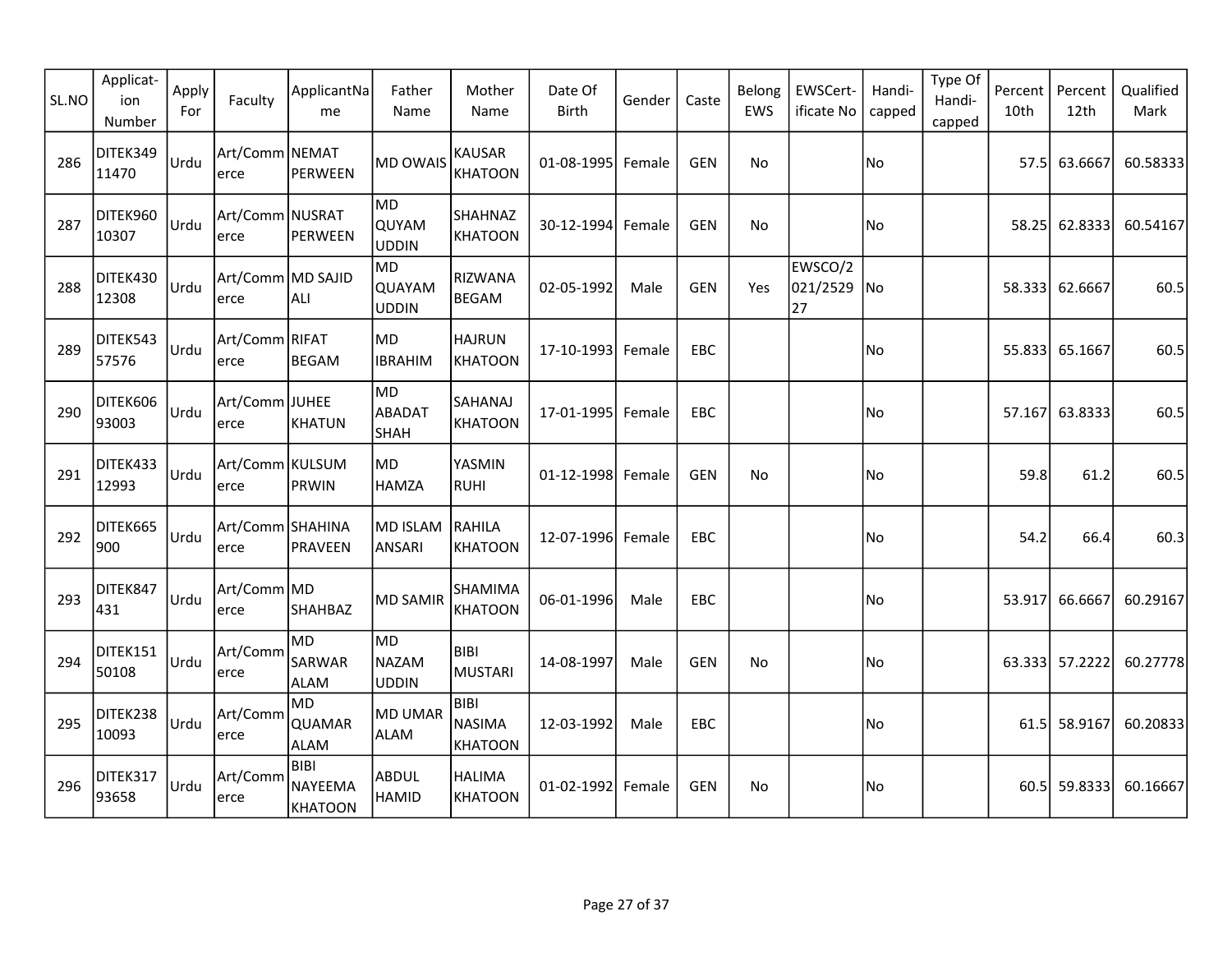| SL.NO | Applicat-<br>ion<br>Number | Apply<br>For | Faculty                   | ApplicantNa<br>me                       | Father<br>Name                      | Mother<br>Name                              | Date Of<br><b>Birth</b> | Gender | Caste      | Belong<br>EWS | EWSCert-<br>ificate No       | Handi-<br>capped | Type Of<br>Handi-<br>capped | Percent<br>10th | Percent<br>12th | Qualified<br>Mark |
|-------|----------------------------|--------------|---------------------------|-----------------------------------------|-------------------------------------|---------------------------------------------|-------------------------|--------|------------|---------------|------------------------------|------------------|-----------------------------|-----------------|-----------------|-------------------|
| 297   | DITEK557<br>047            | Urdu         | Art/Comm<br>erce          | BIBI<br>MUSARRAT<br>KHATOON             | MD)<br>SHABBIR<br><b>ALAM</b>       | <b>BIBI</b><br><b>NAZRUN</b><br><b>NISA</b> | 15-01-1996              | Male   | <b>GEN</b> | No            |                              | No               |                             | 61.4            | 58.6            | 60                |
| 298   | DITEK386<br>60162          | Urdu         | Art/Comm SHIBHA<br>erce   | SHABNAM                                 | lmd.<br>MOJAFFAR<br>JAWED           | SHABNAM<br><b>PARWEEN</b>                   | 25-09-2002              | Female | <b>GEN</b> | Yes           | EWSCO/2<br>020/1618 No<br>76 |                  |                             | 51.6            | 68.4            | 60                |
| 299   | DITEK170<br>60350          | Urdu         | erce                      | Art/Comm GHUFRANA ABDUL<br>PARWEEN      | <b>QUDDOS</b>                       | <b>BANO</b><br><b>KHATOON</b>               | 09-05-1991              | Female | EBC        |               |                              | No               |                             | 63.5            | 56.3333         | 59.91667          |
| 300   | DITEK543<br>72009          | Urdu         | Art/Comm<br>erce          | MOHAMMA MOHAMM<br>ID<br><b>SHAMSHER</b> | AD<br><b>SHABBIR</b>                | <b>SHABRA</b><br><b>KHATOON</b>             | 24-10-1992              | Male   | EBC        |               |                              | No               |                             | 56.8            | 63              | 59.9              |
| 301   | DITEK267<br>324            | Urdu         | Art/Comm Md sadik<br>erce | alam                                    | Md israil                           | Julekha<br>khatoon                          | 16-09-2002              | Male   | EBC        |               |                              | No               |                             | 62.4            | 57.4            | 59.9              |
| 302   | DITEK645<br>591            | Urdu         | Art/Comm<br>erce          | MOHD<br>FAIZUL<br><b>HAQUE</b>          | MOHD<br>MUKHTAR<br><b>UL HAQUE</b>  | NAFEESA<br><b>KHATOON</b>                   | 15-01-1998              | Male   | EBC        |               |                              | No               |                             | 54.727          | 64.3333         | 59.5303           |
| 303   | DITEK707<br>93576          | Urdu         | Art/Comm YASREEN<br>erce  | PERWEEN                                 | <b>MD</b><br>QUAYAM<br><b>UDDIN</b> | RIZWANA<br><b>BEGAM</b>                     | 01-01-1997              | Female | <b>GEN</b> | Yes           | EWSCO/2<br>021/2537 No<br>87 |                  |                             | 53.167          | 65.75           | 59.45833          |
| 304   | DITEK870<br>95650          | Urdu         | Art/Comm chandni<br>erce  | khanam                                  | ayaub                               | airun nisha                                 | 03-12-1995 Female       |        | <b>GEN</b> | <b>No</b>     |                              | No               |                             | 52.8            | 66              | 59.4              |
| 305   | DITEK248<br>54470          | Urdu         | Art/Comm SHAISTA<br>erce  | PRAVEEN                                 | <b>UMAR ALI</b>                     | <b>HOMA</b><br><b>BANO</b>                  | 05-02-2000 Female       |        | <b>GEN</b> | No            |                              | No               |                             | 57.8            | 61              | 59.4              |
| 306   | DITEK564<br>72935          | Urdu         | Art/Comm<br>erce          | MOHAMMA MOHD<br>D SARFRAZ<br>ALAM       | AURANGZE<br>B                       | SANJIDA<br><b>KHATOON</b>                   | 20-04-2003              | Male   | GEN        | No.           |                              | No               |                             | 59.077          | 59.5876         | 59.33228          |
| 307   | DITEK815<br>97869          | Urdu         | Art/Comm TOFA<br>erce     | KHATOON                                 | SAYED MD<br><b>HUSSAIN</b>          | ANJUM<br><b>AARA</b>                        | 04-07-2000 Female       |        | <b>GEN</b> | No            |                              | No               |                             | 55              | 63.6            | 59.3              |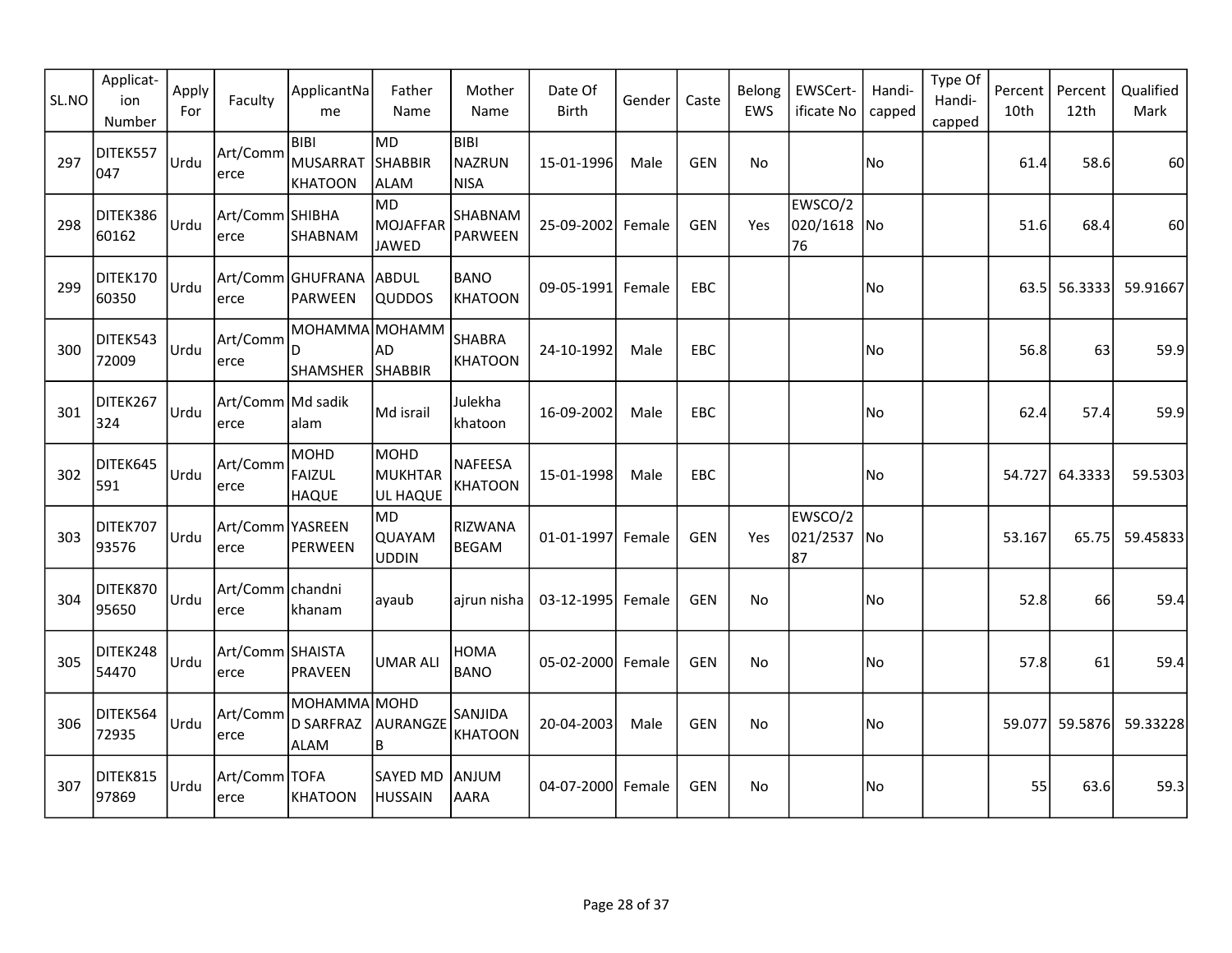| SL.NO | Applicat-<br>ion<br>Number | Apply<br>For | Faculty                           | ApplicantNa<br>me                    | Father<br>Name                | Mother<br>Name                   | Date Of<br><b>Birth</b> | Gender | Caste      | Belong<br>EWS | EWSCert-<br>ificate No    | Handi-<br>capped | Type Of<br>Handi-<br>capped | Percent<br>10th | Percent<br>12th | Qualified<br>Mark |
|-------|----------------------------|--------------|-----------------------------------|--------------------------------------|-------------------------------|----------------------------------|-------------------------|--------|------------|---------------|---------------------------|------------------|-----------------------------|-----------------|-----------------|-------------------|
| 308   | DITEK898<br>362            | Urdu         | Art/Comm<br>lerce                 | MD<br>NAYEEM<br>AKHTAR               | MD ABBAS<br>ALAM              | <b>SABILA</b><br><b>KHATOON</b>  | 28-07-1981              | Male   | <b>EBC</b> |               |                           | No               |                             | 45.5            | 73              | 59.25             |
| 309   | DITEK926<br>42997          | Urdu         | Art/Comm NASIBUR<br>lerce         | RAHMAN                               | <b>HABIBUR</b><br>RAHMAN      | <b>SHAHIDA</b><br><b>KHATOON</b> | 15-06-1996              | Male   | EBC        |               |                           | No               |                             |                 | 61.917 56.5833  | 59.25             |
| 310   | DITEK416<br>634            | Urdu         | Art/Comm MD ABID<br>lerce         | <b>HUSAIN</b>                        | MD.<br>NURUDDIN BANO          | <b>ZOWARIYA</b>                  | 16-01-1992              | Male   | <b>EBC</b> |               |                           | No)              |                             |                 | 69 49.3333      | 59.16667          |
| 311   | DITEK892<br>62030          | Urdu         | Art/Comm<br>lerce                 | <b>ISLAM</b>                         | <b>GAYAS</b>                  | SAHAJADI                         | 16-03-1993              | Male   | <b>GEN</b> | No            |                           | No               |                             | 52.8            | 65.4            | 59.1              |
| 312   | DITEK845<br>713            | Urdu         | Art/Comm HABIBA<br>lerce          | KHATOON                              | <b>WASIOUR</b><br>RAHMAN      | <b>SHAYIDA</b><br><b>KHATOON</b> | 20-05-2000 Female       |        | <b>GEN</b> | <b>No</b>     |                           | No               |                             | 56              | 62.2            | 59.1              |
| 313   | DITEK575<br>25143          | Urdu         | Art/Comm SAIKA<br>lerce           | PARVEEN                              | MD AMJAD                      | <b>NUJHAT</b><br><b>PARVEEN</b>  | 09-09-2002 Female       |        | <b>GEN</b> | No            |                           | No.              |                             | 41.8l           | 76.3333         | 59.06667          |
| 314   | DITEK606<br>85968          | Urdu         | Art/Comm AYEESHA<br>erce          | KHATOON                              | MD)<br><b>ISRAFIL</b>         | <b>HASIBA</b><br><b>KHATOON</b>  | 26-03-1995 Female       |        | EBC        |               |                           | No               |                             | 66.4            | 51.6            | 59                |
| 315   | DITEK830<br>05703          | Urdu         | Art/Comm SAISTA <br>erce          | PRAWEEN                              | MD FIROZ<br>ALAM              | <b>FARZANA</b><br><b>KHATOON</b> | 11-12-1996 Female       |        | <b>GEN</b> | No            |                           | No)              |                             | 54              | 64              | 59                |
| 316   | DITEK860<br>75848          | Urdu         | $\vert$ Art/Comm $\vert$<br>lerce | KAISHAR                              | <b>KASIM</b>                  | SALEHA<br><b>KHATOON</b>         | 09-02-1993              | Male   | <b>GEN</b> | No            |                           | No               |                             | 56.6            | 61              | 58.8              |
| 317   | DITEK916<br>39395          | Urdu         | Art/Comm SIFAT<br>lerce           | KHATOON                              | MD AFZAL<br>AHMAD             | <b>ZARINA</b><br><b>KHATOON</b>  | 12-02-2000 Female       |        | <b>GEN</b> | <b>No</b>     |                           | No               |                             | 64.25           | 53.25           | 58.75             |
| 318   | DITEK325<br>81880          | Urdu         | Art/Comm<br>lerce                 | MD<br><b>SHANOBER</b><br><b>ALAM</b> | MD <br><b>SHABIB</b><br>UDDIN | <b>SITARA</b><br><b>KHATOON</b>  | 05-01-1995              | Male   | GEN        | Yes           | EWSCO/2<br>020/1333<br>90 | Yes              | HH                          | 55.4            | 61.8            | 58.6              |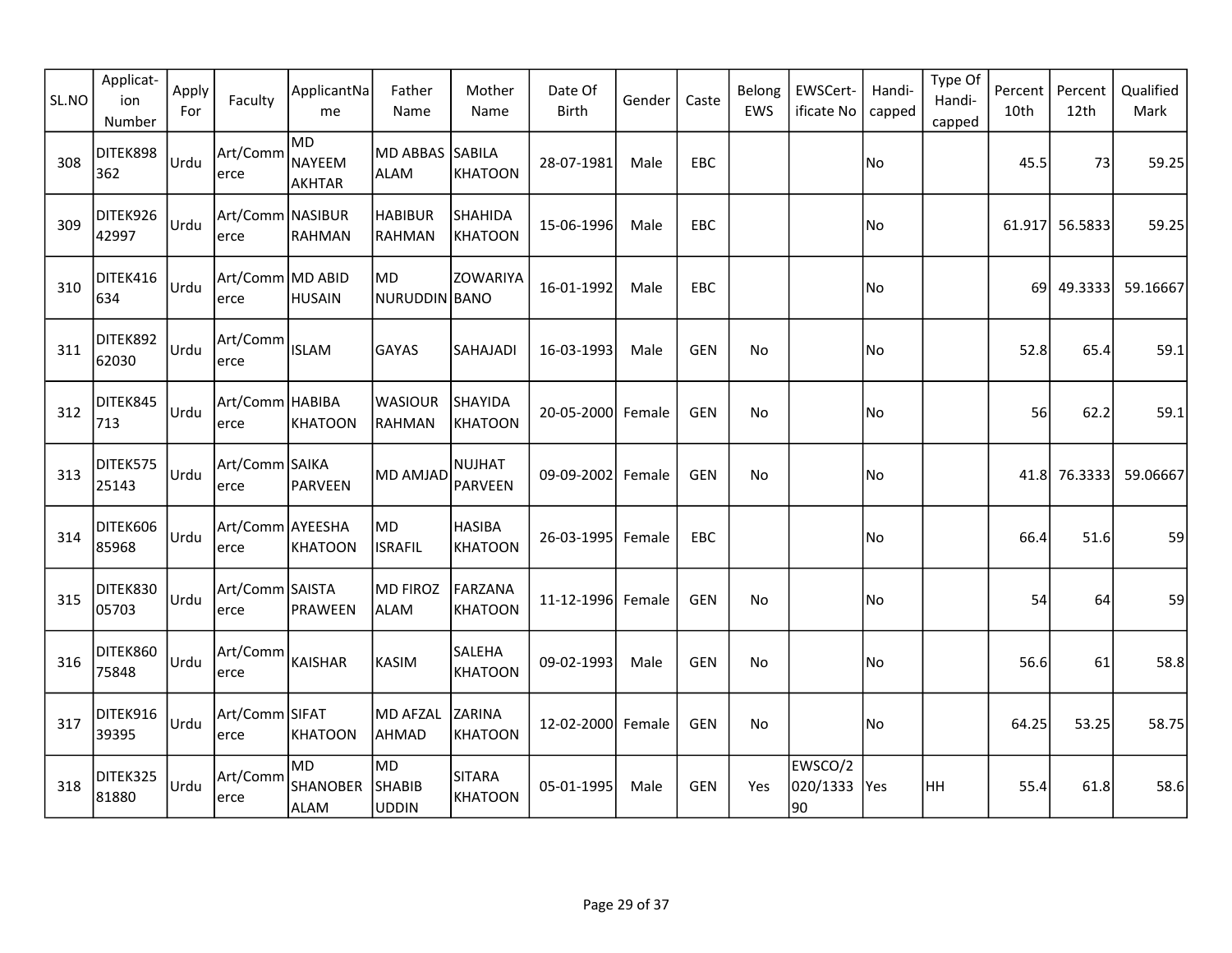| SL.NO | Applicat-<br>ion<br>Number | Apply<br>For | Faculty                  | ApplicantNa<br>me                     | Father<br>Name                    | Mother<br>Name                           | Date Of<br><b>Birth</b> | Gender | Caste      | Belong<br><b>EWS</b> | EWSCert-<br>ificate No       | Handi-<br>capped | Type Of<br>Handi-<br>capped | Percent<br>10th | Percent<br>12th | Qualified<br>Mark |
|-------|----------------------------|--------------|--------------------------|---------------------------------------|-----------------------------------|------------------------------------------|-------------------------|--------|------------|----------------------|------------------------------|------------------|-----------------------------|-----------------|-----------------|-------------------|
| 319   | DITEK134<br>41348          | <b>Urdu</b>  | Art/Comm Malka<br>erce   | Rahmani                               | MD<br>ISRAFIL ALI BEGAM           | <b>ISHRAT</b>                            | 05-02-2002 Female       |        | EBC        |                      |                              | No               |                             | 49.6            | 67.6            | 58.6              |
| 320   | DITEK751<br>453            | <u> Urdu</u> | Art/Comm ARZOO<br>erce   | PERWEEN                               | MD<br>YOONUS                      | <b>NOOR</b><br><b>JAHAN</b>              | 05-01-1997 Female       |        | EBC        |                      |                              | No               |                             | 54.75           | 62.3333         | 58.54167          |
| 321   | DITEK715<br>32711          | <b>Urdu</b>  | Art/Comm SHAYAN<br>erce  |                                       | Mohd<br>khalid                    | Rukshana<br>khatoon                      | 17-02-2000              | Male   | <b>GEN</b> | No                   |                              | No)              |                             | 52              | 65              | 58.5              |
| 322   | DITEK998<br>46860          | <b>Urdu</b>  | Art/Comm SABRANA<br>erce | KHATOON                               | <b>MD</b><br><b>MANAUW</b><br>AR  | <b>NOORJAHA</b><br>IN.<br><b>KHATOON</b> | 15-03-2000 Female       |        | EBC        |                      |                              | No               |                             | 48              | 69              | 58.5              |
| 323   | DITEK994<br>99147          | Urdu         | erce                     | Art/Comm HUSN BANO<br>KHATOON         | MD<br>SHAMIM<br>ANSARI            | <b>RUKHSANA</b><br><b>KHATOON</b>        | 12-02-1993 Female       |        | EBC        |                      |                              | No               |                             | 52.917          | 64              | 58.45833          |
| 324   | DITEK786<br>18587          | <b>Urdu</b>  | Art/Comm AJRABI<br>erce  | KHATUN                                | MD<br><b>SHAMIM</b>               | <b>JAHAN</b><br><b>AARA</b>              | 14-03-1998 Female       |        | <b>GEN</b> | Yes                  | EWSCO/2<br>020/1842 No<br>48 |                  |                             | 64.5            | 52.25           | 58.375            |
| 325   | DITEK521<br>76349          | Urdu         | Art/Comm<br>erce         | MD.<br><b>ASHFAQUE</b><br><b>ALAM</b> | MUZAFFAR NAZEMA<br><b>HUSSAIN</b> | KHATOON                                  | 13-04-1997              | Male   | <b>EBC</b> |                      |                              | No.              |                             | 57.8            | 58.8            | 58.3              |
| 326   | DITEK912<br>244            | l∪rdu        | Art/Comm BUSHRA<br>erce  | KHATOON                               | MD<br><b>ISTHEKHAR KHATOON</b>    | <b>ZEBA</b>                              | 04-03-1999 Female       |        | <b>GEN</b> | No                   |                              | No               |                             | 56              | 60.6            | 58.3              |
| 327   | DITEK346<br>7830           | Urdu         | erce                     | Art/Comm MD AFTAB<br>ALAM             | MD ABU<br><b>NASAR</b>            | <b>SHAHNAZ</b><br><b>PARWEEN</b>         | 26-12-2000              | Male   | EBC        |                      |                              | No               |                             |                 | 53.167 63.3333  | 58.25             |
| 328   | DITEK491<br>04590          | <b>Urdu</b>  | erce                     | Art/Comm KHUSHBOO MD AABID<br>KHATOON | <b>HUSSAIN</b>                    | SHAHREEN<br>A<br><b>KHATOON</b>          | 31-05-1996 Female       |        | <b>GEN</b> | No                   |                              | No)              |                             | 48.4            | 68              | 58.2              |
| 329   | DITEK688<br>89031          | <b>Urdu</b>  | Art/Comm<br>erce         | lmd<br><b>SHMSUDDI</b><br>IN.         | MD<br><b>TASLIM</b>               | <b>REHANA</b><br>KHATOON                 | 10-03-1996              | Male   | <b>EBC</b> |                      |                              | No               |                             |                 | 66.333 49.8333  | 58.08333          |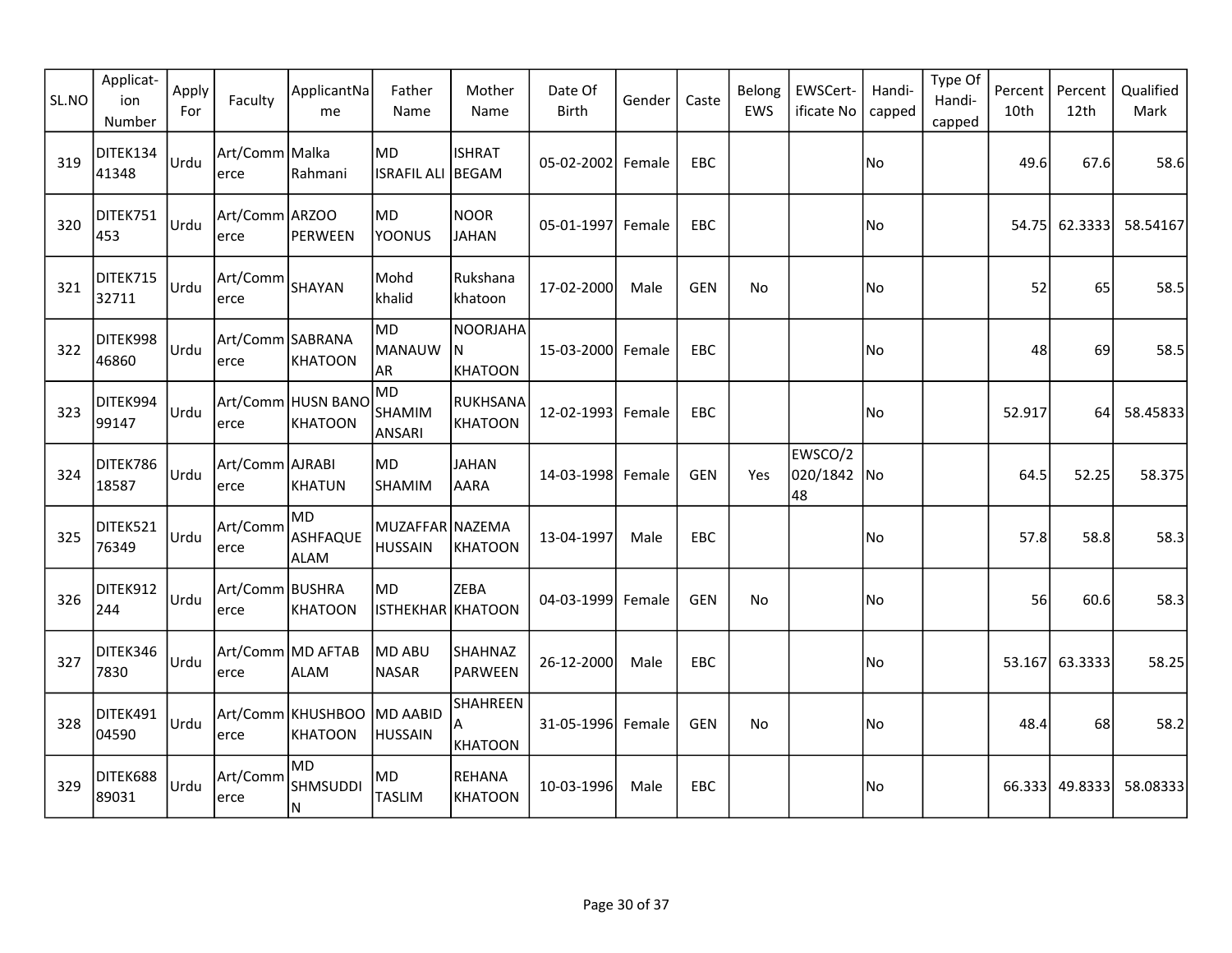| SL.NO | Applicat-<br>ion<br>Number | Apply<br>For | Faculty                      | ApplicantNa<br>me                   | Father<br>Name                   | Mother<br>Name                   | Date Of<br><b>Birth</b> | Gender | Caste      | Belong<br>EWS | EWSCert-<br>ificate No | Handi-<br>capped | Type Of<br>Handi-<br>capped | Percent<br>10th | Percent<br>12th | Qualified<br>Mark |
|-------|----------------------------|--------------|------------------------------|-------------------------------------|----------------------------------|----------------------------------|-------------------------|--------|------------|---------------|------------------------|------------------|-----------------------------|-----------------|-----------------|-------------------|
| 330   | DITEK685<br>05439          | Urdu         | Art/Comm ANGURI<br>lerce     | KHATOON                             | ABDUR<br>RABBAN                  | AASHMA<br><b>KHATOON</b>         | 25-10-1995 Female       |        | <b>GEN</b> | <b>No</b>     |                        | No               |                             |                 | 54.583 61.4167  | 58                |
| 331   | DITEK185<br>43441          | Urdu         | Art/Comm<br>lerce            | lmd<br>ASHFAQUE<br>MIAN             | MD<br><b>SHAMIM</b><br>MIAN      | KHALEDA<br><b>KHATOON</b>        | 17-02-1993              | Male   | <b>EBC</b> |               |                        | No               |                             | 55.833          | 60l             | 57.91667          |
| 332   | DITEK757<br>60821          | Urdu         | Art/Comm Chandni<br>lerce    | khatoon                             | Md Muslim                        | Begum<br>Khatoon                 | 04-11-1996 Female       |        | EBC        |               |                        | No               |                             |                 | 55.833 59.9167  | 57.875            |
| 333   | DITEK383<br>67563          | Urdu         | Art/Comm<br>erce             | Md Faizan                           | Shameem<br>Akhtar                | Mosarrat                         | 10-10-1999              | Male   | <b>EBC</b> |               |                        | No               |                             | 65.083          | 50              | 57.54167          |
| 334   | DITEK304<br>558            | Urdu         | Art/Comm FAUZIA<br>erce      | <b>TABASSUM</b>                     | Md Asga<br> Ali                  | <b>NAZRANA</b><br><b>KHATOON</b> | 15-01-1999 Female       |        | EBC        |               |                        | No)              |                             | 63.5l           | 51.3333         | 57.41667          |
| 335   | DITEK281<br>50203          | Urdu         | Art/Comm<br>erce             | MD<br>ZAKAULLAH INAYATULL<br>DANISH | MD)<br><b>AH</b>                 | <b>BIBI</b><br>ASMAT<br>ARA      | 13-04-1996              | Male   | <b>EBC</b> |               |                        | No)              |                             | 57.2            | 57.6            | 57.4              |
| 336   | DITEK971<br>86833          | Urdu         | Art/Comm ANJUM<br>erce       | KHATOON                             | <b>SAMSHER</b><br><b>ALAM</b>    | <b>SUBEDA</b><br><b>KHATOON</b>  | 07-09-1998 Female       |        | <b>EBC</b> |               |                        | No.              |                             |                 | 61.667 53.0833  | 57.375            |
| 337   | DITEK162<br>67808          | Urdu         | Art/Comm RABBAN<br>erce      | <b>ALAM</b>                         | MD ISLAM                         | <b>BIBI</b><br><b>KHATOON</b>    | 09-03-1995              | Male   | <b>EBC</b> |               |                        | No               |                             | 54.6            | 60              | 57.3              |
| 338   | DITEK647<br>70632          | Urdu         | Art/Comm ANJUM<br>lerce      | <b>KHATOON</b>                      | <b>MD ABBAS</b>                  | <b>ISHRAT</b><br><b>KHATOON</b>  | 21-11-1998 Female       |        | <b>GEN</b> | No            |                        | No               |                             | 53.2            | 61.4            | 57.3              |
| 339   | DITEK716<br>91128          | Urdu         | Art/Comm BIBI IBRAT<br>lerce | PARWEEN                             | MD MERAJ MURSHIDA<br><b>ALAM</b> | <b>KHATOON</b>                   | 29-03-2000 Female       |        | EBC        |               |                        | No               |                             | 53.4            | 60.8            | 57.1              |
| 340   | DITEK396<br>77888          | Urdu         | lerce                        | Art/Comm MD ABDUL<br>HADI           | MD <br><b>SARWAR</b>             | <b>BIBI</b><br><b>MAZIDA</b>     | 02-01-1998              | Male   | GEN        | No            |                        | No               |                             |                 | 48.917 65.2222  | 57.06944          |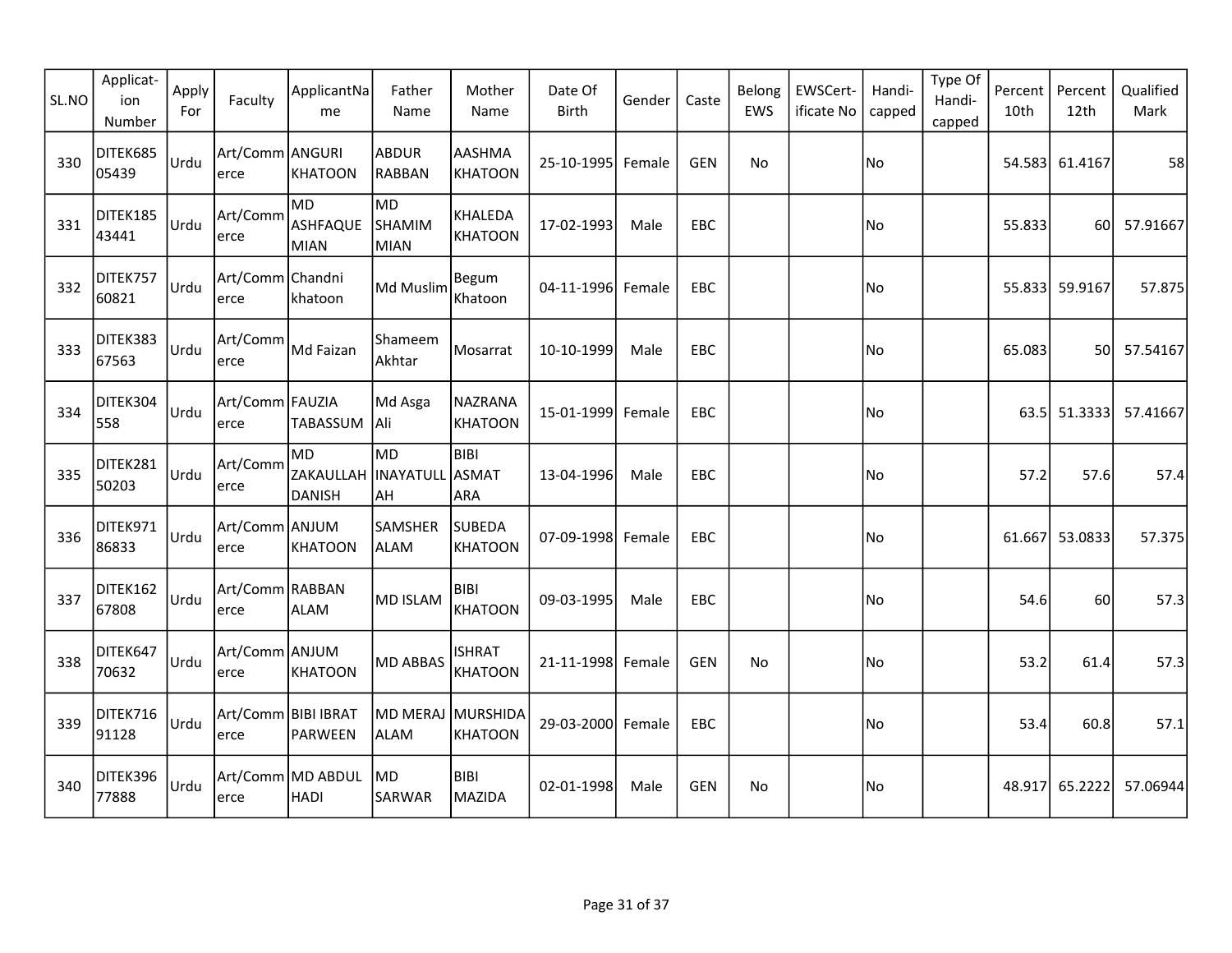| SL.NO | Applicat-<br>ion<br>Number | Apply<br>For | Faculty                   | ApplicantNa<br>me              | Father<br>Name                            | Mother<br>Name                   | Date Of<br><b>Birth</b> | Gender | Caste      | Belong<br>EWS | EWSCert-<br>ificate No       | Handi-<br>capped | Type Of<br>Handi-<br>capped | Percent<br>10th | Percent<br>12th | Qualified<br>Mark |
|-------|----------------------------|--------------|---------------------------|--------------------------------|-------------------------------------------|----------------------------------|-------------------------|--------|------------|---------------|------------------------------|------------------|-----------------------------|-----------------|-----------------|-------------------|
| 341   | DITEK984<br>6702           | Urdu         | Art/Comm Umme <br>lerce   | Habiba                         | Mohamma<br>d Burhan<br>Uddin              | Rokhsana<br>Khatoon              | 25-03-2000 Female       |        | <b>GEN</b> | No            |                              | No               |                             | 58.583          | 55.5            | 57.04167          |
| 342   | DITEK258<br>5650           | Urdu         | Art/Comm AFSHANA<br>lerce | KHATOON                        | MD ZAKIR<br><b>HUSSAIN</b>                | <b>SITARA</b><br><b>KHATOON</b>  | 10-06-2002 Female       |        | <b>GEN</b> | No            |                              | No               |                             | 53.4            | 60.6            | 57                |
| 343   | DITEK797<br>214            | Urdu         | Art/Comm SHAHIN<br>lerce  | PERWEEN                        | <b>ABDUS</b><br>SALAM                     | <b>ZUBAIDA</b><br><b>KHATOON</b> | 25-02-2003 Female       |        | EBC        |               |                              | No)              |                             | 51              | 63              | 57                |
| 344   | DITEK308<br>50176          | Urdu         | erce                      | Art/Comm SANJDEEDA<br>KHATOON  | MD<br><b>SHAMSHA</b><br>D ALI             | ZULEKHA<br><b>KHATOON</b>        | 01-01-1994 Female       |        | EBC        |               |                              | No               |                             | 59.333          | 54.5            | 56.91667          |
| 345   | DITEK897<br>52851          | Urdu         | Art/Comm SITARA<br>lerce  | KHATOON                        | MD<br>MANSUR<br>ALAM                      | <b>FIROZA</b><br><b>BEGAM</b>    | 30-11-1995 Female       |        | EBC        |               |                              | No               |                             | 50.583          | 63.1667         | 56.875            |
| 346   | DITEK300<br>85344          | Urdu         | Art/Comm SAJIYA<br>erce   | PERWEEN                        | <b>MD AMIN</b><br>AKBAR<br><b>HUSSAIN</b> | <b>SITARA</b><br><b>KHATOON</b>  | 19-09-1998 Female       |        | <b>GEN</b> | Yes           | EWSCO/2<br>021/2717 No<br>16 |                  |                             | 56.6            | 57              | 56.8              |
| 347   | DITEK978<br>15871          | Urdu         | Art/Comm YUSUF<br>erce    | <b>MAHBOOB</b>                 | MD.<br>NOMAN                              | <b>FAZILAT</b><br><b>BEGUM</b>   | 31-12-2002              | Male   | <b>EBC</b> |               |                              | No)              |                             | 54.6            | 58.8            | 56.7              |
| 348   | DITEK412<br>0275           | Urdu         | Select                    | <b>ALISHA</b><br>PARVEEN       | MD MERAJ SULTANA<br>KHALID                | PARVEEN                          | 10-08-2000 Female       |        | EBC        |               |                              | No.              |                             | 52.4            | 60.6            | 56.5              |
| 349   | DITEK981<br>13928          | Urdu         | Art/Comm<br>lerce         | MD AJMAL                       | KHALIL<br>ANSARI                          | <b>ATIMA</b><br><b>KHATOON</b>   | 01-01-1993              | Male   | EBC        |               |                              | No.              |                             | 55.75           | 57              | 56.375            |
| 350   | DITEK849<br>1350           | Urdu         | lerce                     | Art/Comm KAHKASHA<br>N PRAVEEN | MD<br>NAYEEM<br><b>UDDIN</b>              | SABILA<br><b>KHATUN</b>          | 01-03-2003 Female       |        | GEN        | No.           |                              | No)              |                             | 47.2            | 65.4            | 56.3              |
| 351   | DITEK735<br>965            | Urdu         | Art/Comm ARZU<br>lerce    | PARVEEN                        | ABDUL<br><b>QUAIM</b>                     | <b>SHAHIN</b><br><b>KHATOON</b>  | 01-01-1998 Female       |        | <b>EBC</b> |               |                              | No)              |                             | 60              | 52.5            | 56.25             |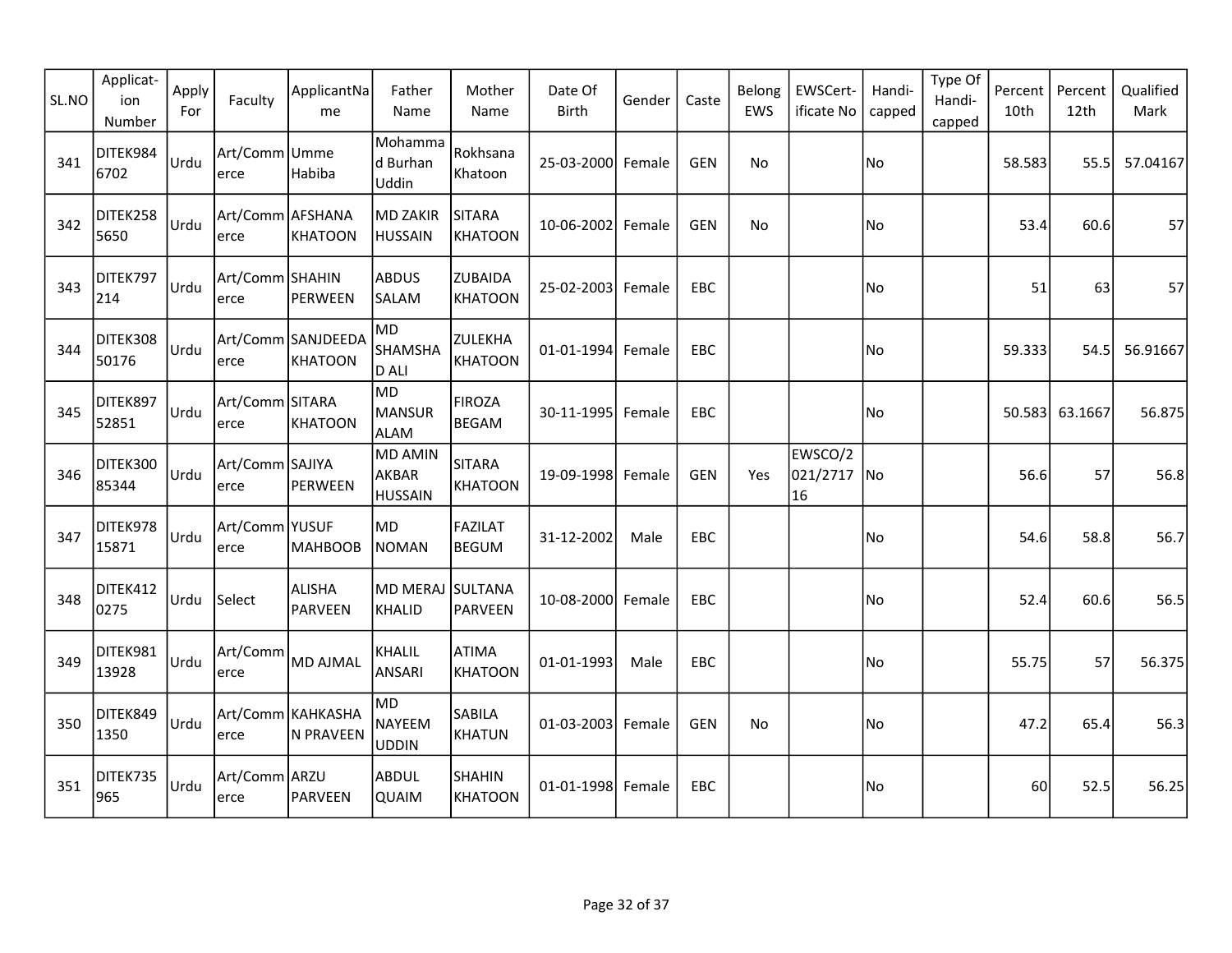| SL.NO | Applicat-<br>ion<br>Number | Apply<br>For | Faculty                   | ApplicantNa<br>me              | Father<br>Name                          | Mother<br>Name                    | Date Of<br>Birth  | Gender | Caste      | Belong<br>EWS | EWSCert-<br>ificate No | Handi-<br>capped | Type Of<br>Handi-<br>capped | Percent<br>10th | Percent<br>12th | Qualified<br>Mark |
|-------|----------------------------|--------------|---------------------------|--------------------------------|-----------------------------------------|-----------------------------------|-------------------|--------|------------|---------------|------------------------|------------------|-----------------------------|-----------------|-----------------|-------------------|
| 352   | DITEK413<br>89408          | <b>Urdu</b>  | Art/Comm NAUSA<br>lerce   | KHATUN                         | SHAHNABA TAHMUNA                        | <b>KHATUN</b>                     | 06-04-1998 Female |        | <b>GEN</b> | No            |                        | No)              |                             | 56.6            | 55.8            | 56.2              |
| 353   | DITEK694<br>56645          | <b>Urdu</b>  | Art/Comm<br>erce          | lmd.<br>IMDADULLA BURHANU<br>H | lMD.<br>DDIN                            | <b>ROKHSANA</b><br><b>KHATOON</b> | 11-03-1999        | Male   | <b>GEN</b> | No            |                        | Yes              | <b>OH</b>                   | 62.833          | 48.75           | 55.79167          |
| 354   | DITEK851<br>25             | Urdu         | Art/Comm AFSHAN<br>erce   | FATMA                          | <b>MD</b><br>SHAMSHIR PARWEEN           | <b>NARGISH</b>                    | 15-12-2001 Female |        | <b>GEN</b> | No            | 1002021 No             |                  |                             | 56              | 55.2            | 55.6              |
| 355   | DITEK632<br>26577          | Urdu         | Art/Comm SABIYA<br>erce   | KHATOON                        | MD WALI                                 | JAHAN<br>ARA                      | 26-12-1999 Female |        | EBC        |               |                        | No               |                             | 49              | 62              | 55.5              |
| 356   | DITEK561<br>84981          | Urdu         | Art/Comm<br>erce          | Saif Ambar                     | <b>MD UMAR</b><br>ALI                   | <b>HOMA</b><br><b>BANO</b>        | 26-09-2000        | Male   | <b>GEN</b> | No            |                        | No)              |                             | 56.6            | 54.4            | 55.5              |
| 357   | DITEK183<br>03984          | <b>Urdu</b>  | Art/Comm NAZIYA<br>erce   | PERWEEN                        | AMIN<br><b>UDDIN</b>                    | YASMIN<br><b>BEGUM</b>            | 21-01-1992 Female |        | <b>GEN</b> | <b>No</b>     |                        | No               |                             | 50.857          | 60              | 55.42857          |
| 358   | DITEK286<br>330            | <b>Urdu</b>  | Art/Comm RANA<br>erce     | KHATOON                        | MD<br>KHURSHID                          | <b>JUHENA</b><br>KHATOON          | 06-03-2000 Female |        | EBC        |               |                        | No               |                             | 54              | 56.8            | 55.4              |
| 359   | DITEK713<br>467            | Urdu         | Art/Comm MD SABIR<br>erce | ANWER                          | lMD.<br><b>MUSHTAQ</b><br><b>UE ALI</b> | SARVARY<br><b>BANO</b>            | 10-12-1989        | Male   | <b>GEN</b> | <b>No</b>     |                        | No               |                             |                 | 57.429 53.3333  | 55.38095          |
| 360   | DITEK232<br>719            | <b>Urdu</b>  | Art/Comm<br>erce          | Abu Hozefa                     | Abdul<br>Mannan                         | Shahin<br>Shama                   | 16-04-2002        | Male   | EBC        |               |                        | No               |                             |                 | 46.3 64.3333    | 55.31667          |
| 361   | DITEK600<br>313            | Urdu         | Art/Comm CHHOTU<br>erce   | KUMAR                          | RAMAKAN<br><b>T ROY</b>                 | DEBANTI<br><b>DEVI</b>            | 07-03-1999        | Male   | <b>SC</b>  |               |                        | No.              |                             | 50.6            | 60l             | 55.3              |
| 362   | DITEK990<br>63920          | <b>Urdu</b>  | Art/Comm GULNAZ<br>erce   | PARWEEN                        | <b>MD SAUD</b>                          | <b>RAHAT</b><br><b>PARWEEN</b>    | 04-02-2002 Female |        | <b>GEN</b> | No            |                        | No               |                             | 50.6            | 60              | 55.3              |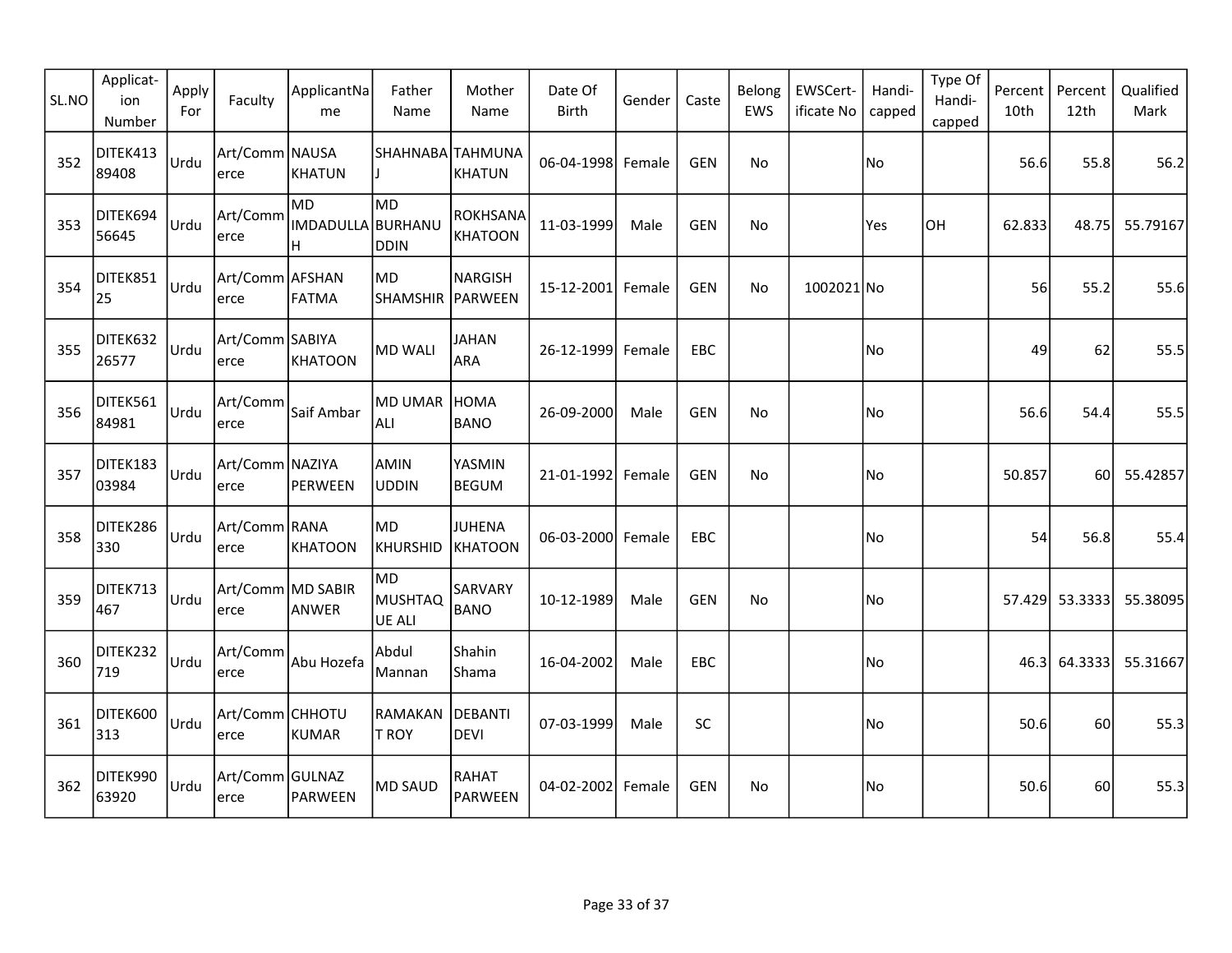| SL.NO | Applicat-<br>ion<br>Number | Apply<br>For | Faculty                    | ApplicantNa<br>me                | Father<br>Name                | Mother<br>Name                  | Date Of<br>Birth  | Gender | Caste      | Belong<br>EWS | EWSCert-<br>ificate No       | Handi-<br>capped | Type Of<br>Handi-<br>capped | Percent<br>10th | Percent<br>12th | Qualified<br>Mark |
|-------|----------------------------|--------------|----------------------------|----------------------------------|-------------------------------|---------------------------------|-------------------|--------|------------|---------------|------------------------------|------------------|-----------------------------|-----------------|-----------------|-------------------|
| 363   | DITEK650<br>517            | Urdu         | Art/Comm<br>lerce          | MD<br>RUSTAM<br>ALI              | MD ILYAS                      | <b>JAIMUL</b><br><b>KHATUN</b>  | 31-12-1999        | Male   | <b>BC</b>  |               |                              | No               |                             |                 | 51.417 59.1111  | 55.26389          |
| 364   | DITEK580<br>4107           | Urdu         | Art/Comm NOORI<br>lerce    | PERWEEN                          | MD ANSAR                      | HASEEDA<br><b>KHATOON</b>       | 08-07-1997 Female |        | EBC        |               |                              | No               |                             | 58.583          | 51.75           | 55.16667          |
| 365   | DITEK553<br>53534          | Urdu         | Art/Comm USMAN <br>erce    | GHANI                            | ABDUL <br> WAHI               | <b>ISHRAT</b><br><b>SHAHIN</b>  | 05-08-1997        | Male   | <b>GEN</b> | No            |                              | No)              |                             |                 | 60.167 50.1667  | 55.16667          |
| 366   | DITEK143<br>87226          | Urdu         | Art/Comm shama<br>erce     | parveen                          | md ataur<br> rahman           | shanaj<br>khatoon               | 12-10-1991 Female |        | <b>GEN</b> | No            |                              | No               |                             |                 | 54.571 55.2222  | 54.89683          |
| 367   | DITEK893<br>59088          | Urdu         | Art/Comm CHANDNI<br>erce   | BEGAM                            | <b>SAMID</b><br>UDDIN         | <b>ASMIA</b><br><b>KHATOON</b>  | 16-02-1993 Female |        | <b>EBC</b> |               |                              | No)              |                             |                 | 57.583 52.0833  | 54.83333          |
| 368   | DITEK266<br>98494          | Urdu         | Art/Comm LADALI<br>erce    | PRAVIN                           | MD)<br>MURSHID<br><b>ALAM</b> | SAMIMA<br><b>KHATUN</b>         | 16-01-2003 Female |        | <b>GEN</b> | No            |                              | No.              |                             | 45.2            | 64.4            | 54.8              |
| 369   | DITEK559<br>593            | Urdu         | Art/Comm Rehana<br>erce    | khatoon                          | Md salam<br> khan             | Kulsum<br>khatoon               | 26-05-1998 Female |        | EBC        |               |                              | No               |                             | 45.6            | 63.8            | 54.7              |
| 370   | DITEK423<br>27143          | Urdu         | Art/Comm RIFAT <br>erce    | KHATUN                           | MD ALAM                       | <b>NUJHAT</b><br><b>KHATOON</b> | 21-01-2002 Female |        | <b>GEN</b> | Yes           | EWSCO/2<br>020/1429 No<br>62 |                  |                             | 49.4            | 60              | 54.7              |
| 371   | DITEK845<br>770            | Urdu         | Art/Comm NAZMA<br>lerce    | KHATOON                          | lmd.<br>SALAHUDD<br>IN.       | <b>NUZHAT</b><br><b>KHATOON</b> | 31-12-2003 Female |        | <b>GEN</b> | No            |                              | No               |                             | 47.4            | 61.8            | 54.6              |
| 372   | DITEK542<br>2374           | Urdu         | Art/Comm Md Zakir<br>lerce | Hussain                          | Md Firoz<br>Alam              | Jannatun<br>Khatun              | 15-11-1996        | Male   | EBC        |               |                              | No               |                             | 44.8            | 64.2            | 54.5              |
| 373   | DITEK355<br>62520          | Urdu         | lerce                      | Art/Comm MD MOKIB<br><b>ALAM</b> | MD MOJIB<br>UDDIN             | MAHROON<br><b>KHATOON</b>       | 05-02-1991        | Male   | <b>GEN</b> | No            |                              | No               |                             | 45.2            | 63.4            | 54.3              |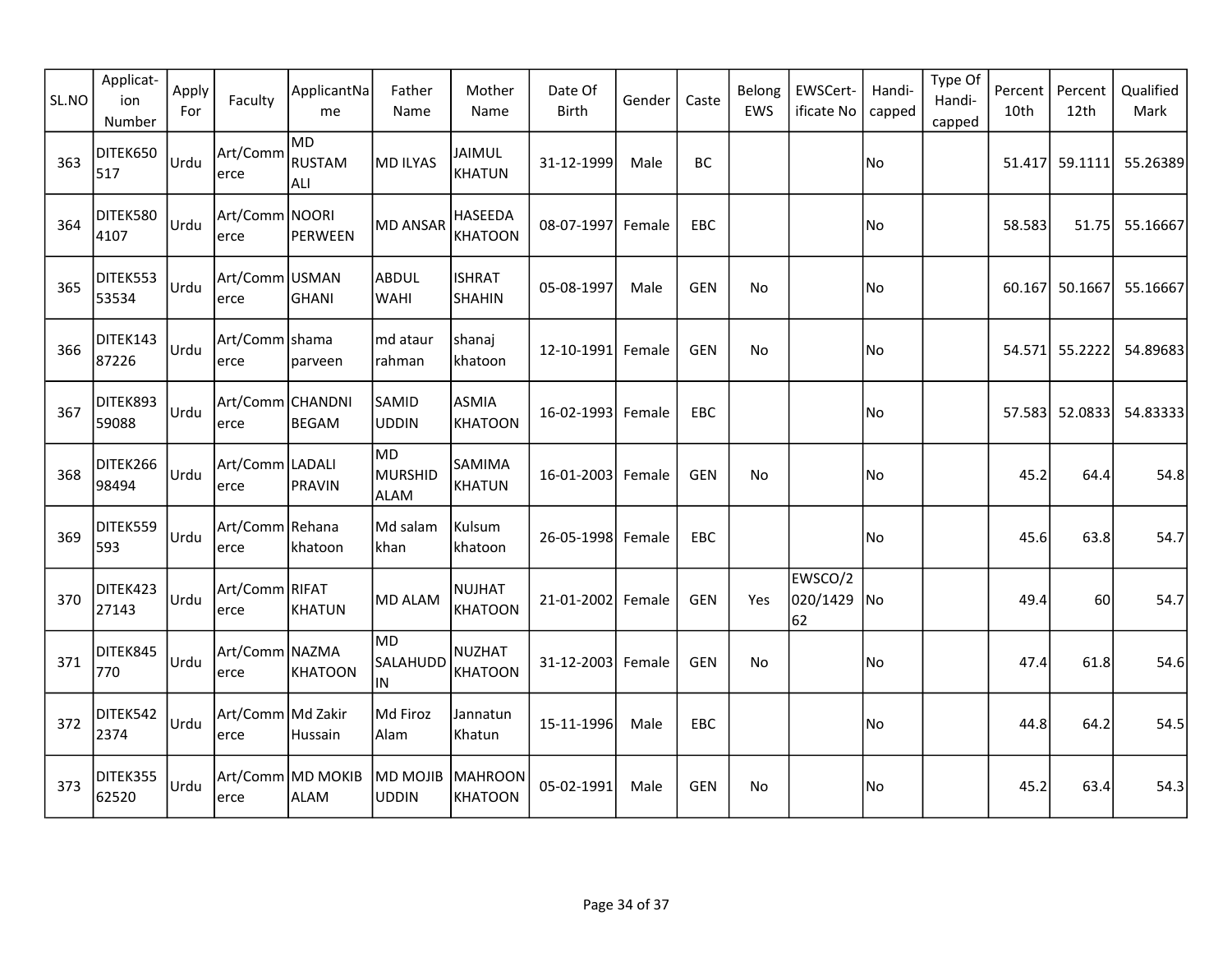| SL.NO | Applicat-<br>ion<br>Number | Apply<br>For | Faculty                    | ApplicantNa<br>me                   | Father<br>Name                   | Mother<br>Name                        | Date Of<br><b>Birth</b> | Gender | Caste      | Belong<br>EWS | EWSCert-<br>ificate No       | Handi-<br>capped | Type Of<br>Handi-<br>capped | Percent<br>10th | Percent<br>12th | Qualified<br>Mark |
|-------|----------------------------|--------------|----------------------------|-------------------------------------|----------------------------------|---------------------------------------|-------------------------|--------|------------|---------------|------------------------------|------------------|-----------------------------|-----------------|-----------------|-------------------|
| 374   | DITEK339<br>082            | Urdu         | Art/Comm   Hena<br>lerce   | parween                             | Md aslam                         | Munni<br>khatun                       | 15-04-1998 Female       |        | <b>GEN</b> | <b>No</b>     |                              | No               |                             | 46              | 62.6            | 54.3              |
| 375   | DITEK704<br>06896          | Urdu         | lerce                      | Art/Comm KHUSHNAZ<br>PERWEEN        | <b>ABDUL</b><br><b>WAHAB</b>     | NAYEEMA<br><b>BEGAM</b>               | 01-01-2002 Female       |        | <b>GEN</b> | No            |                              | No               |                             | 51              | 57.3333         | 54.16667          |
| 376   | DITEK181<br>4513           | Urdu         | Art/Comm sana<br>lerce     | farheen                             | md sher ali bilquis<br>khan      | bano                                  | 19-09-1997 Female       |        | <b>GEN</b> | No            |                              | No               |                             | 51.2            | 56.6            | 53.9              |
| 377   | DITEK525<br>96069          | Urdu         | erce                       | Art/Comm KHUSHANU<br>DI KHATUN      | <b>ALAM</b>                      | <b>MUSHRRA</b><br><b>T KHATUN</b>     | 04-03-1998 Female       |        | <b>GEN</b> | No            |                              | No               |                             | 49.2            | 58.6            | 53.9              |
| 378   | DITEK935<br>628            | Urdu         | Art/Comm JINAT<br>erce     | KHATOON                             | монамм<br><b>AD AKBAR</b>        | <b>HASMATU</b><br>N<br><b>KHATOON</b> | 25-05-2002 Female       |        | EBC        |               |                              | No)              |                             | 55.4            | 52.4            | 53.9              |
| 379   | DITEK444<br>80880          | Urdu         | Art/Comm ROKHSAR<br>erce   | PERWEEN                             | MD<br><b>WAHAB</b>               | <b>MARJINA</b><br><b>KHATOON</b>      | 01-01-2003 Female       |        | <b>GEN</b> | Yes           | EWSCO/2<br>021/2539 No<br>31 |                  |                             |                 | 50.3 57.3333    | 53.81667          |
| 380   | DITEK385<br>66514          | Urdu         | erce                       | Art/Comm MURSHIDA<br>KHATUN         | MD.<br>MOSARRA<br>F.             | <b>MASRUN</b><br><b>KHATUN</b>        | 06-08-1998 Female       |        | EBC        |               |                              | No.              |                             | 50.8            | 56.8            | 53.8              |
| 381   | DITEK823<br>35783          | Urdu         | Art/Comm   Farheen<br>erce | khanam                              | Aftab Alam                       | Farhat<br>Parveen                     | 14-04-2001 Female       |        | <b>GEN</b> | No            |                              | No               |                             | 47.4            | 60.2            | 53.8              |
| 382   | DITEK250<br>12864          | Urdu         | Art/Comm yashmin <br>lerce | khanam                              | md<br>badruddin                  | sajra<br>khatoon                      | 15-03-1988 Female       |        | <b>GEN</b> | No            |                              | No               |                             |                 | 55.857 51.6667  | 53.7619           |
| 383   | DITEK615<br>892            | Urdu         | Art/Comm AERAM<br>lerce    | FATMA                               | MD NADIR<br><b>ALAM</b>          | FATMA<br>PARWEEN                      | 05-04-2002 Female       |        | <b>GEN</b> | <b>No</b>     |                              | No               |                             | 54.4            | 52.8            | 53.6              |
| 384   | DITEK265<br>70658          | Urdu         | lerce                      | Art/Comm MD AMJAD<br><b>HUSSAIN</b> | MD AJMER SAHARANA<br><b>ALAM</b> | <b>KHATOON</b>                        | 02-01-1997              | Male   | <b>GEN</b> | No            |                              | No               |                             | 58.8            | 48.2            | 53.5              |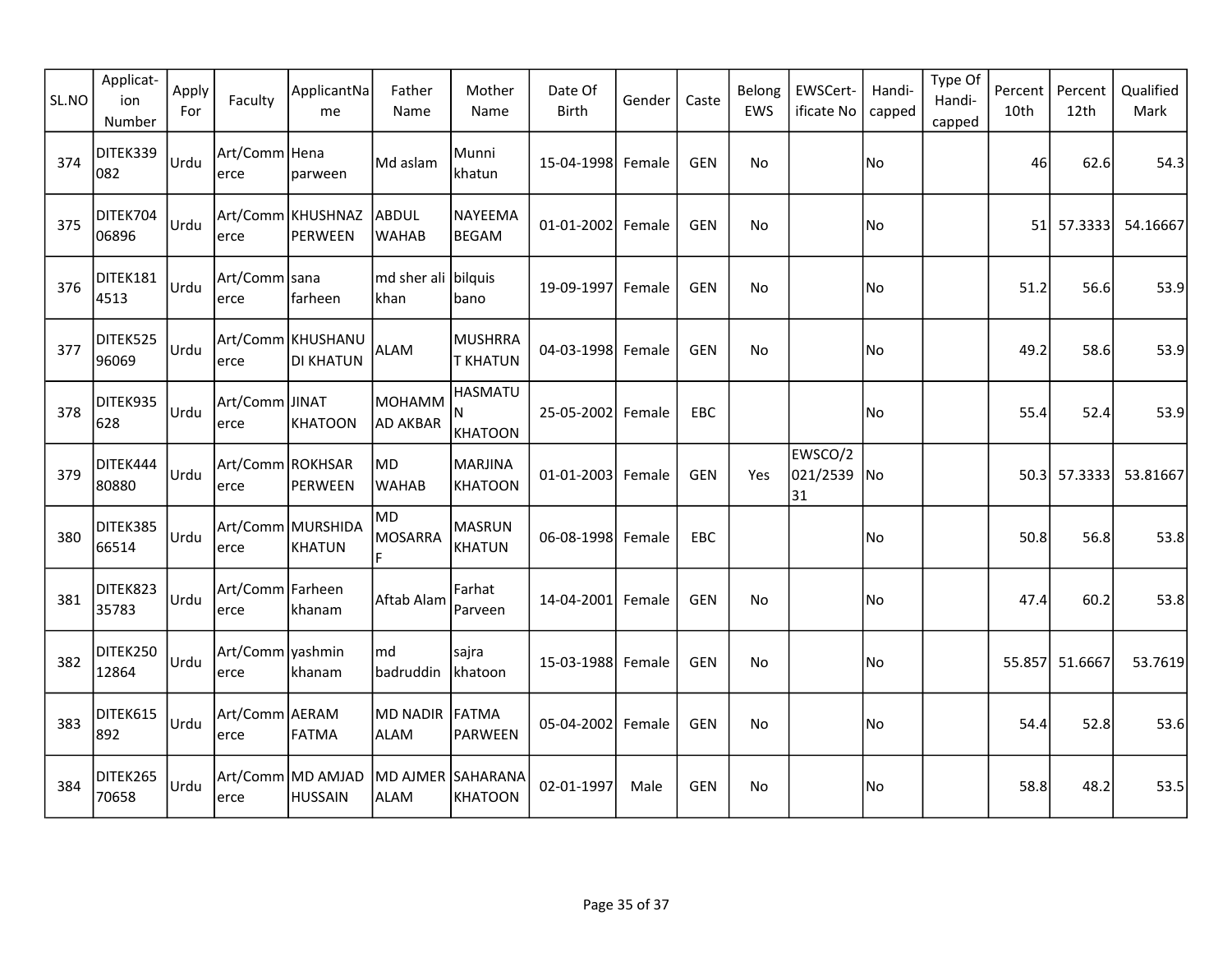| SL.NO | Applicat-<br>ion<br>Number | Apply<br>For | Faculty                   | ApplicantNa<br>me                    | Father<br>Name                       | Mother<br>Name                     | Date Of<br><b>Birth</b> | Gender | Caste      | Belong<br>EWS | EWSCert-<br>ificate No | Handi-<br>capped | Type Of<br>Handi-<br>capped | Percent<br>10th | Percent<br>12th | Qualified<br>Mark |
|-------|----------------------------|--------------|---------------------------|--------------------------------------|--------------------------------------|------------------------------------|-------------------------|--------|------------|---------------|------------------------|------------------|-----------------------------|-----------------|-----------------|-------------------|
| 385   | DITEK405<br>0869           | <b>Urdu</b>  | Art/Comm ROZI<br>erce     | PARWEEN                              | <b>MD</b><br>MUSTAKIM KHATOON        | <b>PARWINA</b>                     | 12-07-1999 Female       |        | <b>GEN</b> | No            |                        | No               |                             | 45.8            | 61.2            | 53.5              |
| 386   | DITEK971<br>602            | <b>Urdu</b>  | Art/Comm NIGAR<br>erce    | PRAWEEN                              | lMD.<br><b>AKHTAR</b><br><b>ALAM</b> | <b>JANNATI</b><br><b>BEGAM</b>     | 08-02-1991 Female       |        | EBC        |               |                        | No               |                             |                 | 57.143 49.7778  | 53.46032          |
| 387   | DITEK404<br>30681          | <b>Urdu</b>  | erce                      | Art/Comm MD WAHID<br>ALI             | <b>MD</b><br>MASOOD<br><b>ANSARI</b> | <b>KAUSAR</b><br><b>KHATOON</b>    | 05-01-1999              | Male   | <b>EBC</b> |               |                        | No               |                             | 58.75           | 48.1111         | 53.43056          |
| 388   | DITEK950<br>238            | <b>Urdu</b>  | erce                      | Art/Comm SHAGUFTA<br>ANJUM           | WALI<br>AHMAD<br><b>ANSARI</b>       | <b>MUSARRA</b><br><b>T PRAVEEN</b> | 17-03-1993 Female       |        | EBC        |               |                        | No               |                             | 49.2            | 57.6            | 53.4              |
| 389   | DITEK735<br>42567          | Urdu         | Art/Comm<br>erce          | Md<br>Rahmatulla<br>h.               | Md<br>Mustafa                        | Hasina<br>khatoon                  | 10-05-2001              | Male   | <b>GEN</b> | <b>No</b>     |                        | No               |                             | 47.8            | 59              | 53.4              |
| 390   | DITEK720<br>644            | <b>Urdu</b>  | Art/Comm SALIM<br>erce    | UDDIN                                | <b>ABDUR</b><br>RAHIM                | <b>CHUNNI</b><br><b>KHATOON</b>    | 01-01-1996              | Male   | EBC.       |               |                        | No               |                             |                 | 48.6 57.7778    | 53.18889          |
| 391   | DITEK590<br>8351           | <b>Urdu</b>  | Art/Comm MD SAIFI<br>erce | <b>ALAM</b>                          | MD<br><b>SHOAIB</b><br><b>ALAM</b>   | <b>SHAHIDA</b><br><b>KHATOON</b>   | 15-03-1998              | Male   | BC         |               |                        | No               |                             | 64 l            | 42.1667         | 53.08333          |
| 392   | DITEK950<br>769            | Urdu         | Art/Comm<br>erce          | MD.<br>MUSTAQUI<br>M                 | MD<br><b>SHAMIM</b><br><b>UDDIN</b>  | <b>KALISA</b><br><b>KHATUN</b>     | 03-03-2002              | Male   | <b>EBC</b> |               |                        | No               |                             | 48              | 57.8            | 52.9              |
| 393   | DITEK613<br>197            | Urdu         | Art/Comm<br>erce          | MD)<br><b>IMTEYAZ</b><br><b>ALAM</b> | MD<br><b>JAMEEL</b><br><b>UDDIN</b>  | RAZEEQUA<br><b>KHATOON</b>         | 07-05-1996              | Male   | EBC        |               |                        | No               |                             |                 | 54.667 50.8889  | 52.77778          |
| 394   | DITEK645<br>9687           | <b>Urdu</b>  | Art/Comm NAZIYA<br>erce   | KHATOON                              | ABDUS<br><b>SATTAR</b>               | SAIMUN<br><b>KHATOON</b>           | 20-05-2001 Female       |        | EBC        |               |                        | No               |                             |                 | 47 58.3333      | 52.66667          |
| 395   | DITEK752<br>861            | <b>Urdu</b>  | Art/Comm<br>erce          | JAHA ARA                             | MD YASIN                             | <b>HASINA</b><br><b>KHATOON</b>    | 02-02-1996 Female       |        | <b>GEN</b> | No            |                        | No               |                             | 54.6            | 50.6            | 52.6              |